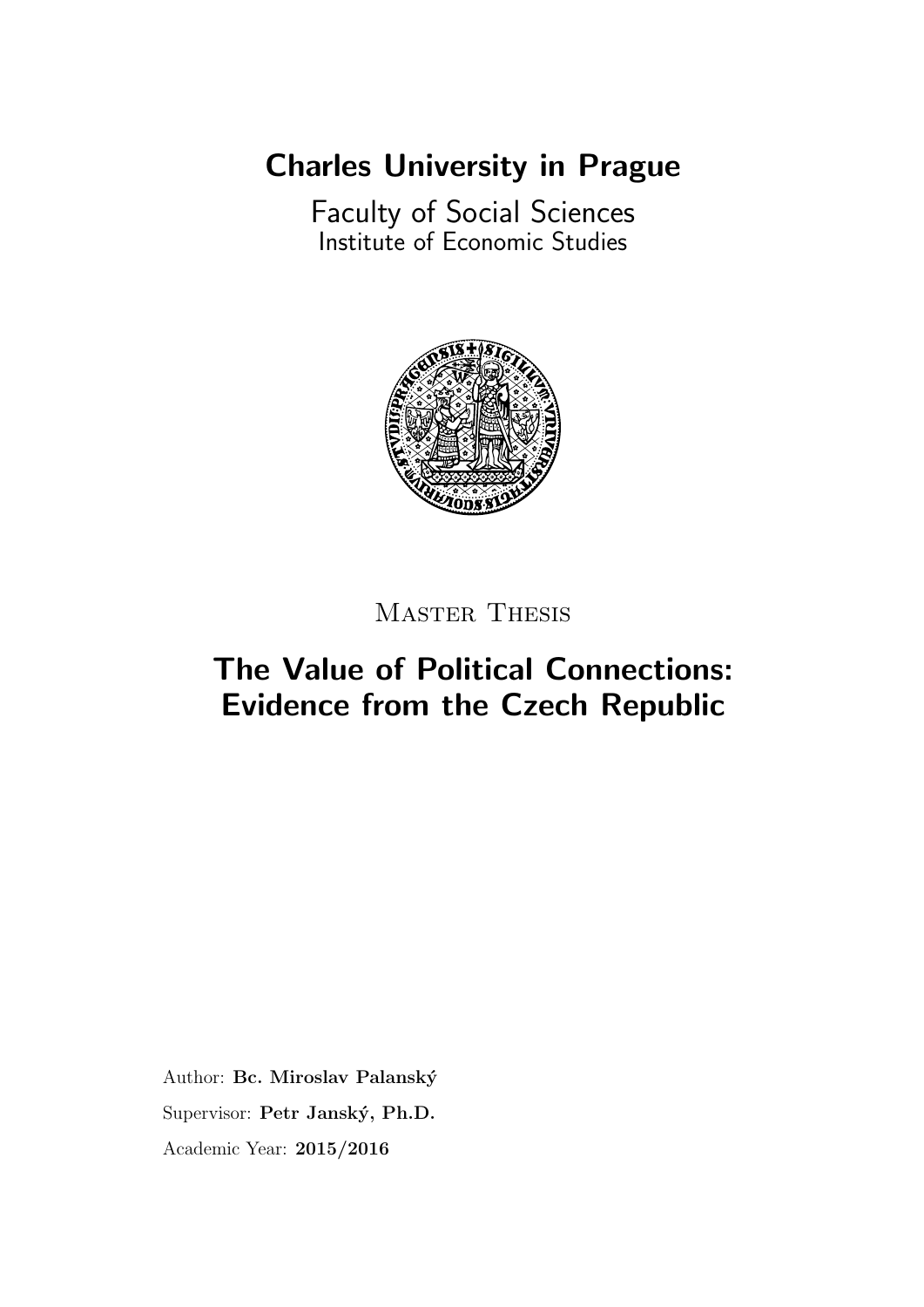# Declaration of Authorship

The author hereby declares that he compiled this thesis independently, using only the listed resources and literature, and the thesis has not been used to obtain a different or the same degree.

The author grants to Charles University permission to reproduce and to distribute copies of this thesis document in whole or in part.

Prague, May 5, 2016

Signature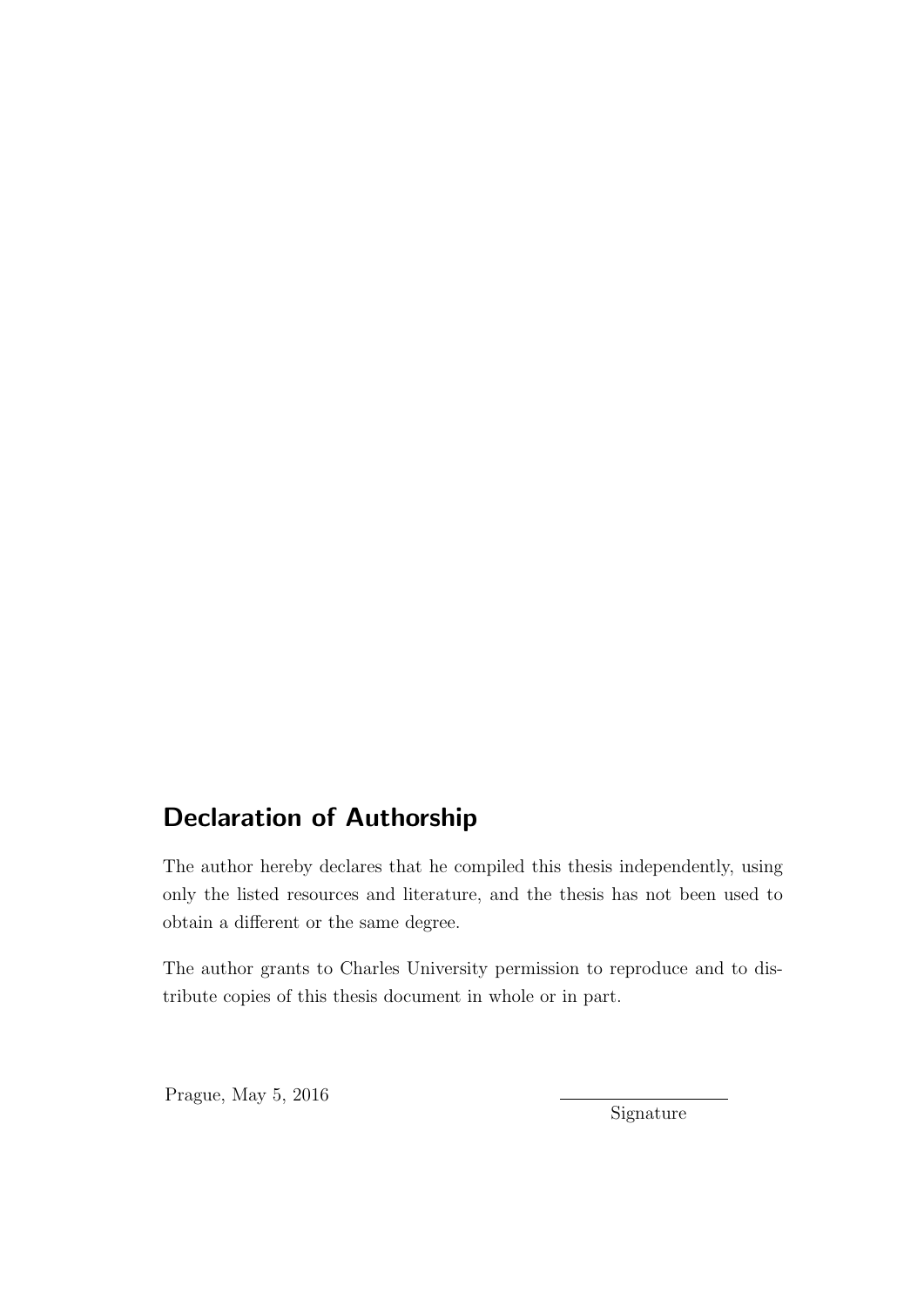## Acknowledgments

I would like to express my gratitude to my supervisor, Petr Janský, for his advice, valuable notes and overall guidance. I also thank Tereza Malířová, Michal Soltés, Jiří Skuhrovec, Vítězslav Titl, Vít Simral, Petr Gongala and Jan Outlý who have, in different ways, helped shape and publish the data set on political party funding or contributed to improve this thesis.

Financial support from the Charles University Grant Agency under the project GA UK No. 328215 is gratefully acknowledged.

It would be impossible for me to complete this thesis without the support, love and patience of my girlfriend and family.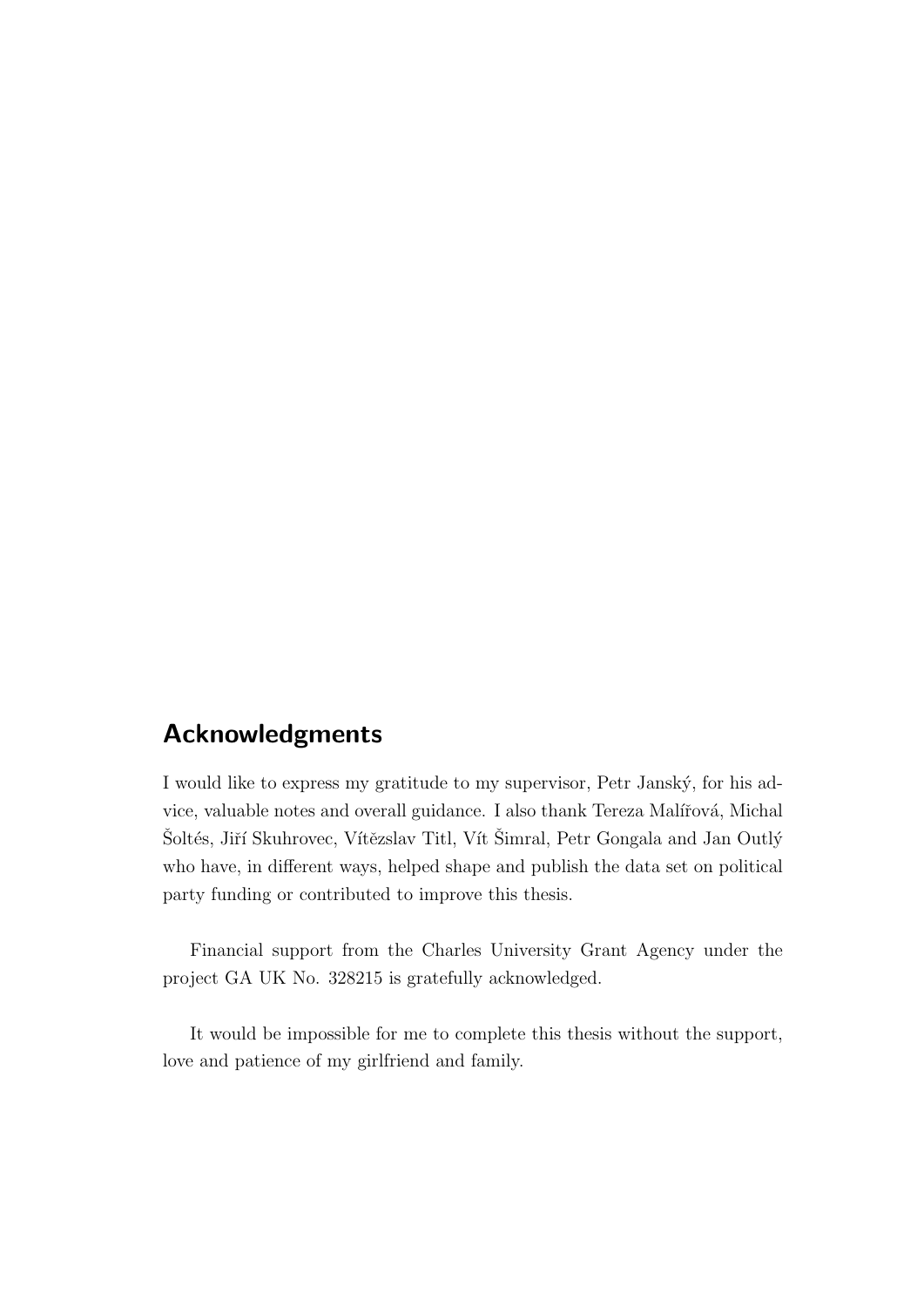# Bibliographic record

Palanský, M., 2016. The Value of Political Connections: Evidence from the Czech Republic. Master Thesis. Institute of Economic Studies, Charles University in Prague.

Character count: 94,271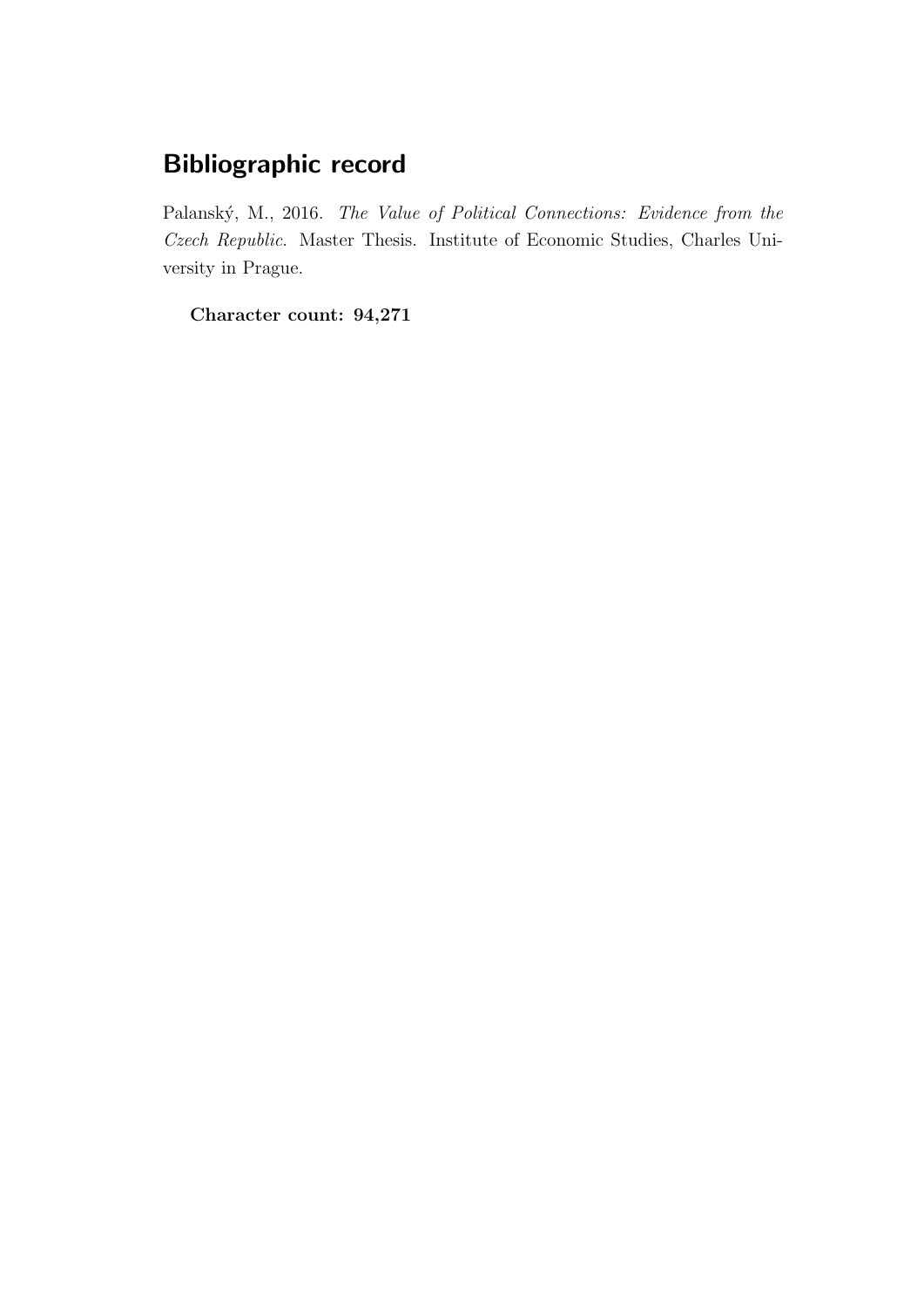# Abstract

This thesis estimates the value of political connections in the Czech Republic and it is divided into two parts. The first one explores the recently extended, most advanced publicly available data set on political party financing in the Czech Republic, covering the time period 1995–2015. We analyze basic patterns in party funding and their development over time. We focus primarily on private funding from both legal and natural persons. The data show that there exists substantial heterogeneity in the volume of private funding across parties and over time, but contributions from the government budget remain the most important source of income for all larger parties. We analyze the available data on donations and discuss several issues regarding the notion that donors may view contributions as investment, yielding possible profits in the future.

In the second part, we use the data set of corporate donations to construct a proxy variable for political connections and to estimate the effect of being connected to a political party on the financial performance of such firms. We find that the connected firms perform significantly better than the non–connected ones in the years following the establishment of the connection. Furthermore, the difference is higher for firms that work closely with the public sector. We then develop a novel, dynamic approach to matching connected firms with their non–connected but otherwise similar peers, and find that on average, the connected firms report returns on equity and returns on assets approximately 20 – 30 % higher than the non-connected ones. The results also suggest that public procurement–winning firms perform similarly as the donating firms, pointing to the importance of the fact that donations are not the only source of connections between firms and politicians.

| <b>JEL Classification</b> | D72, H7, D22                                                                                                 |
|---------------------------|--------------------------------------------------------------------------------------------------------------|
| Keywords                  | party funding, political connections, campaign<br>contributions, firm performance, rent-seeking,<br>politics |
| Author's e-mail           | miroslav.palansky@gmail.com<br>Supervisor's e-mail jansky.peta@gmail.com                                     |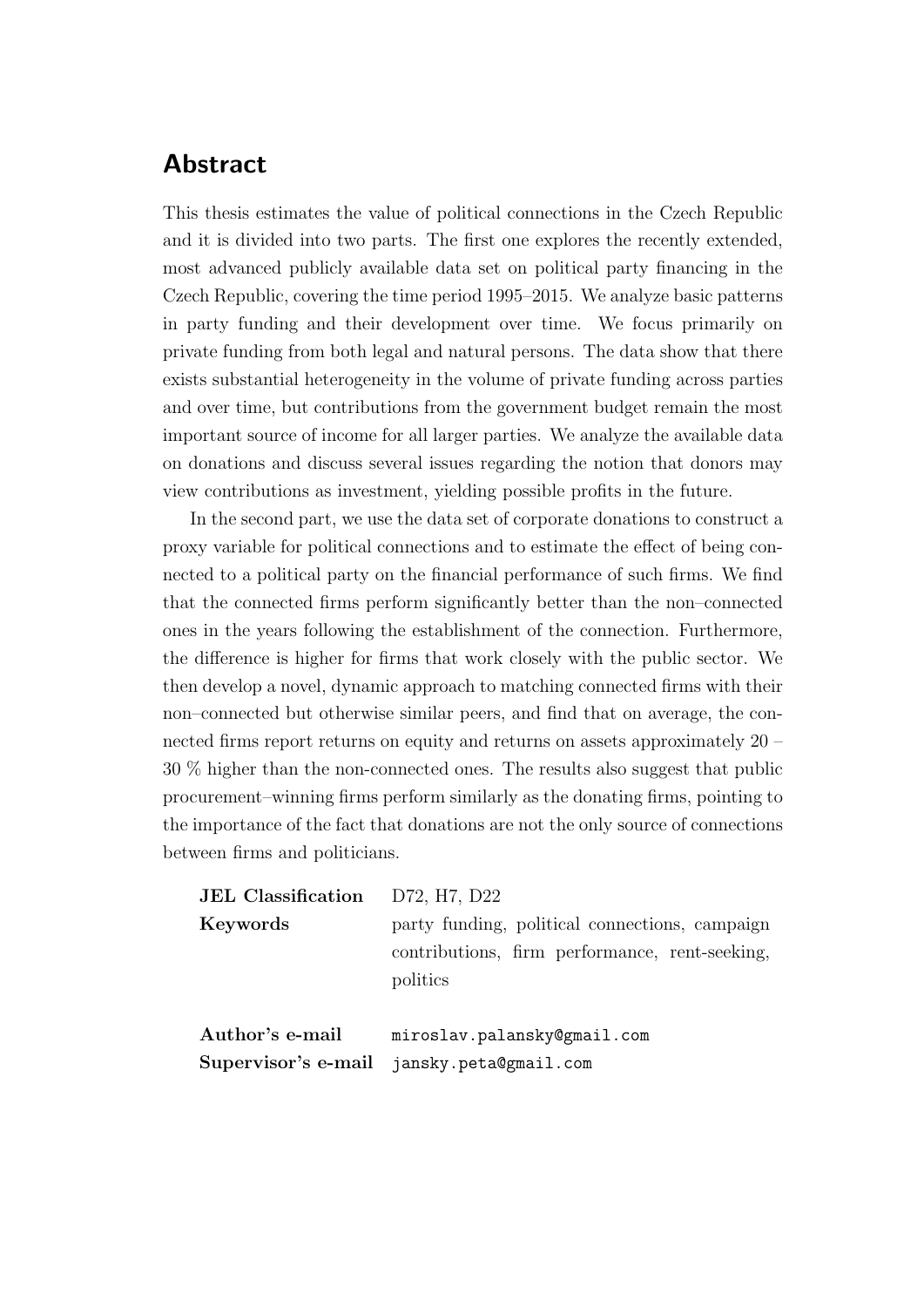# Abstrakt

Tato práce se zabývá odhadem hodnoty politických konexí v České republice a je rozdělena na dvě části. První část zkoumá v současnosti nejobsáhlejší databázi veřejně dostupných informací o financování politických stran v České republice mezi lety 1995–2015 a analyzuje obecné trendy ve financování české politické scény. Zaměřujeme se primárně na soukromé zdroje financování ve formě darů od právnických a fyzických osob. Data ukazují, že mezi stranami a v průběhu času existují významné rozdíly ve financování ze soukromých zdrojů, avšak státní příspěvky stále zůstávají nejdůležitější složkou příjmů všech větších stran. Detailně se zabýváme několika problematickými aspekty darů právnických osob. Ty mohou vnímat dary jako investici, která může následně přinést zisk.

Ve druhé části využíváme databázi darů právnických osob k identifikaci politických vazeb a snažíme se vyčíslit efekt těchto konexí na výkonnost napojených firem. Ukazujeme, že darující firmy dosahují výrazně lepších finančních výsledků než nenapojené firmy. Tyto rozdíly jsou větší pro firmy, které získávají veřejné zakázky a evropské dotace. Následně práce využívá inovativního dynamického přístupu k párování darujících firem s těmi nedarujícími, které však mají podobné charakteristiky. Darující firmy vykazují v průměru o  $20 - 30 \%$ vyšší zisky než ty nedarující. Výsledky také naznačují, že firmy, které vyhrávají veřejné zakázky, mají podobnou výkonnost jako darující firmy, což poukazuje na fakt, že kromě poskytování darů stranám existují i jiné druhy vazeb mezi firmami a politiky.

| Klasifikace JEL                              | D72, H7, D22                                |
|----------------------------------------------|---------------------------------------------|
| Klíčová slova                                | financování politických stran, dary poli-   |
|                                              | tickým stranám, sponzoring, politika, poli- |
|                                              | tické konexe, výkonnost firem               |
|                                              |                                             |
| E-mail autora                                | miroslav.palansky@gmail.com                 |
| E-mail vedoucího práce jansky.peta@gmail.com |                                             |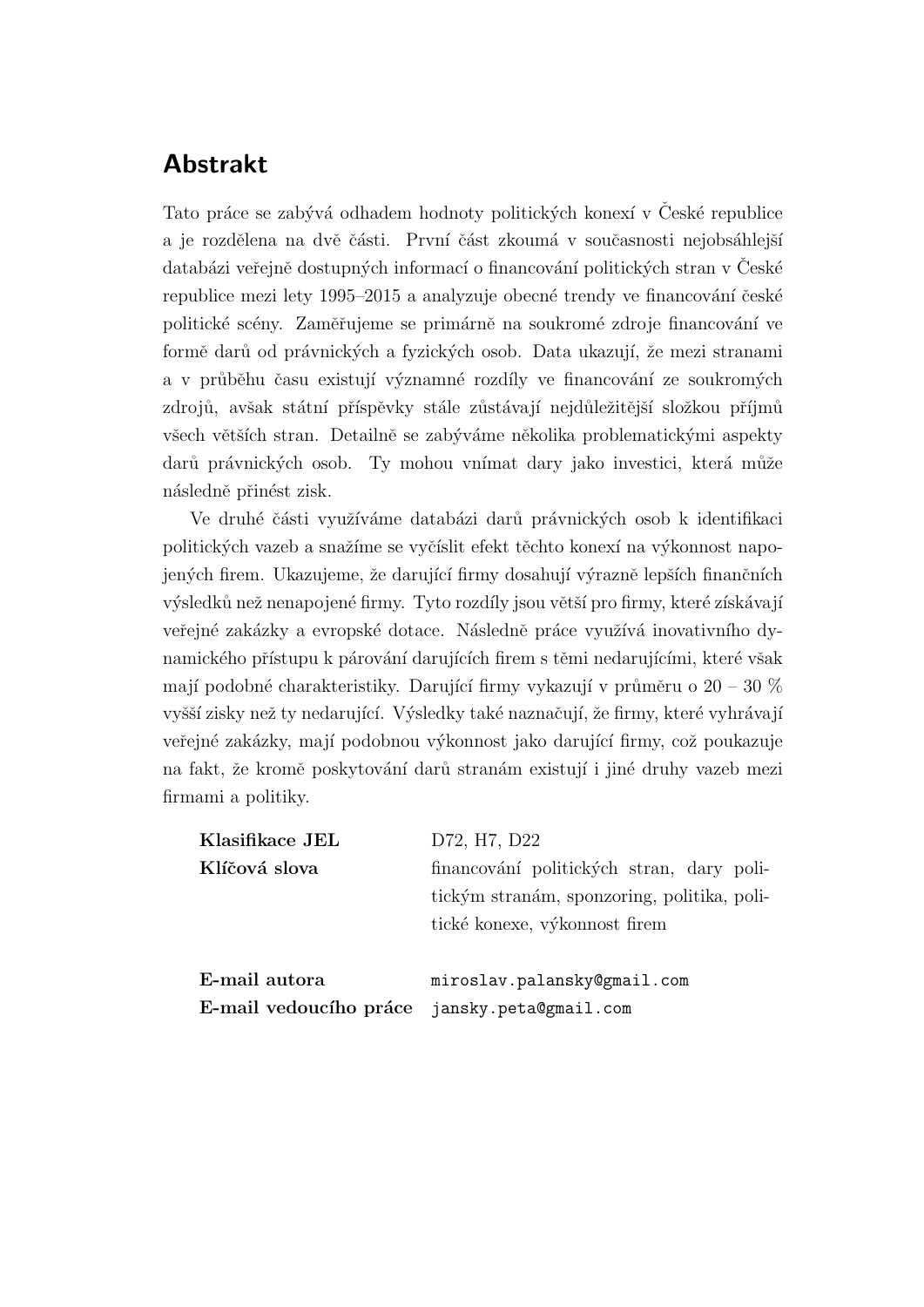# **Contents**

|                |          | List of Tables                                                                                                                                                                                                                                                                                                                                                                                                                                                                              | ix             |
|----------------|----------|---------------------------------------------------------------------------------------------------------------------------------------------------------------------------------------------------------------------------------------------------------------------------------------------------------------------------------------------------------------------------------------------------------------------------------------------------------------------------------------------|----------------|
|                |          | List of Figures                                                                                                                                                                                                                                                                                                                                                                                                                                                                             | $\mathbf x$    |
|                | Acronyms |                                                                                                                                                                                                                                                                                                                                                                                                                                                                                             | хi             |
|                |          | <b>Thesis Proposal</b>                                                                                                                                                                                                                                                                                                                                                                                                                                                                      | xii            |
| $\mathbf{1}$   |          | Introduction                                                                                                                                                                                                                                                                                                                                                                                                                                                                                | $\mathbf{1}$   |
| $\overline{2}$ |          | Political Party Funding in the Czech Republic 1995—2015                                                                                                                                                                                                                                                                                                                                                                                                                                     | 3              |
|                | 2.1      |                                                                                                                                                                                                                                                                                                                                                                                                                                                                                             | 3              |
|                | 2.2      |                                                                                                                                                                                                                                                                                                                                                                                                                                                                                             | $\overline{4}$ |
|                | 2.3      |                                                                                                                                                                                                                                                                                                                                                                                                                                                                                             | 10             |
|                | 2.4      |                                                                                                                                                                                                                                                                                                                                                                                                                                                                                             | 18             |
| 3              |          | The Value of Political Connections During a Post-Transition                                                                                                                                                                                                                                                                                                                                                                                                                                 |                |
|                |          | Period: Evidence from the Czech Republic                                                                                                                                                                                                                                                                                                                                                                                                                                                    | 19             |
|                | 3.1      |                                                                                                                                                                                                                                                                                                                                                                                                                                                                                             | 19             |
|                | 3.2      |                                                                                                                                                                                                                                                                                                                                                                                                                                                                                             | 21             |
|                |          | Defining Political Connections<br>3.2.1                                                                                                                                                                                                                                                                                                                                                                                                                                                     | 22             |
|                |          | 3.2.2<br>Firm Performance Indicators                                                                                                                                                                                                                                                                                                                                                                                                                                                        | 24             |
|                | 3.3      | Methodology                                                                                                                                                                                                                                                                                                                                                                                                                                                                                 | 27             |
|                |          | 3.3.1                                                                                                                                                                                                                                                                                                                                                                                                                                                                                       | 27             |
|                |          | 3.3.2<br>Party in Power Pooled Model                                                                                                                                                                                                                                                                                                                                                                                                                                                        | 29             |
|                |          | 3.3.3                                                                                                                                                                                                                                                                                                                                                                                                                                                                                       | 30             |
|                |          | 3.3.4                                                                                                                                                                                                                                                                                                                                                                                                                                                                                       | 32             |
|                | 3.4      | Data                                                                                                                                                                                                                                                                                                                                                                                                                                                                                        | 33             |
|                |          | 3.4.1                                                                                                                                                                                                                                                                                                                                                                                                                                                                                       | 33             |
|                |          | Firm Performance Data<br>3.4.2<br>$\mathcal{L}^{\mathcal{A}}(\mathcal{A}^{\mathcal{A}}(\mathcal{A}^{\mathcal{A}}(\mathcal{A}^{\mathcal{A}}(\mathcal{A}^{\mathcal{A}}(\mathcal{A}^{\mathcal{A}}(\mathcal{A}^{\mathcal{A}}(\mathcal{A}^{\mathcal{A}}(\mathcal{A}^{\mathcal{A}}(\mathcal{A}^{\mathcal{A}}(\mathcal{A}^{\mathcal{A}}(\mathcal{A}^{\mathcal{A}}(\mathcal{A}^{\mathcal{A}}(\mathcal{A}^{\mathcal{A}}(\mathcal{A}^{\mathcal{A}}(\mathcal{A}^{\mathcal{A}}(\mathcal{A}^{\mathcal{A$ | 36             |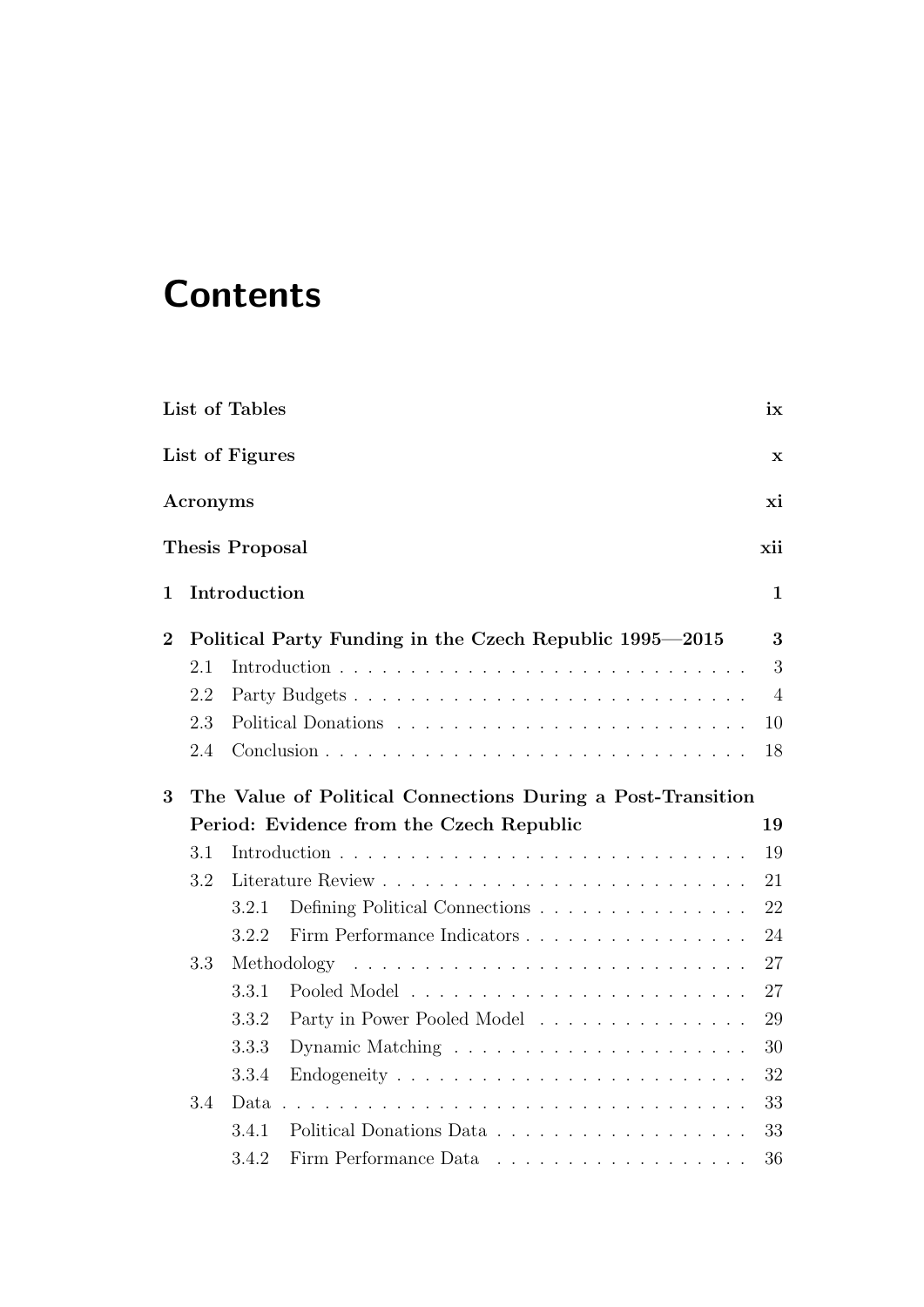|     | A Appendix |  |
|-----|------------|--|
|     |            |  |
|     |            |  |
|     |            |  |
|     |            |  |
| 3.5 |            |  |
|     |            |  |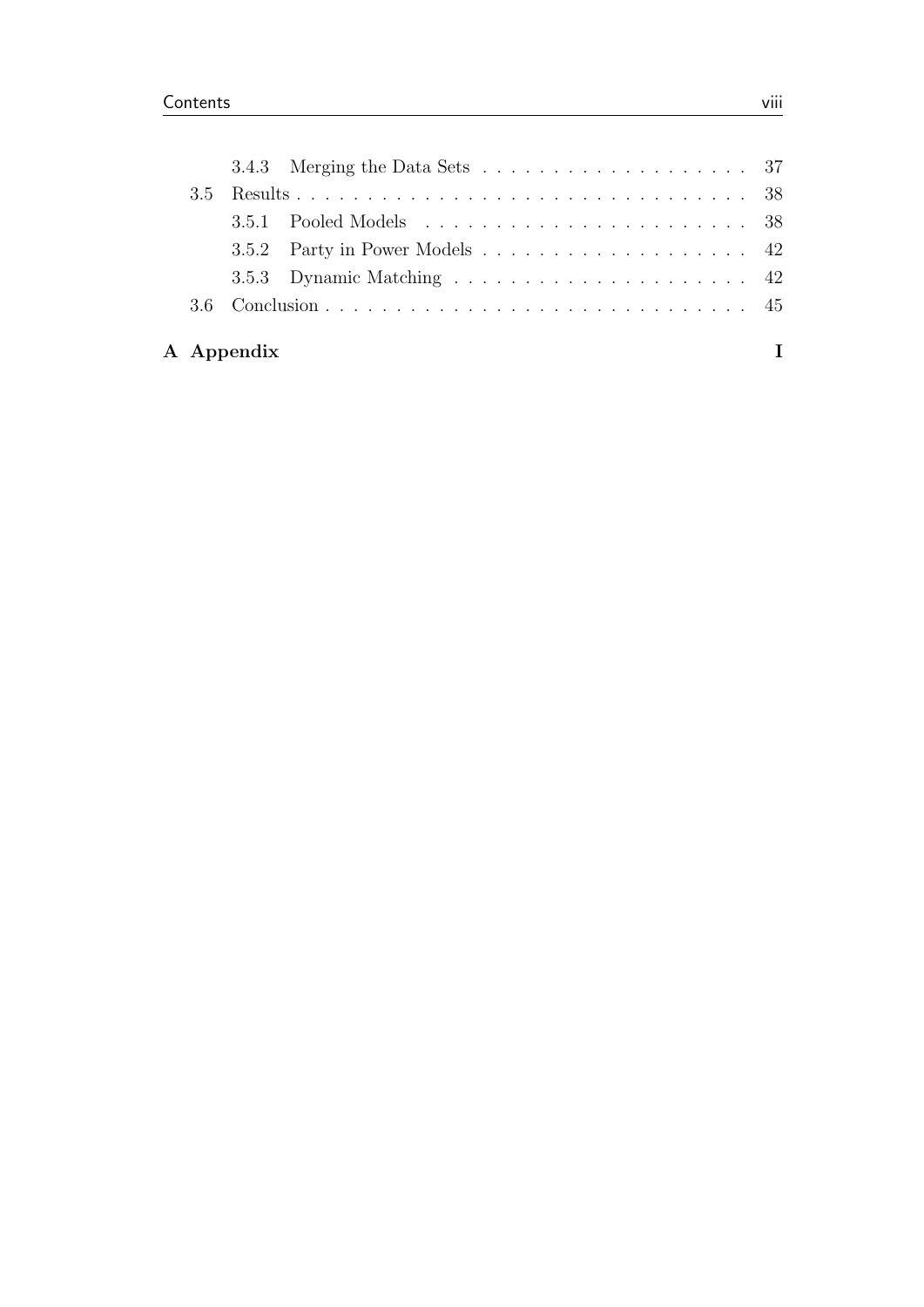# <span id="page-8-0"></span>List of Tables

| 2.1 | Categories of income and expenditures of Czech political parties        |     |
|-----|-------------------------------------------------------------------------|-----|
|     |                                                                         | - 6 |
| 2.2 | Summary of the database of Czech political donations, 1995-2015. 11     |     |
| 3.1 | Summary of the database of corporate political donations, 1995–         |     |
|     |                                                                         | 34  |
| 3.2 | Summary statistics of the final database.                               | 38  |
| 3.3 | Results of the pooled models, OLS.                                      | 40  |
| 3.4 | Results of the pooled model divided into groups by volume of            |     |
|     | supplied public procurement; ROE. $\dots \dots \dots \dots \dots \dots$ | 41  |
| 3.5 | Results of the party-in-power models, OLS. $\dots \dots \dots$          | 43  |
| 3.6 | Results of a paired t-test, connected vs. non-connected firms           | 44  |
| 3.7 | Results of a paired t-test, public vs. non-public firms. $\ldots$       | 44  |
| 3.8 |                                                                         |     |
|     |                                                                         |     |
| A.1 | Sensitivity analysis, pooled model, ROE. II                             |     |
|     | A.2 Sensitivity analysis, pooled model, ROA. III                        |     |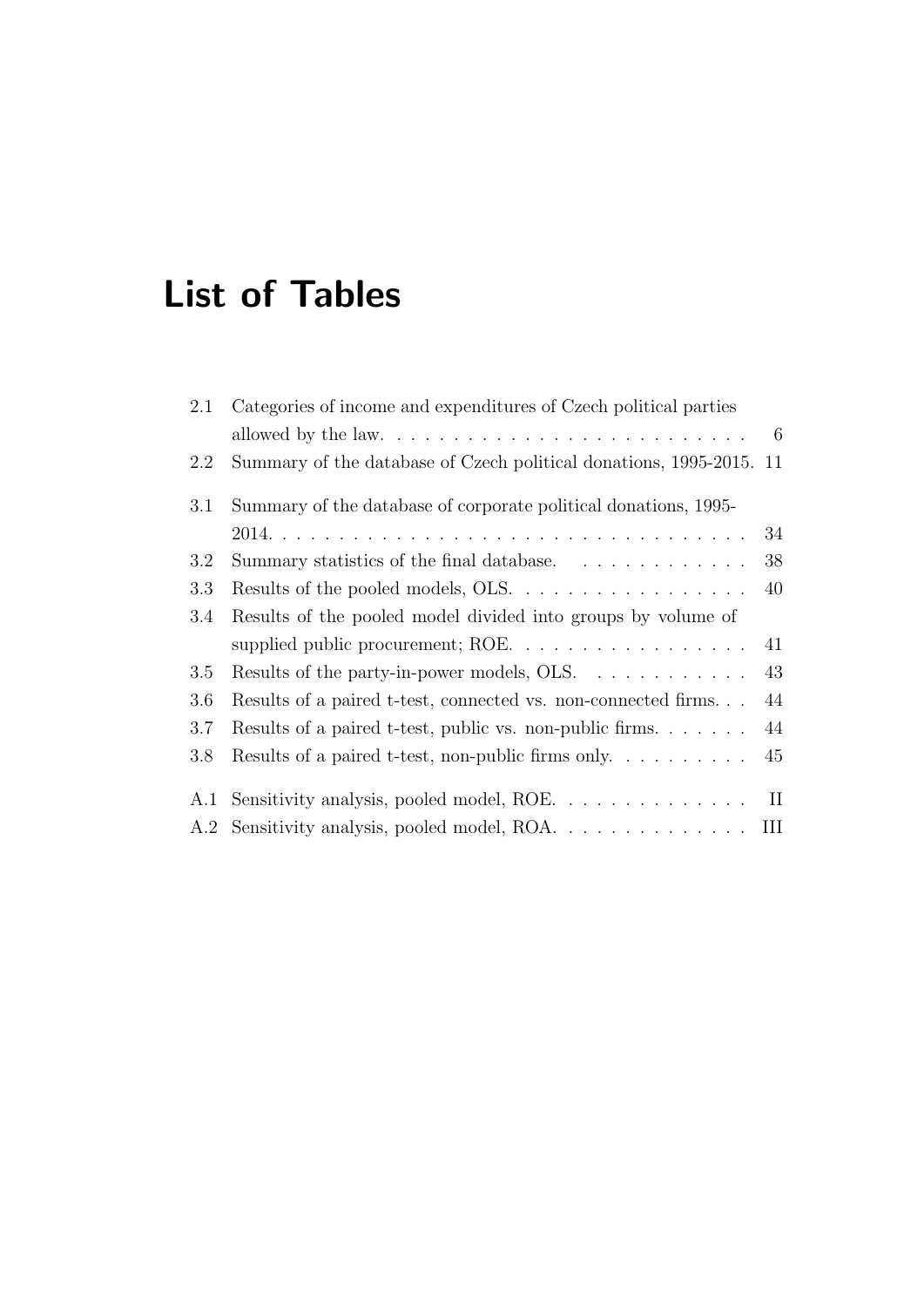# <span id="page-9-0"></span>List of Figures

| 2.1 Income and expenditures of Czech political parties, 1995-2015                        |                                                                                                                                          |
|------------------------------------------------------------------------------------------|------------------------------------------------------------------------------------------------------------------------------------------|
| (by category). $\dots \dots \dots \dots \dots \dots \dots \dots \dots \dots \dots \dots$ | $\overline{7}$                                                                                                                           |
| Total income of selected Czech political parties, 1995-2015                              | - 8                                                                                                                                      |
| The relative importance of the main income categories, $2015. \ldots$                    | -9                                                                                                                                       |
| Share of donations from legal and natural persons, 1995-2015                             | 12                                                                                                                                       |
| Share of donations from legal and natural persons, $2015. \ldots$ .                      | 13                                                                                                                                       |
| Change in the share on total donations between 2013 and 2014.                            | 14                                                                                                                                       |
|                                                                                          | 15                                                                                                                                       |
| The share of male and female natural donors, $2015. \ldots \ldots$                       | 17                                                                                                                                       |
|                                                                                          | 17                                                                                                                                       |
|                                                                                          |                                                                                                                                          |
|                                                                                          |                                                                                                                                          |
|                                                                                          | The average age of natural donors of political parties, $2015$<br>Value of donations to Czech political parties over time. $\ldots$ . 35 |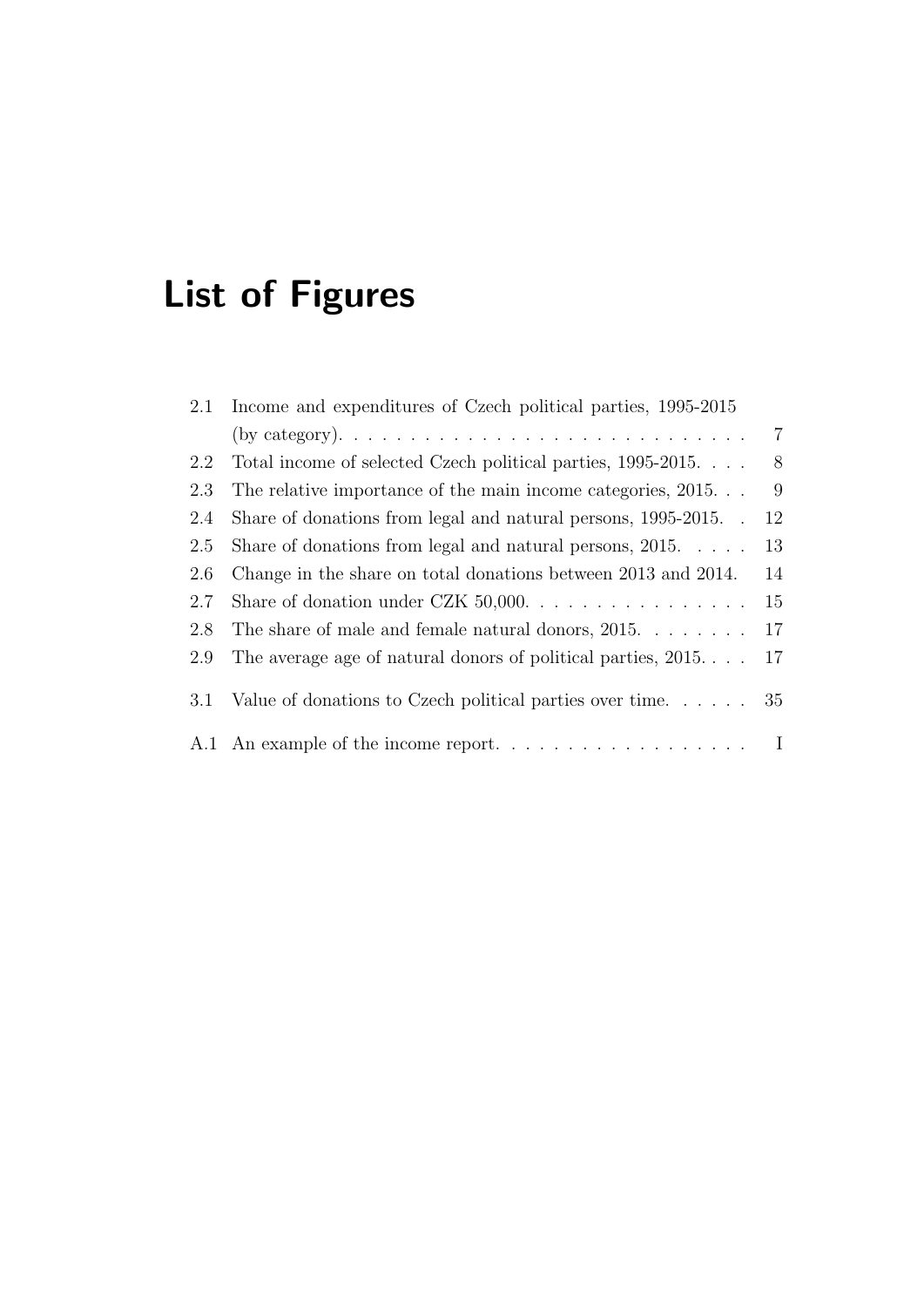# <span id="page-10-0"></span>Acronyms

<span id="page-10-15"></span><span id="page-10-14"></span><span id="page-10-13"></span><span id="page-10-12"></span><span id="page-10-11"></span><span id="page-10-10"></span><span id="page-10-9"></span><span id="page-10-8"></span><span id="page-10-7"></span><span id="page-10-6"></span><span id="page-10-5"></span><span id="page-10-4"></span><span id="page-10-3"></span><span id="page-10-2"></span><span id="page-10-1"></span>

| CZK                     | Czech Koruna                                                     |
|-------------------------|------------------------------------------------------------------|
| ČPS                     | Pirate Party                                                     |
| Dawn                    | Dawn – National Coalition                                        |
| ČSSD                    | Czech Social Democratic Party                                    |
|                         | KDU-ČSL Christian Democratic Union - Czechoslovak People's Party |
| <b>KSČM</b>             | Communist Party of Bohemia and Moravia                           |
| LEV 21                  | National Socialists — Left of the 21st Century                   |
| <b>ODS</b>              | Civic Democratic Party                                           |
| ŘN                      | Order of the Nation                                              |
| S.cz                    | Severočeši.cz (North Bohemians)                                  |
| SPO                     | Party of Civic Rights                                            |
| SSO                     | Party of Free Citizens                                           |
| <b>STAN</b>             | Mayors and Independents                                          |
| $\mathbf{S} \mathbf{Z}$ | Green Party                                                      |
| $\mathbf{V}\mathbf{V}$  | <b>Public Matters</b>                                            |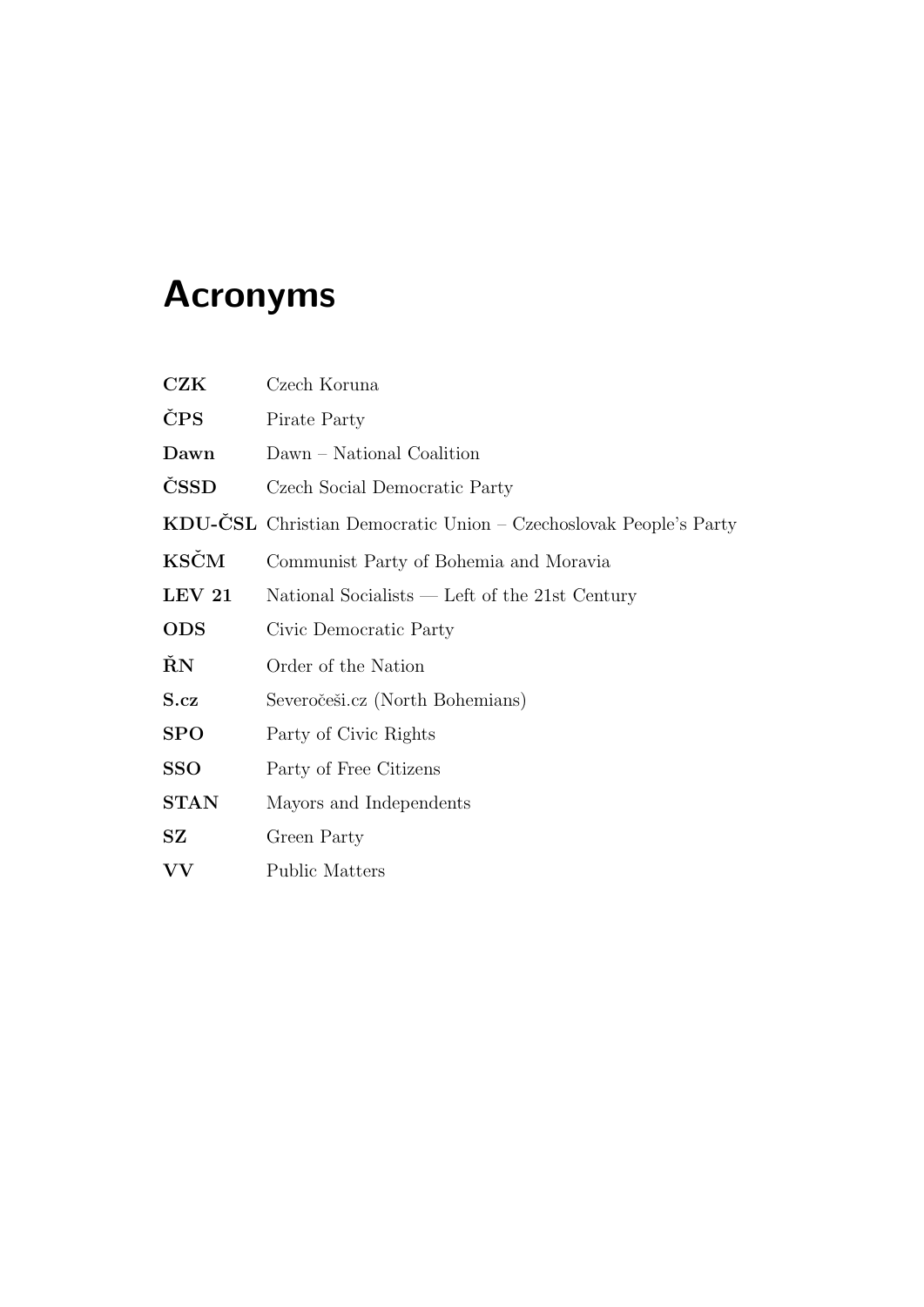# <span id="page-11-0"></span>Master's Thesis Proposal

| Author     | Bc. Miroslav Palanský                                                       |
|------------|-----------------------------------------------------------------------------|
| Supervisor | Petr Janský, Ph.D.                                                          |
|            | <b>Proposed topic</b> The Value of Political Connections: Evidence from the |
|            | Czech Republic                                                              |

### **Motivation**

Corporate political connections have recently become a wildly discussed topic in both academia and media. From personal ties (friendships, relationships etc.) to more 'economic' connections, such as campaign contributions or discounted services, the connectedness of politicians with firms constitutes many risks of conflicts of interest, corruption or rent-seeking. In this paper, we focus on one specific channel through which firms may connect with political parties—campaign contributions. What motivates firms to support a political party financially? Does donating to political parties enhance the profits of the donating firms? If so, to what extent?

Previous literature has shown that firms that are somehow connected to the parties in power may enjoy significant benefits as compared to non-donating firms. These benefits take on diverse shapes – from rather indirect channels such as legislation skewed in favor of specific firms or better access to credit to more direct ones, such as influencing outcomes of public procurement auctions or state and European grants. [Khwaja and Mian](#page-65-0) [\(2005\)](#page-65-0) showed that Pakistani firms associated with politicians enjoy better access to credit, [De Figueiredo and Edwards](#page-63-0) [\(2007\)](#page-63-0) found a significant effect of private money on regulatory outcomes. Some researchers, for example [Goldman et al.](#page-64-0) [\(2013\)](#page-64-0), who focused on American S&P 500 firms, have found a significant positive effect of connections on the allocation of public funds through procurement spending. [Cingano and Pinotti](#page-63-1) [\(2013\)](#page-63-1) showed that a change in the identity of the mayor of a municipality rationalizes its public spending using Italian data. The majority of similar studies only examine publicly listed firms and central government agencies. One of the exceptions, [Dombrovsky](#page-63-2) [\(2008\)](#page-63-2), who draws on the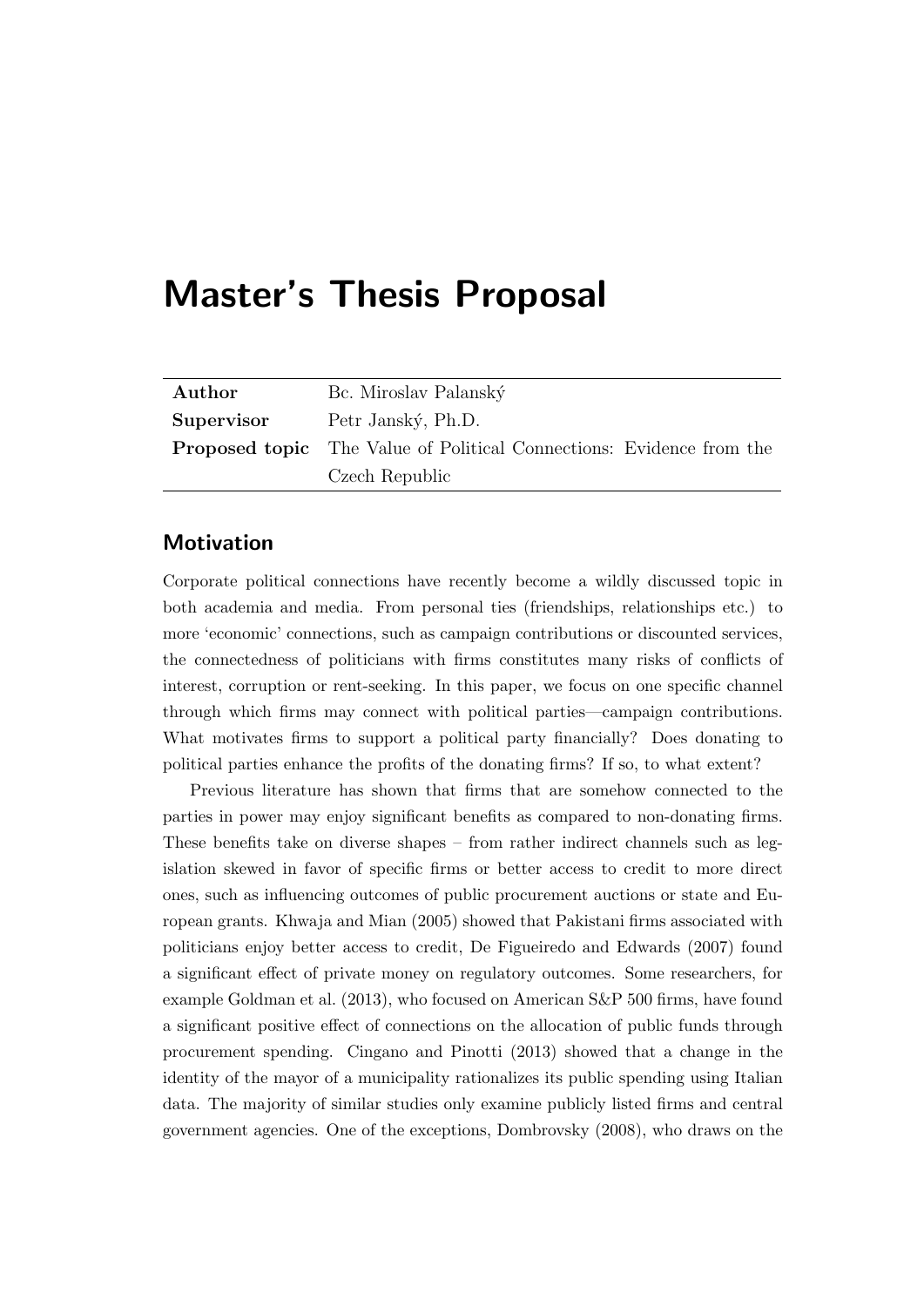universe of all registered firms in Latvia, obtains results supporting the hypothesis that connections help to add value to firms.

Another strand of literature to which this thesis adds is the one focusing on political donations themselves. We present a novel, hand-collected data set that is unique both in the Czech Republic and internationally. It comprises all donations made to political parties between 1995 and 2014. To our knowledge, these data have never been analyzed to the extent that we reach in this thesis. In addition, we publish the extended data set online at PolitickeFinance.cz, which is a project run by EconLab, a Czech NGO. We provide the option to download the data in a way that allows for its further analysis.

Researchers analyzing data on political donations include for example [De Figueired](#page-63-0)o [and Edwards](#page-63-0) [\(2007\)](#page-63-0), who provide a political explanation for the variation in regulatory outcomes across the US. Their results suggest that there is a positive and significant relationship between political donations made by telecommunication companies and the level of local loop prices. While most of the literature analyzing political contributions is based on US data, partly due to bad availability of data in other countries, there are some exceptions. For example, [Amore and Bennedsen](#page-62-0) [\(2013\)](#page-62-0) successfully unveiled that even in a low-corruption environment, such as Denmark, political connections boost firms' operating returns, and more so at local governmental levels.

Last but not least, this paper contributes to the Czech literature on political economy. In the last few years, the politicians and media often speak of the critical need of a revision of the act on political party financing. Partly motivated by these discussions, a number of analyses have been carried out recently. Palanský  $(2014)$  estimated the effects of political connections on public procurement outcomes; [Skuhrovec et al.](#page-66-1) [\(2015\)](#page-66-1) analyzed the parties' financing more thoroughly, focusing mainly on the shortcomings of the current legislation. This paper provides additional arguments to this discussion.

#### Hypotheses

We develop several empirical hypotheses to test the effects of political donations on firm performance. The first one is that firms that donate to political parties have significantly better performance than average firms in the industry. Second, the more a firm donates, the better its performance within the group of donating firms. This way, we uncover the extent to which corporate political donations pay off. Furthermore, we distinguish whether the donation was made to the party in power (meaning being a part of the governing coalition) or to another party. We use a number of changes in political power as a form of a natural experiment. This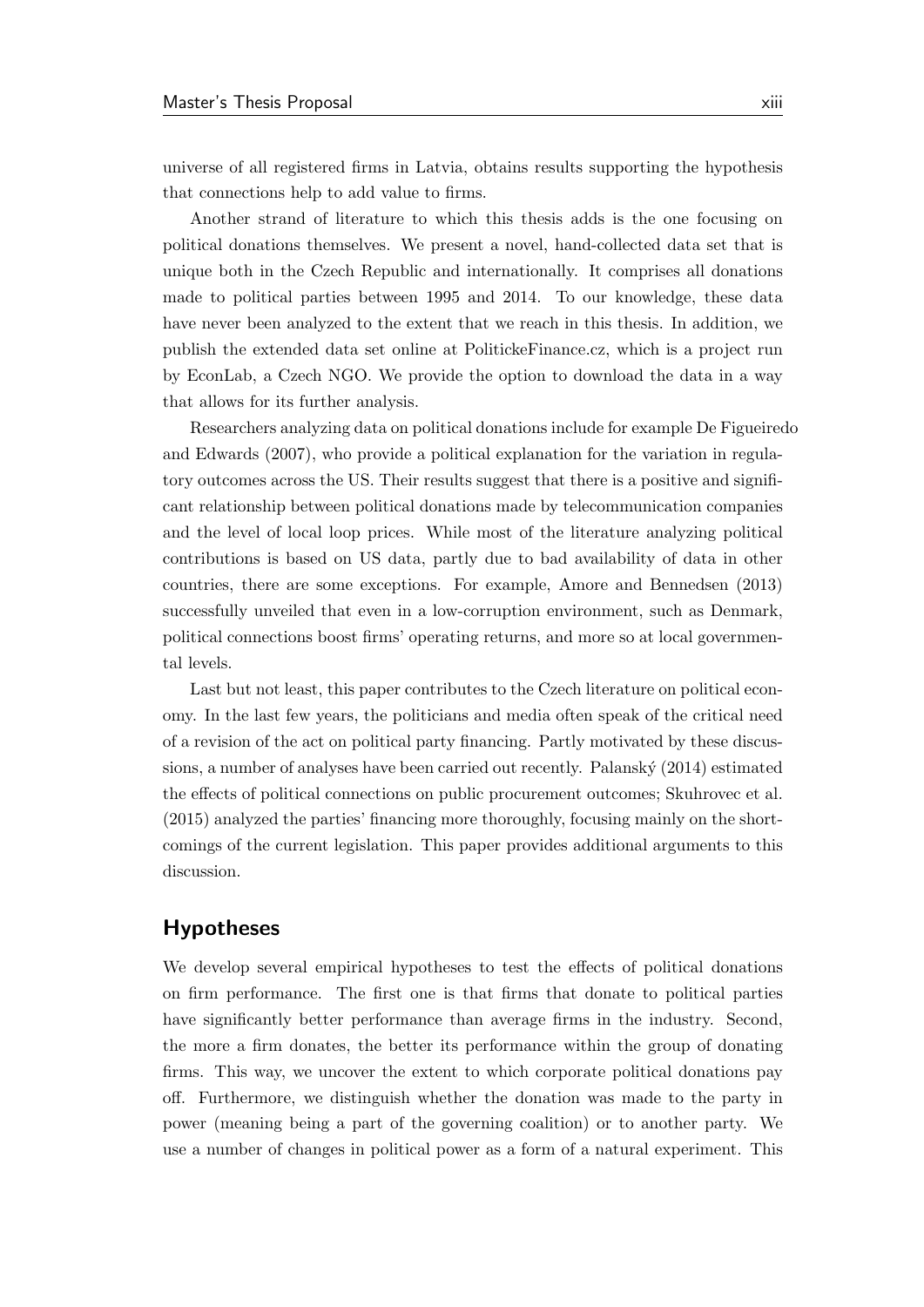allows for the third hypothesis of whether donations to the parties in power have a higher effect on economic performance of firms than donations to other parties.

Furthermore, we develop a novel approach to estimate the effect of donations to political parties. We compare the politically-involved firms with otherwise similar, but non-connected firms. The hypothesis is that firms that donate to political parties make, on average, higher profits than other firms, which would suggest that firms are able to exploit their connections to enhance own profits. Nevertheless, unveiling the individual channels through which the added value of firms may be generated is beyond the scope of this thesis.

### Expected Contribution

There are several reasons why the Czech Republic is an ideal case to study the effects of political donations. Firstly, taking into account various studies and surveys and individual cases presented in the media, the value of political connections is likely to be higher than in other countries. Secondly, the availability of high quality data on both political donations and firm performance during a remarkably long time period allows for exceptional analyses. Third, the current discussions about the new act on political financing lack fundamental arguments based on hard data. In the present thesis, we provide additional input to this discussion.

Furthermore, we provides additional evidence in the field of political connectedness of firms and its effects. We use a unique database of political donations that covers a relatively long time period. Unlike previous literature, we attempt to overcome the problem of endogeneity of political donations by dynamically matching connected firms with their non-connected peers.

### **Outline**

- 1. Party Funding in the Czech Republic 1995-2015
	- (a) Introduction
	- (b) Party Budgets
	- (c) Political Donations
	- (d) Conclusion
- 2. The Value of Connections During a Post-Transition Period: Evidence from the Czech Republic
	- (a) Introduction
	- (b) Literature Review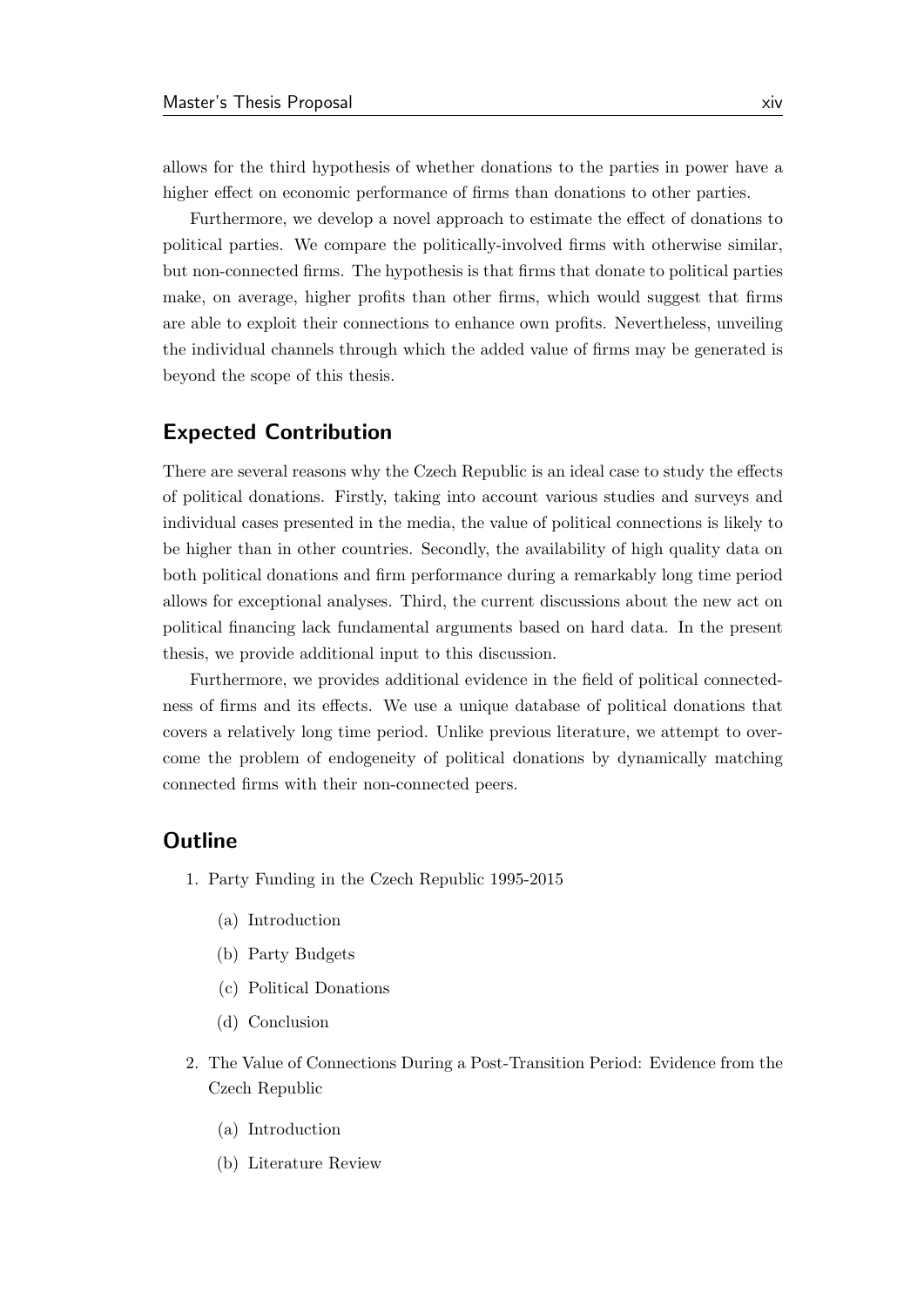- (c) Methodology
- (d) Data
- (e) Results
- (f) Conclusion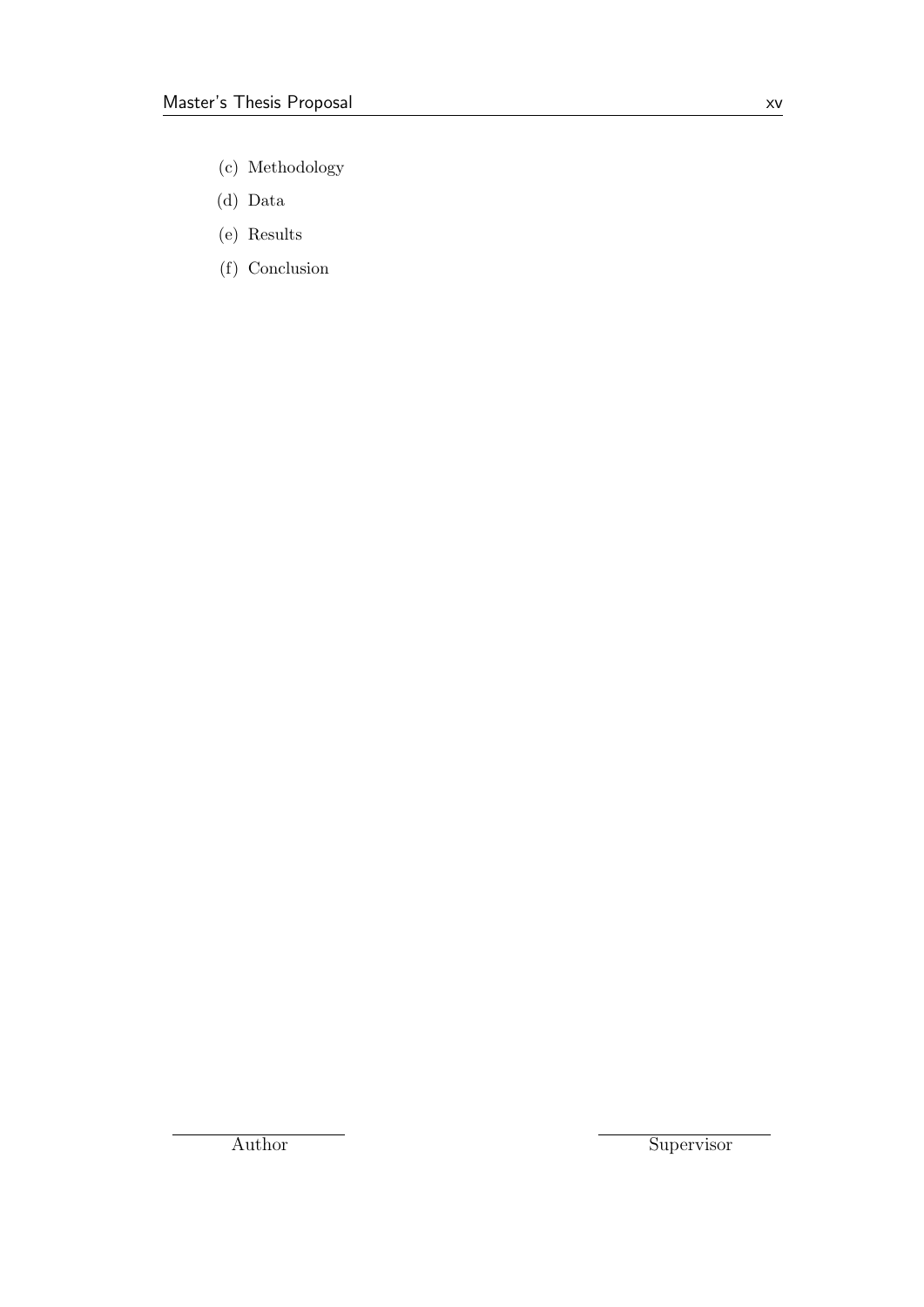# <span id="page-15-0"></span>Chapter 1

# Introduction

Financing of political parties has recently become a widely discussed topic in the Czech Republic. Opinions on the most suitable way and level of regulating private and public money in politics vary significantly not only among politicians, but also among journalists, academics and the general public. However, most of the debates on this topic lack reliable sources of information and data. This thesis is composed of two parts, which can be considered as separate works, however, the main objective of both is to provide evidence–based arguments to the discussion about political financing in the Czech Republic, which is becoming increasingly important in the recent years as the planned novelization of the law keeps being pushed forward.

[Chapter 2](#page-17-0) presents a short descriptive summary of the database on political party financing in the Czech Republic between 1995 and 2015 which was extended for the purposes of this thesis by including data for years 1995-2005. To our knowledge, the present study represents the first work that sheds light on the details of private funding of Czech political parties to the greatest possible extent and time span given the availability of public data. This work intends to stimulate the use of the database by other researchers and journalists to study the complex issue of political party funding more extensively and investigating the issues presented in this thesis in greater depth.

The objective of the main part of this thesis, [Chapter 3,](#page-33-0) is to empirically analyze the motivation of Czech firms to donate money to political parties. Building on the theoretical concepts outlined in the previous literature, we argue that firms may view these donations as investment, which may eventually yield profits through various channels. Compared to the existing empirical literature, we use more accurate and extensive data and a more general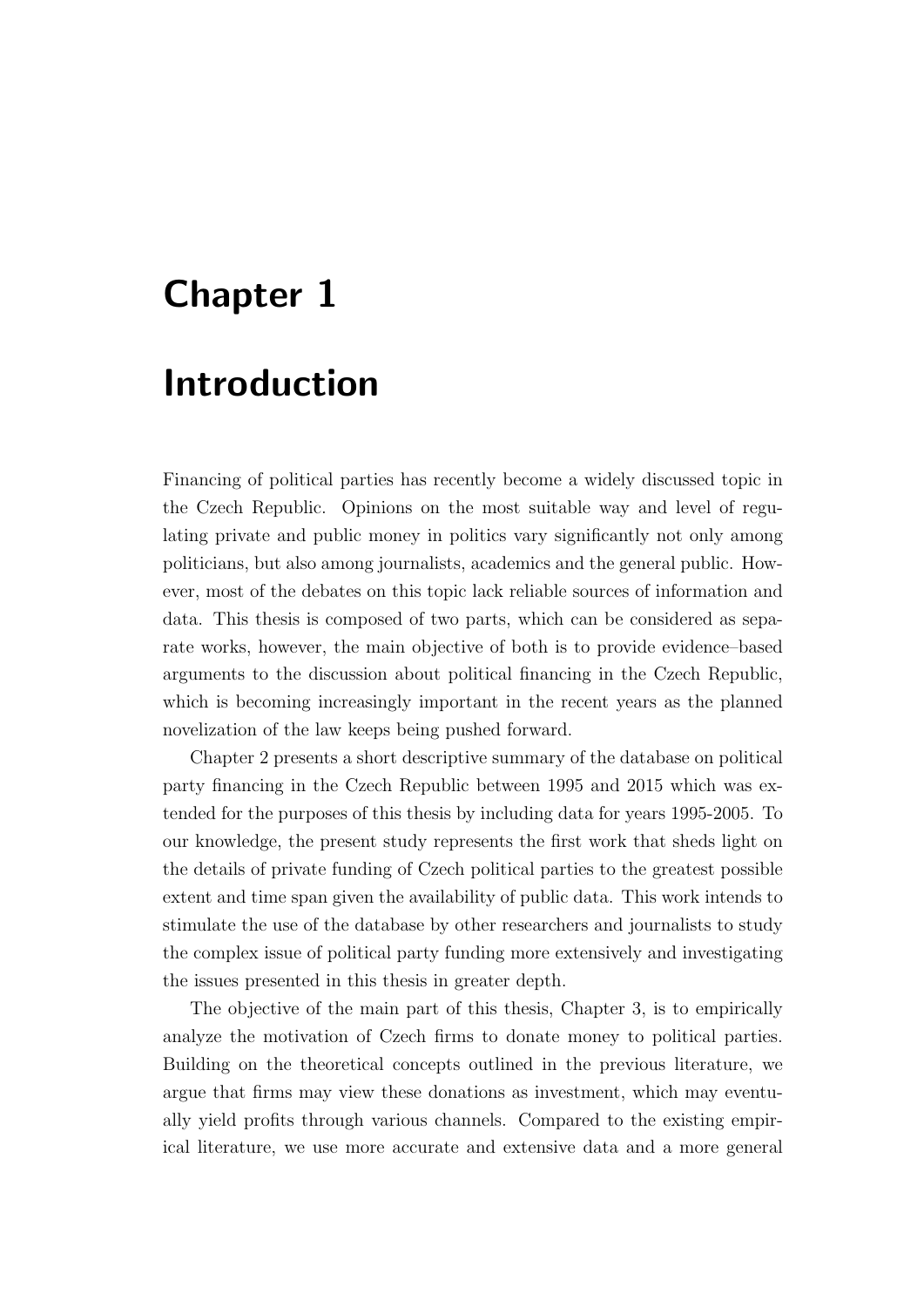methodology to assess the differences in financial performance of donating and non–donating firms. The results suggest that in the Czech case, it is in fact likely that firms are able to exploit their connections to politicians and thereby improve their financial profitability. We present a number of additional findings regarding public procurement participation and the differences in the importance of connections across industries.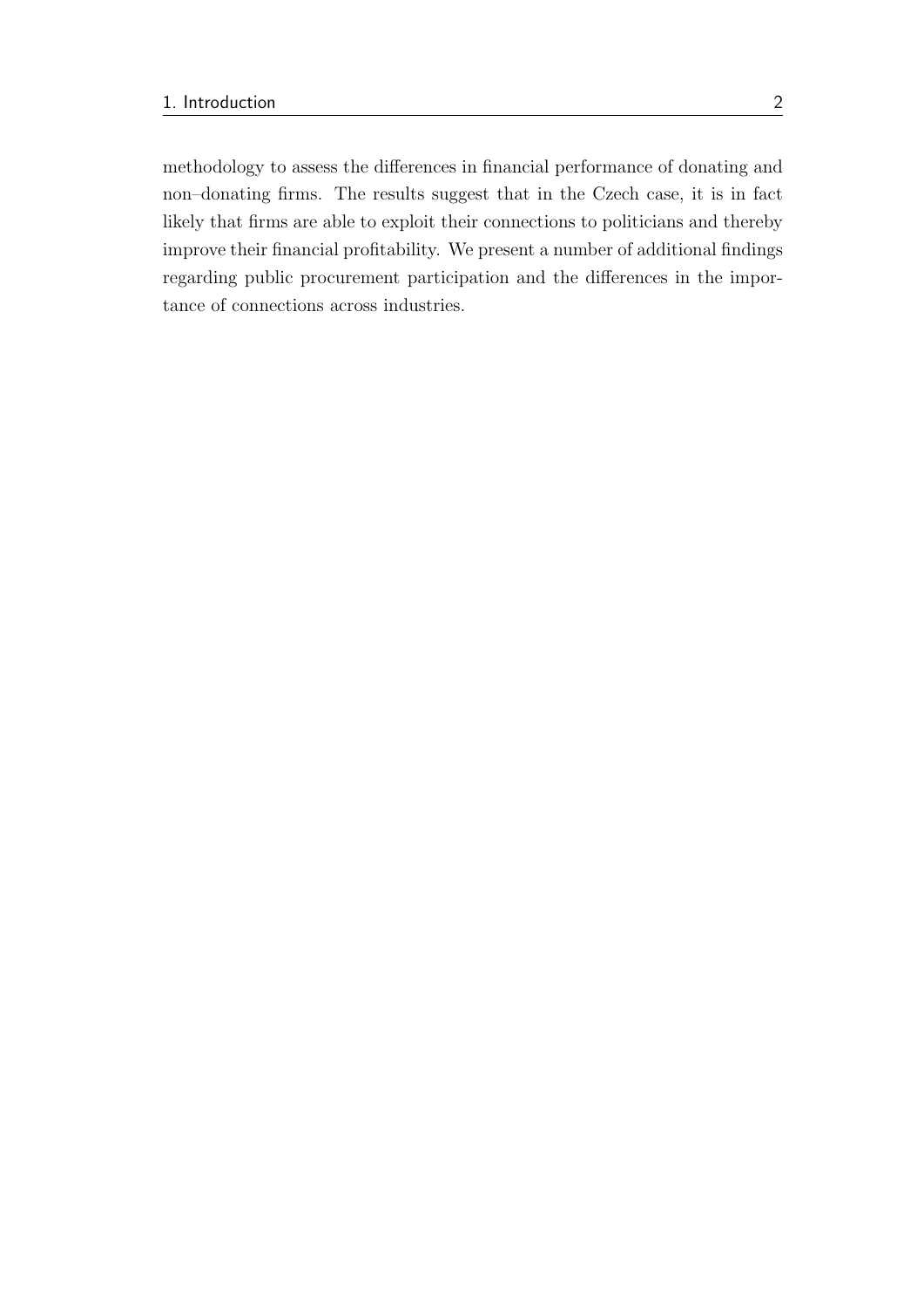# <span id="page-17-0"></span>Chapter 2

# Political Party Funding in the Czech Republic 1995—2015

## <span id="page-17-1"></span>2.1 Introduction

The role of money in politics in today's modern form of democracy is crucial. Electoral candidates throughout the world, realizing the importance of private money in their campaigns, vie with their peers for funds from both businessmen and voters. However, private agents, as numerous anecdotal evidence in the media suggests, may often demand something in return for their financial support. An answer of the current front-running Republican US presidential candidate and a successful businessman, Donald Trump, to a reporter's question regarding his past donations to politicians sums up the issue quite accurately: "I will tell you that our system is broken. I gave to many people, before this, before two months ago, I was a businessman. I give to everybody. When they call, I give. And do you know what? When I need something from them two years later, three years later, I call them, they are there for me."

The risks of conflict of interest of the elected politicians which are directly supported by businessmen are palpable and previous empirical literature suggests that they may be relatively widely exploited. Effective public control of the financing of politics is thus key to maintaining a stable democracy. In this chapter, we present the basic characteristics of a novel data set on political party financing in the Czech Republic between 1995 and 2015. We examine the role of private donations to political parties and their effects on party funding before, during and after major elections. Donations by natural and legal persons play a crucial role in the financing of Czech political parties. For in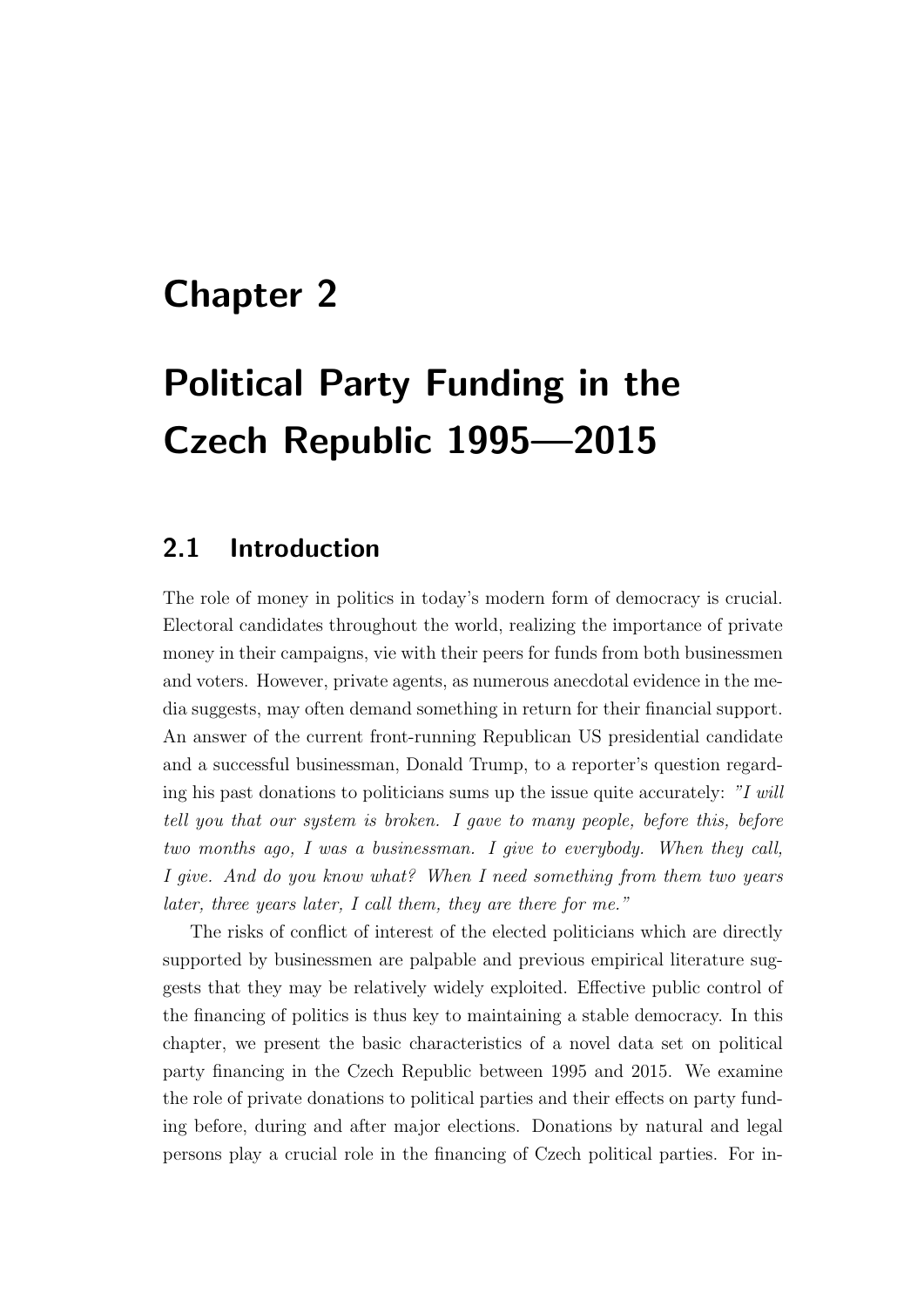dividual parties currently present in the Chamber of Deputies, they accounted for up to more than 37 % of all income in 2015. At the same time, they represent a source of controversy and numerous political scandals. The objective of this chapter is to present the newly created data set on the financing of Czech political parties as well as some tools that can potentially be used to control it, with the aim to stimulate the discussion about party funding in the Czech Republic.

The remainder of this chapter is structured as follows. In [Section 2.2](#page-18-0) we briefly introduce the current legislation regulating the financing of political parties and analyze the structure of financing of parties over time. [Section 2.3](#page-24-0) focuses on private donations to political parties. We analyze the differences between corporate donors and individual natural persons—donors, present some descriptive statistics of the database of political donations and illustrate some of the problematic aspects of private money in politics graphically. Finally, we present some demographic statistics regarding donating natural persons. [Section 2.4](#page-32-0) concludes.

## <span id="page-18-0"></span>2.2 Party Budgets

The primary law regulating the financing of political parties in the Czech Republic is the Act No. 424/1991 Coll. on the Association in Political Parties and Political Movements. The law has been amended and revised multiple times since it was first adopted in 1991, but the main points regarding the financing of parties have remained fairly stable.<sup>[1](#page-18-1)</sup> In this thesis, we do not purport to analyze all individual aspects of this act nor describe its development over time, but rather focus on the current rules relevant to party funding and the types and amounts of private donations that parties receive. This section briefly introduces these rules and examines the structure of income and expenditures of individual parties.

Annual reports including lists of donors and other information on the financing and functioning of the party have to be submitted by each party every year until the end of March. These reports represent the only official publicly available information on the financing of Czech political parties. To this day, they are available only in the physical form in the Parliamentary library. For

<span id="page-18-1"></span><sup>&</sup>lt;sup>1</sup>For a comprehensive review of the development of Czech legislation on political party financing, see for example the work of  $\text{Simi\text{cek}} (1995)$  $\text{Simi\text{cek}} (1995)$ ; Outlý  $(2003)$ ; Císař and Tomáš [\(2007\)](#page-63-3) or, more recently,  $\check{S}$ imral  $(2015)$ .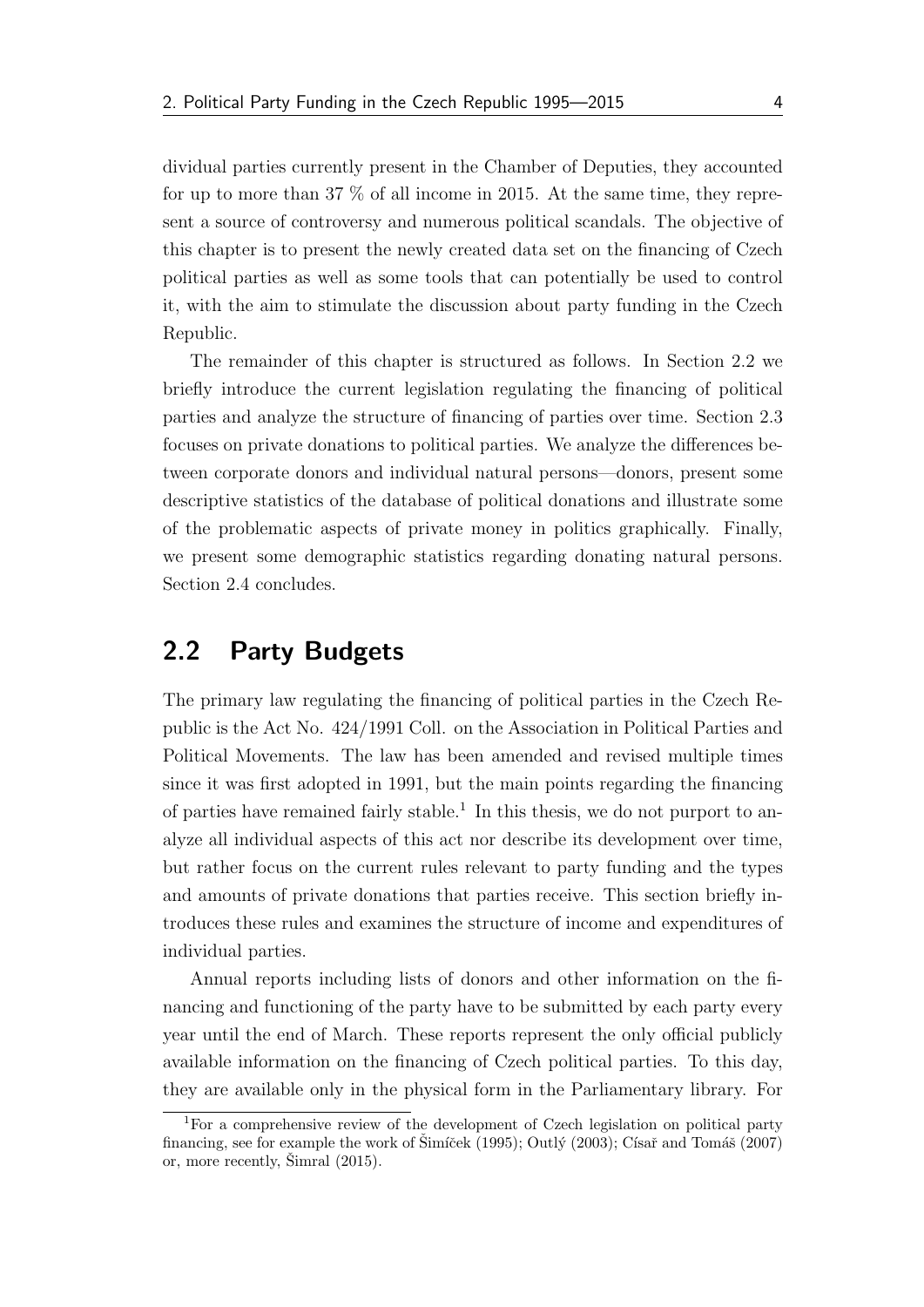some parties in the recent years, scanned PDF files are provided by the library staff. Some parties have provided information about their financing in the recent years on their websites, however, this information is not legally binding.

Since the data are not officially available online in a machine-readable way, it used to be very difficult to analyze them. For this reason, EconLab, an nongovernmental, non-profit organization based in Prague, had created a project called Politicke Finance.cz<sup>[2](#page-19-0)</sup>, a website that provides information on the financing of the main political parties online in a user-friendly way. As of February  $2016$ , the database contained data on donors of the main political parties<sup>[3](#page-19-1)</sup> for years 2006-2014. For the purposes of this thesis, the database of information on party funding has been extended to cover the period 1995-2015<sup>[4](#page-19-2)</sup>, i.e. to include all data for these selected parties that are available in the Parliamentary library. The complete database has been made published online as of mid-April 2016 and is now available for export in the common spreadsheet formats. The aim of the PolitickeFinance.cz project is to provide reliable and easily–obtainable information about the financing of political parties in the Czech Republic for the purposes of research, journalism and public control in general.

The law clearly states which types of income and expenditures parties may have. They are summarized in [Table 2.1.](#page-20-0) A special template for the reports containing this information has been issued by the Ministry of Finance and has remained the same since 2001. An example of the income report is presented in [Figure A.1](#page-67-1) in the Appendix. For previous years, comparable information can be obtained from the parties' balance sheets.

[Figure 2.1](#page-21-0) shows the importance of each type of income and expenditure (as outlined in [Table 2.1\)](#page-20-0) for all parties in the database. The most important source of income for Czech political parties is the contribution from the government budget. Over the examined time period, the State has paid out more than CZK 7,5 billion in contributions to cover operational expenses to the budgets of political parties. In addition, nearly CZK 3 billion were paid out to cover election expenses, which also represent a very important income source for Czech parties, however, they are only paid in years in which the most important

<span id="page-19-0"></span><sup>2</sup>"Political Financing"; English version available at: [http://www.politickefinance.](http://www.politickefinance.cz/en) [cz/en](http://www.politickefinance.cz/en)

<span id="page-19-1"></span><sup>3</sup> In total, 16 parties are included (those that received at least 1 % of all votes in the 2013 elections to the Chamber of Deputies). However, for some parties, only some years are covered, as they were created only recently or were very small in the beginning of their existence.

<span id="page-19-2"></span><sup>&</sup>lt;sup>4</sup>In this chapter, we only use data for the period 1995-2014, as information for 2015 was only made available in the beginning of April, i.e. after the time of writing of this chapter.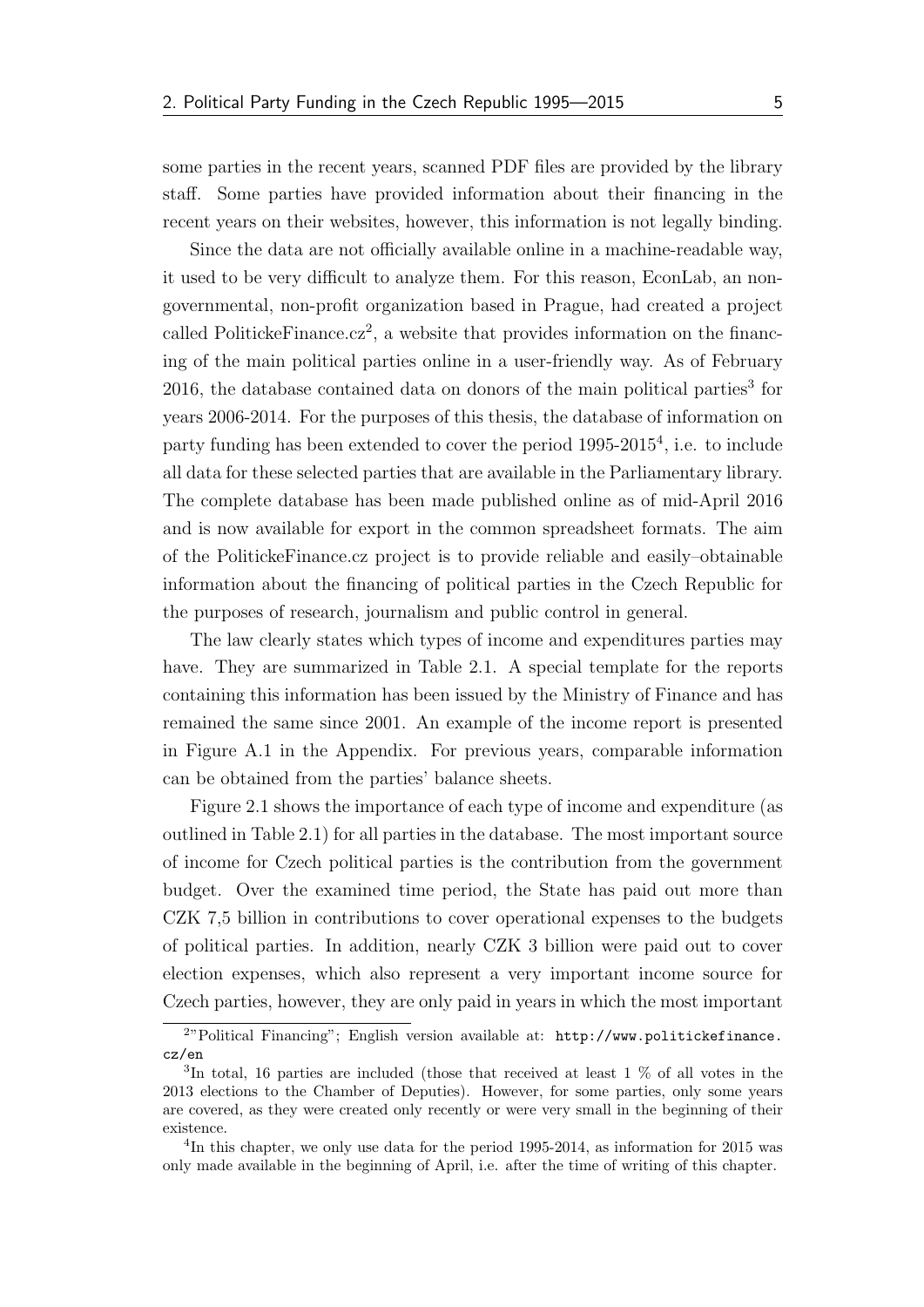<span id="page-20-0"></span>Table 2.1: Categories of income and expenditures of Czech political parties allowed by the law.

#### Income

- a) Contribution from the State budget to cover election expenses
- b) Contribution from the State budget to cover operational expenses c) Member contributions
- d) Revenues from rental and sale of movable and immovable assets
- e) Interest on deposits and foreign exchange gains
- f) Revenues from participation in the business of other legal persons
- g) Revenues from cultural, social, sporting, recreational, educational and political events
- h) Donations and heritage
- i) Loans and credit

#### Expenditures

- j) Operating expenses
- k) Salaries
- l) Taxes and fees
- m) Election expenses

Source: Act No. 424/1991 Coll., author's translation.

elections—to the Chamber of Deputies—take place. If we do not consider loans, which are not an actual source of income as they have to be repaid, donations represent the second most important source of income for Czech parties. In total, the observed parties received more than CZK 3 billion in private donations from natural and legal persons between 1995 and 2015.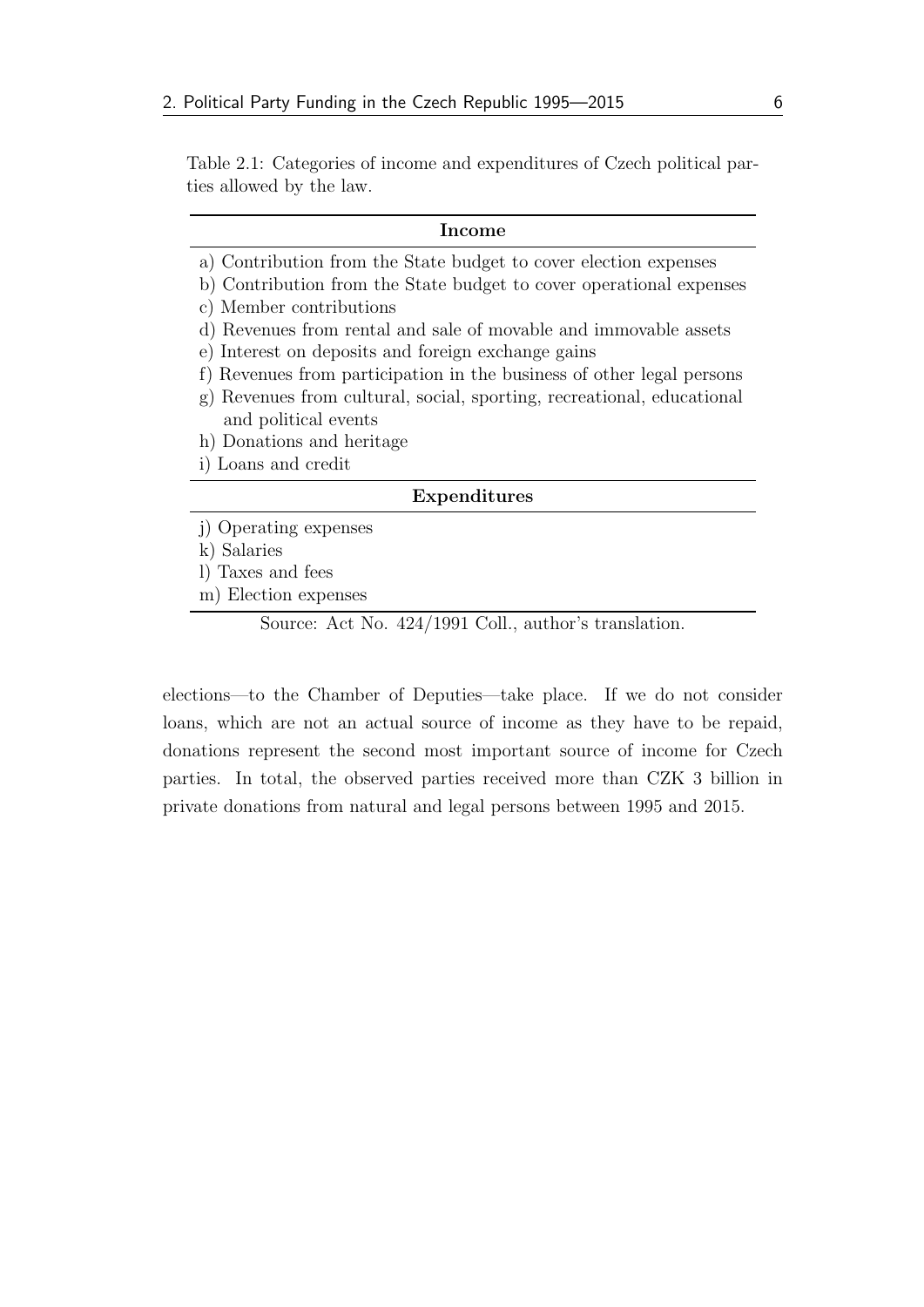

<span id="page-21-0"></span>Figure 2.1: Income and expenditures of Czech political parties, 1995-2015 (by category).

Source: Author based on data from PolitickeFinance.cz.

As seen from the comparison of bars m) and a) in [Figure 2.1,](#page-21-0) the State's contributions designed specifically to cover election expenses are lower than what parties actually report to have spent on elections. The budget deficits that arise in election years are covered not only from the State's contributions to cover operational costs, but largely also by donations, as further documented by [Figure 3.1](#page-49-0) in [Chapter 3.](#page-33-0)

[Figure 2.2](#page-22-0) shows the development of the total income of the examined political parties over time. We observe that every year, the two largest Czech parties, Civic Democratic Party [\(ODS\)](#page-10-1) and Czech Social Democratic Party [\(CSSD](#page-10-2)), have received more money than the rest of the observed parties combined. The total amount of money received by these parties shows an increasing trend over time, with observable peaks in the years in which the main elections take place (those to the Chamber of Deputies). The income of some parties, such as Christian Democratic Union – Czechoslovak People's Party (KDU-ČSL) or Communist Party of Bohemia and Moravia (KSCM), is more stable over time than others', which is caused not only by more conservative and loyal members and donors, but also by a relatively steady presence in the Chamber of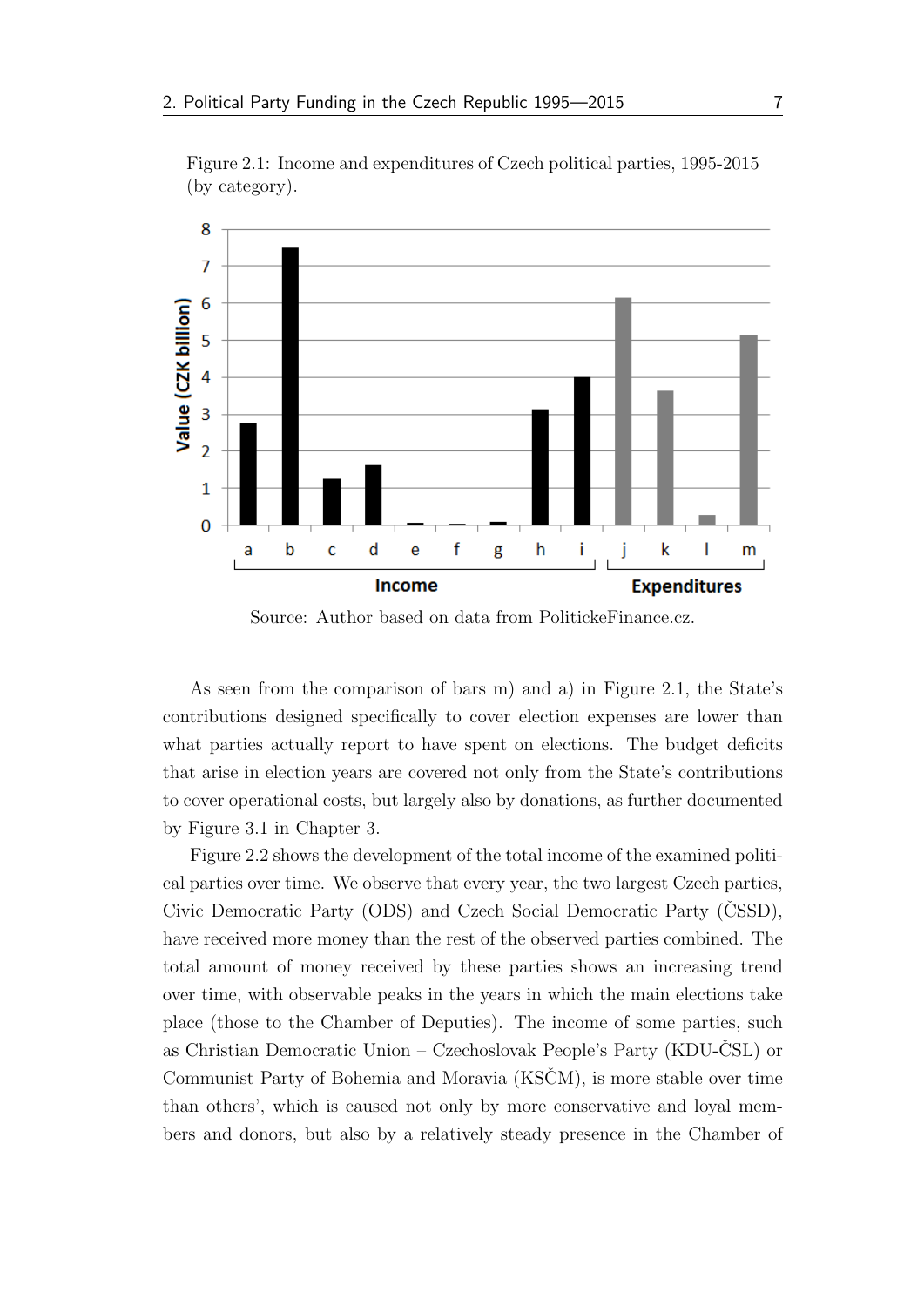Deputies in terms of the number of mandates, on the basis of which the State's contributions are calculated.



<span id="page-22-0"></span>Figure 2.2: Total income of selected Czech political parties, 1995-2015.

Source: Author based on data from PolitickeFinance.cz.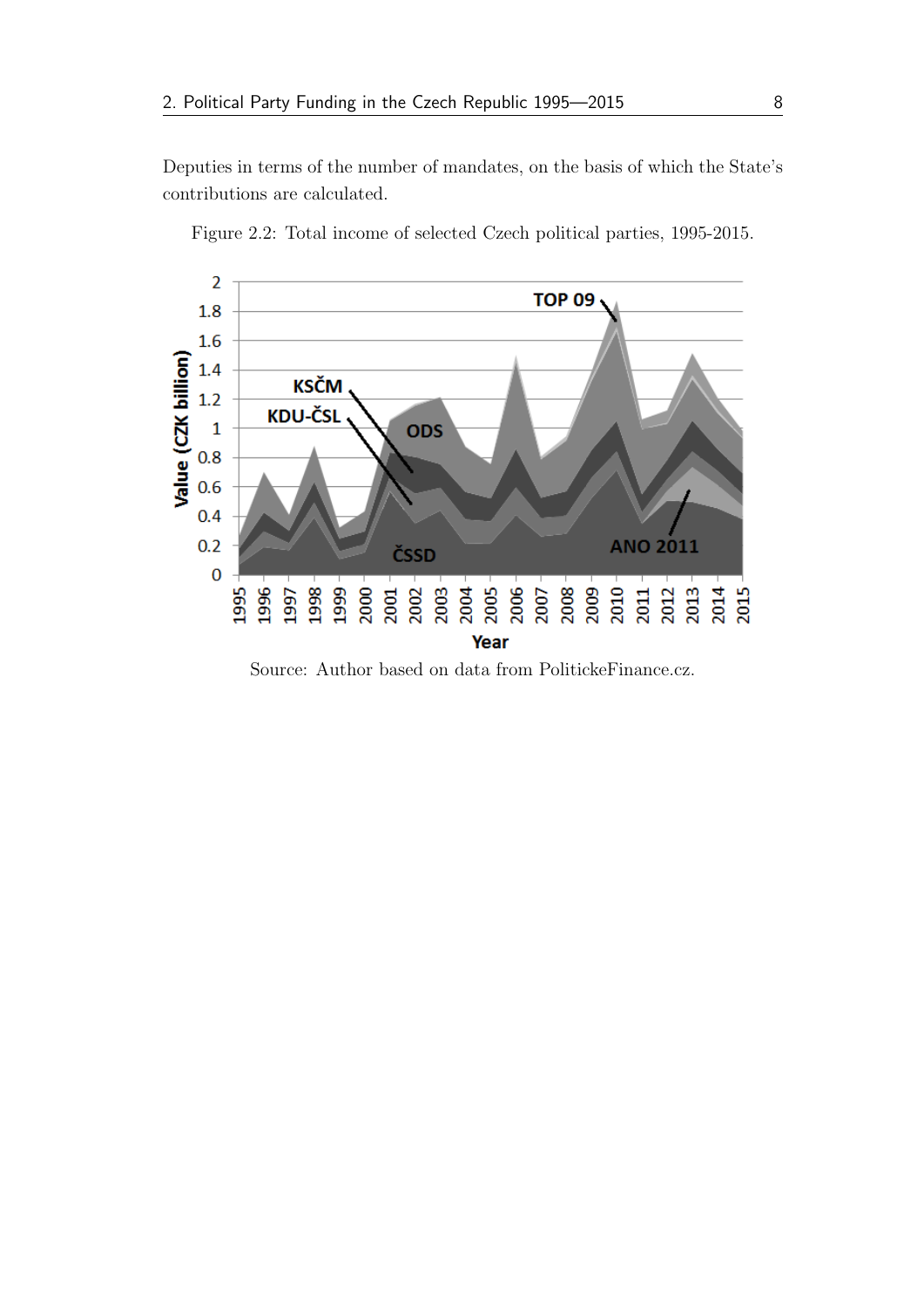<span id="page-23-0"></span>Figure 2.3: The relative importance of the main income categories for selected Czech political parties, 2015.



Source: Author based on data from PolitickeFinance.cz.

[Figure 2.3](#page-23-0) focuses on the relative importance of the main sources of income in 2015 for the 7 parties which are currently present in the Chamber of Deputies. The definitions of each category of income and expenditures are presented in [Table 2.1.](#page-20-0) One aspect is common for all parties—they are existentially dependent on the State's contributions, which represent between 53 and 99 % of the total income of these parties (excluding loans and credit). The structure of the remaining part of income varies significantly across parties. Traditionally, [ODS](#page-10-1) remains the party with the most significant income from donations, receiving over CZK 25 million in 2015. Other parties (such as KSCM and [CSSD](#page-10-2)) rely heavily on member contributions. All four "traditional" parties which have been operating since the early 1990's [\(ODS,](#page-10-1) [KDU-CSL](#page-10-3), KSCM and [CSSD](#page-10-2)) receive a relatively high percentage of their income in the form of revenues from the rental and sale of movable and immovable assets. Meanwhile, the importance of the State's contributions and private donations is much higher for the newly created parties (TOP 09, ANO 2011, Dawn – National Coalition [\(Dawn\)](#page-10-5)).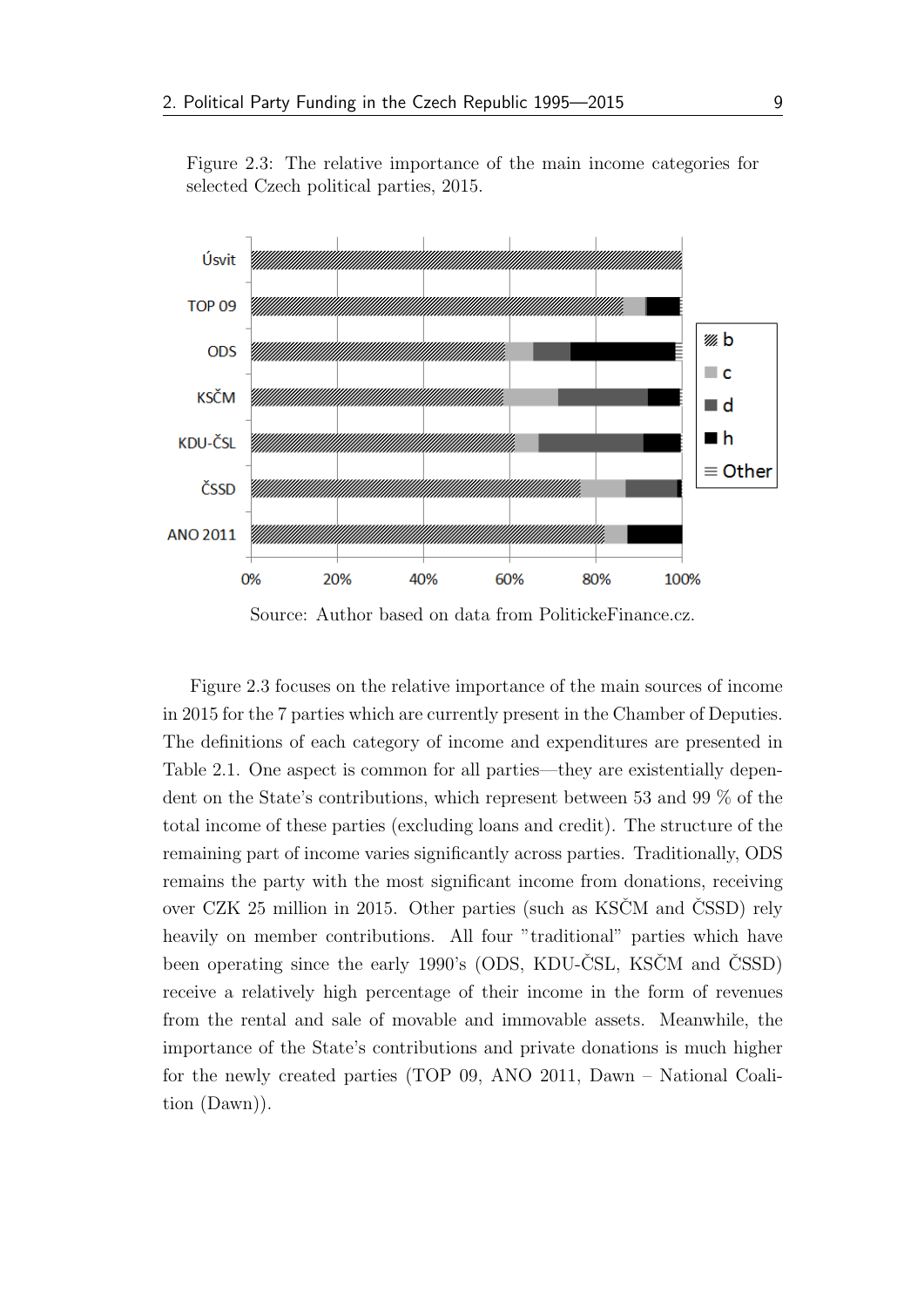## <span id="page-24-0"></span>2.3 Political Donations

Private money in politics, especially those coming from legal persons, are a salient issue and a source of controversy throughout the world. In fact, accord-ing to the Political Finance database<sup>[5](#page-24-1)</sup> run by the International Institute for Democracy and Electoral Assistance (IDEA), 44 out of 170 covered countries ban corporate donations to political parties. In the European Union, 13 out of the 28 member countries forbid parties from receiving donations from legal persons.

One of the newest additions to this group is Lithuania, which enacted a ban on all corporate donations to political parties in 2012. This exogenous change was examined by [Baltrunaite](#page-62-1) [\(2016\)](#page-62-1) who found that firms that contributed to political parties before the reform were significantly more likely to win public procurement auctions, while shortly after the reform, this difference has vanished. Anecdotal evidence confirming this pattern is quite common in the media in countries that allow corporate donations, including the Czech Republic.

As of April 2016, all legal and natural persons in the Czech Republic are allowed to donate any amount of money to any political party. However, if donations from a single donor to a single party exceed CZK 50,000 (approximately 1,850 EUR) in total within one particular year, a verified copy of the donation contract needs to be included in the annual report of the party.

The purpose of this section is to present a novel database of all donations made to selected largest political parties in the Czech Republic between 1995 and 2015. The full database is available for download from the website of the PolitickeFinance.cz<sup>[6](#page-24-2)</sup> project. Additionaly, we present some aggregate statistics which use personal data of donors which cannot be made available online due to the consequences of the Act No. 101/2000 Coll. on Personal Data Protection.

A descriptive summary of the donations database is presented in [Table 2.2.](#page-25-0) All 16 parties that received at least 1 % of all votes in the 2013 elections to the Chamber of Deputies or have been present in the Chamber of Deputies in the last election period before the 2013 elections are included in the database. [ODS](#page-10-1) collected the most revenue from donations in 17 out of the 21 observed years, in the remaining 4, it was [CSSD](#page-10-2). We observe again that the relatively

<span id="page-24-1"></span> $5A$ vailable at <http://www.idea.int/political-finance/>, information retrieved on April 16, 2016.

<span id="page-24-2"></span> $6$ <http://www.politickefinance.cz/en/>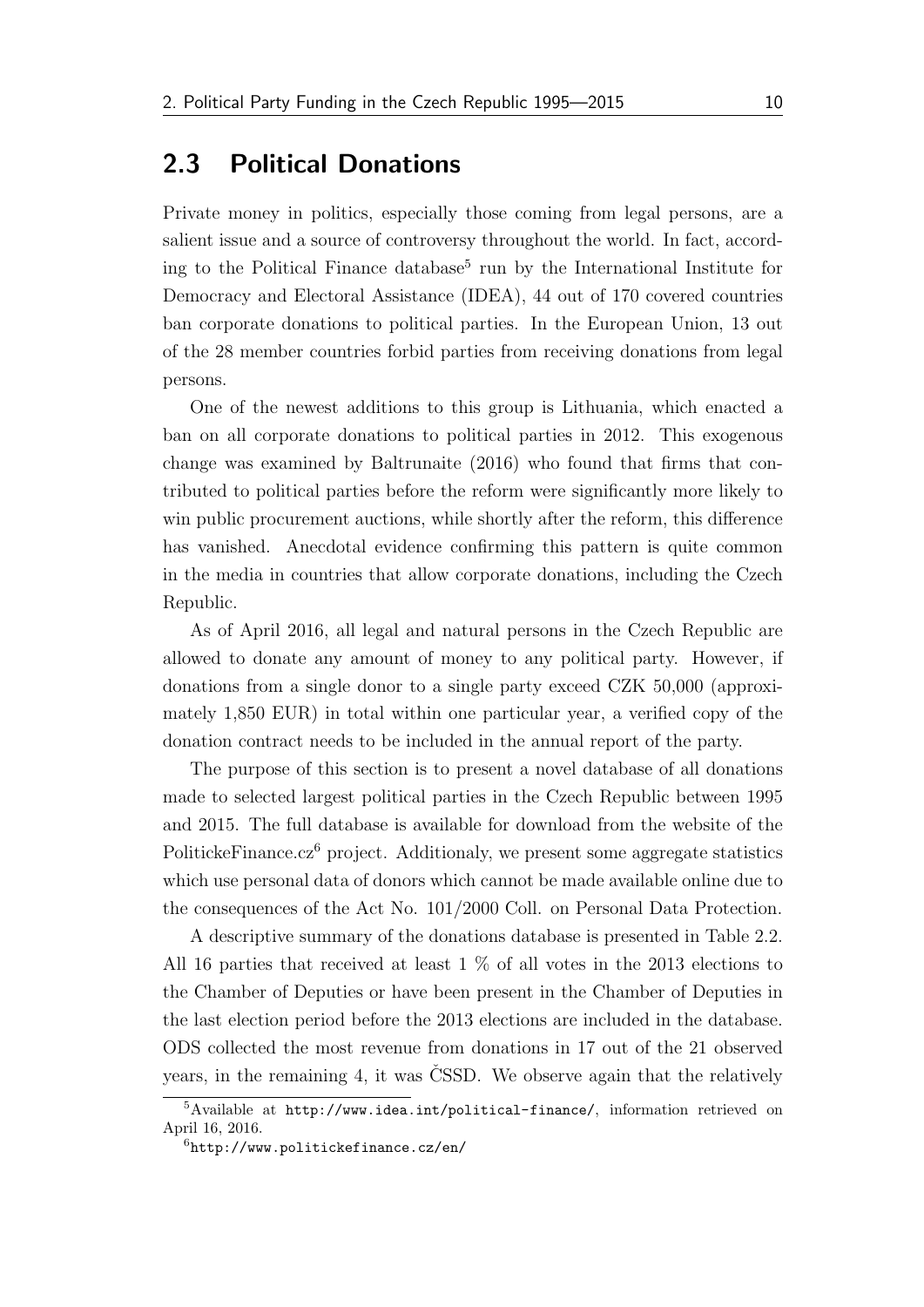| Party             | Observed<br>time period | Avg sum of donations<br>per year | Min            | Max     | St.Dev. |
|-------------------|-------------------------|----------------------------------|----------------|---------|---------|
| <b>ODS</b>        | 1995-2015               | 56,686                           | 6,580          | 232,912 | 51,479  |
| <b>CSSD</b>       | 1995-2015               | 55,181                           | 236            | 385,843 | 99,890  |
| TOP <sub>09</sub> | 2009-2015               | 29,310                           | 3,566          | 57,548  | 19,074  |
| <b>ANO 2011</b>   | 2012-2015               | 25,817                           | 6,443          | 63,983  | 26,431  |
| LEV <sub>21</sub> | 2012-2015               | 17,147                           | 1,239          | 33,686  | 14,313  |
| <b>SPO</b>        | 2012-2015               | 14,718                           | 3,323          | 29,077  | 10,843  |
| <b>STAN</b>       | 2012-2015               | 10,166                           | 2,787          | 15,954  | 5,979   |
| <b>VV</b>         | 2006-2015               | 8,291                            | 0              | 38,343  | 13,110  |
| KDU-ČSL           | 1995-2015               | 6,127                            | 126            | 20,983  | 5,420   |
| <b>KSČM</b>       | 1995-2015               | 3,897                            | $\overline{0}$ | 11,256  | 3,514   |
| <b>SSO</b>        | 2013-2015               | 2,357                            | 1,425          | 3,526   | 1,070   |
| ŔΝ                | 2012-2015               | 1,549.5                          | $\theta$       | 3,025   | 1267    |
| SZ                | 1995-2015               | 1,265                            | $\theta$       | 6,378   | 1,724   |
| ČPS               | 2013-2015               | 341                              | 81             | 682     | 309     |
| Dawn              | 2013-2015               | 165                              | $\theta$       | 269     | 144     |
| S.cz              | 2013-2015               | 2                                | $\Omega$       | 6       | 3       |

<span id="page-25-0"></span>Table 2.2: Summary of the database of Czech political donations, 1995- 2015. All values are in CZK thousands.

Source: Author based on data from PolitickeFinance.cz.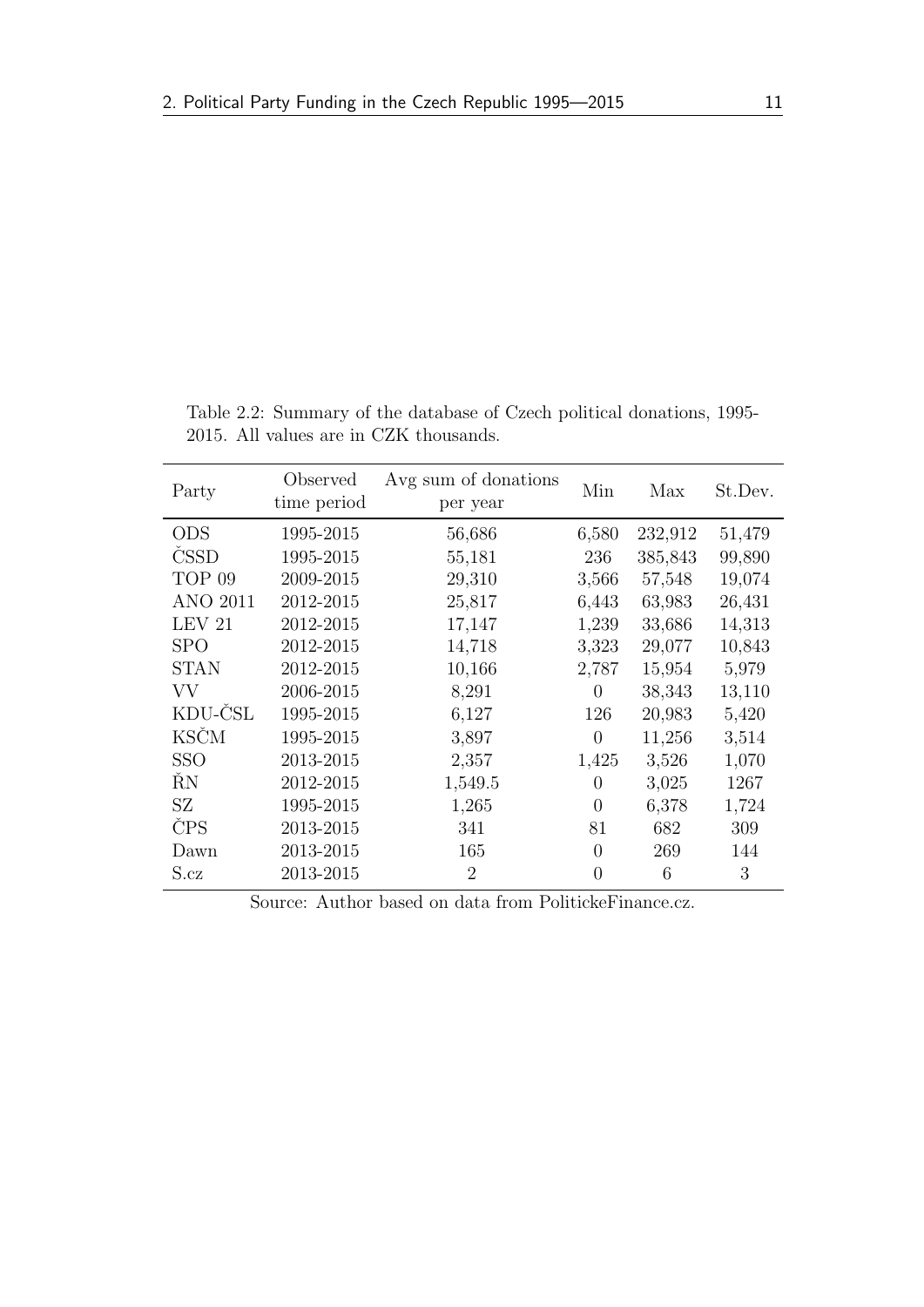younger parties are strongly dependent on private donations (TOP 09, ANO 2011, Party of Civic Rights [\(SPO\)](#page-10-7)).

[Figure 2.4](#page-26-0) shows the share of donations from legal and natural persons on the total donations revenue of the largest Czech parties. We observe a high level of heterogeneity across parties, with some of them strongly dependent on the income from natural persons (KSCM, Party of Free Citizens [\(SSO\)](#page-10-10), National Socialists — Left of the 21st Century [\(LEV 21\)](#page-10-6)) while others, on the contrary, rely heavily on legal persons' donations [\(CSSD](#page-10-2), Mayors and Independents [\(STAN\)](#page-10-8), [SPO\)](#page-10-7).[7](#page-26-1)

<span id="page-26-0"></span>Figure 2.4: Share of donations from legal and natural persons, selected parties, 1995-2015.



Source: Author based on data from PolitickeFinance.cz.

<span id="page-26-1"></span><sup>&</sup>lt;sup>7</sup>Note that [CSSD](#page-10-2) has reported donations from *Cil*, akciová společnost v Praze worth a total of Czech Koruna [\(CZK\)](#page-10-15) 976 million, without which its share of legal persons' donations on total donations drops from 89.11 % to 30.96 %, a rather below-average number across other parties. This issue is further discussed in [Section 3.4.1.](#page-47-1)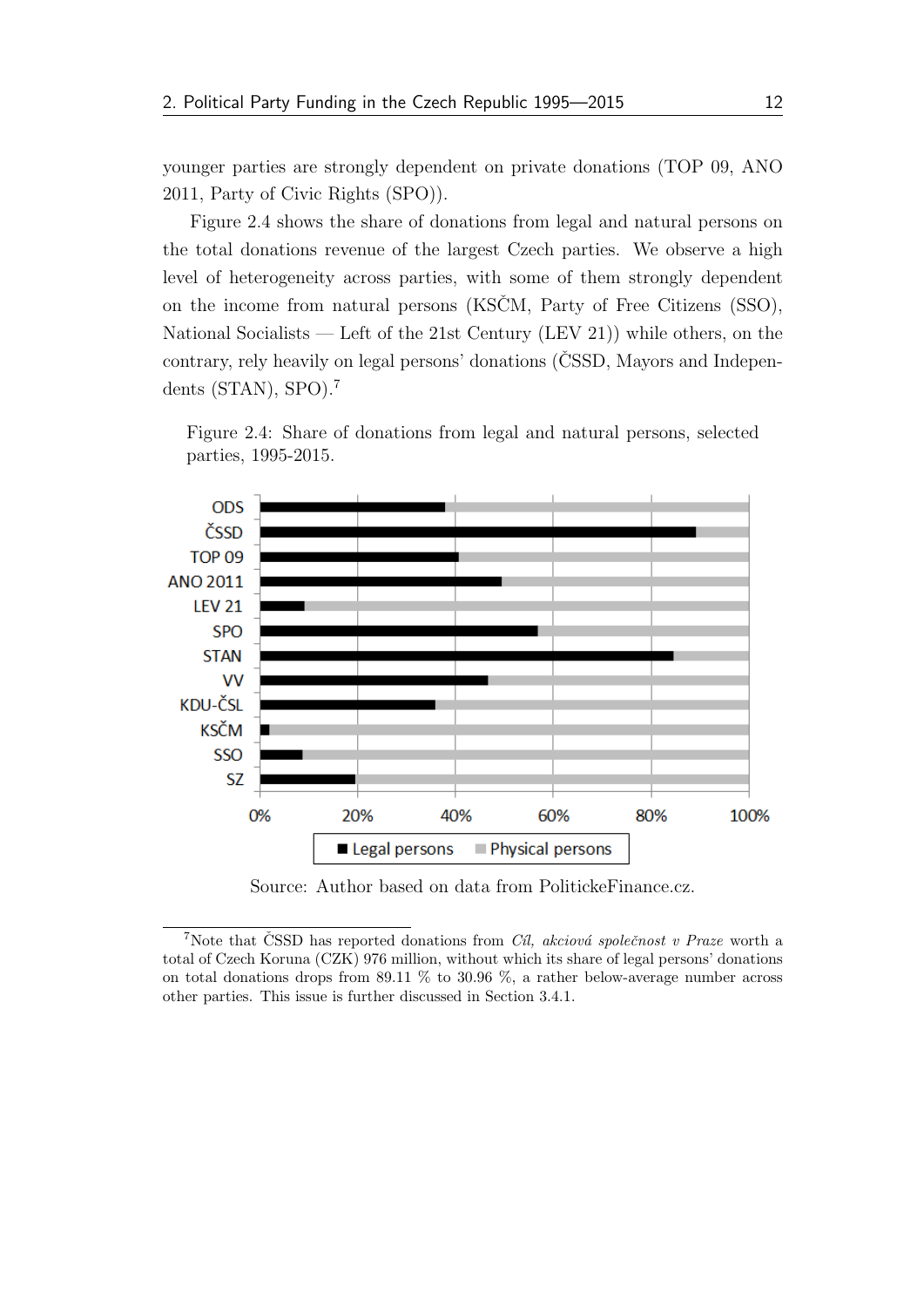<span id="page-27-0"></span>Figure 2.5: Share of donations from legal and natural persons, selected parties, 2015.



Source: Author based on data from PolitickeFinance.cz.

As the value of received donations varies significantly over time and across parties, perhaps a more accurate picture of the current situation is painted by [Figure 2.5](#page-27-0) which shows the same parties but only for the year 2015. For each party, their official position on the political spectrum<sup>[8](#page-27-1)</sup> is indicated and they are sorted accordingly. We observe that in general, left-wing parties receive less donations from legal persons than parties on the right and in the middle, which are more business-oriented in their overall political ideology. These observations are again in accordance with the idea that firms donate money to political parties because they see potential advantages for themselves in it. Corporate donations of the highest value were collected by ANO 2011, a mid-right party which currently holds 6 out of 17 government positions.

We show one more graph connected to the motivation of donors. [Figure 2.6](#page-28-0) shows, for selected parties, the change in the share of received donations on the sum of donations to all parties in 2013 and 2014. In October 2013, after the fall of the government led by Petr Neˇcas [\(ODS\)](#page-10-1), snap elections to the Chamber of Deputies took place in which [ODS](#page-10-1) and TOP 09 (the two major government

<span id="page-27-1"></span><sup>8</sup>As stated on each party's website or in their annual reports.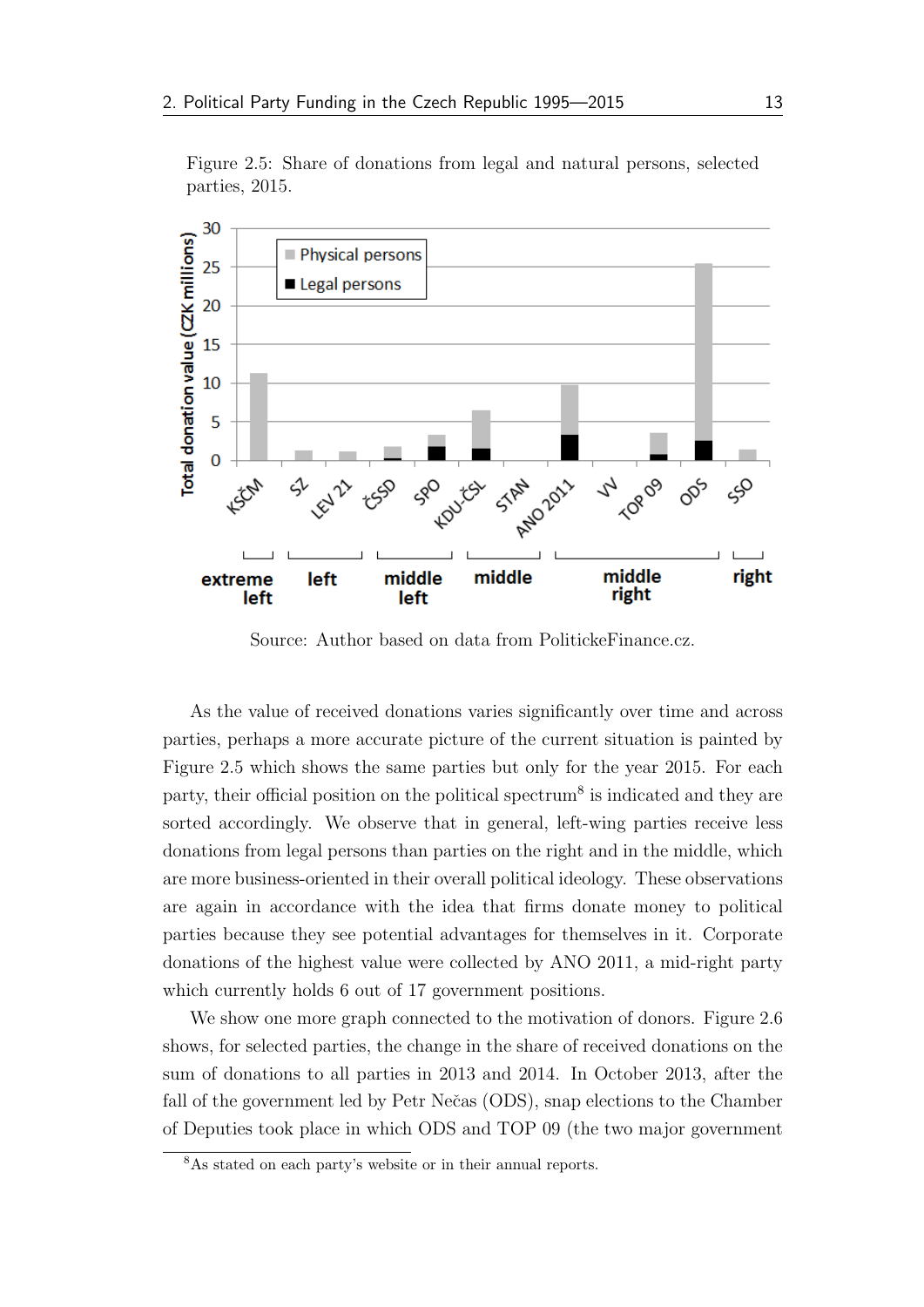coalition partners in the 2010-2013 period) lost 52 out of their previous 94 seats. [CSSD](#page-10-2) celebrated an important win in these elections with 50 obtained seats, ANO 2011 finished closely second with 47 mandates. The new government was composed by the current Prime Minister, Bohuslav Sobotka [\(CSSD](#page-10-2)), with ANO 2011 and [KDU-CSL](#page-10-3) as coalition partners. This major shift of political power was accompanied by a significant decrease of the share on total donations for the parties which lost their strong positions and an increase for the winning parties. The numbers above individual bars represent the number of positions of each party in the government before (2013) and after (2014) the 2013 elections. Donations from legal persons are the principal drivers of the increase in the share of donations to [CSSD](#page-10-2) and ANO 2011.

<span id="page-28-0"></span>



Source: Author based on data from PolitickeFinance.cz.

These simple observations based on descriptive analysis of the data set of political donations in general support the idea behind the hypotheses formulated later in [Chapter 3](#page-33-0) in that firms may view donations as an investment, which may potentially yield profit. Let us now move our attention to the analysis of donations made by natural persons. [Figure 2.7](#page-29-0) presents the distribution of donations from natural persons according to their value. The bars represent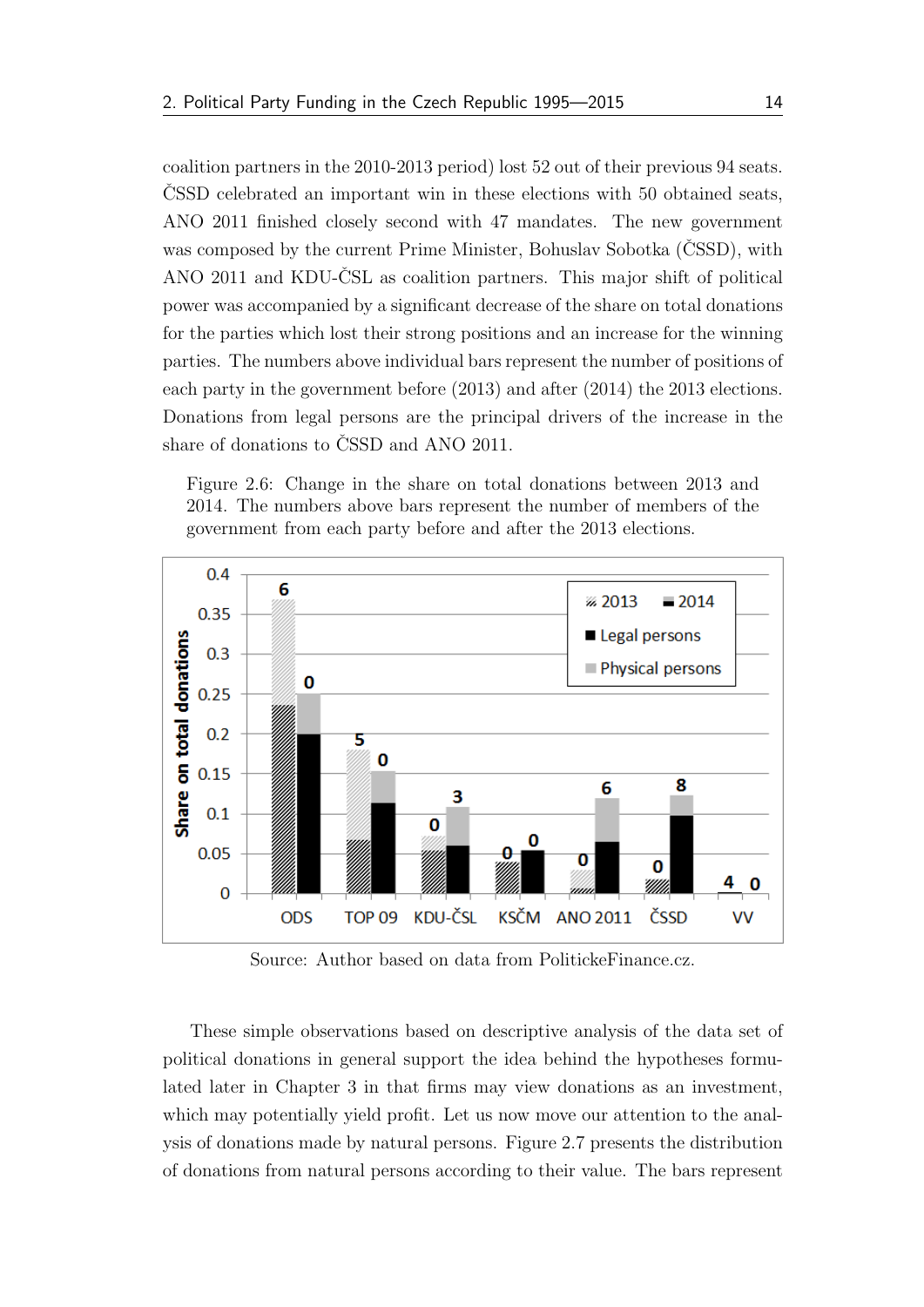the share of the sum of donations of the respective value on the total sum of donations under [CZK](#page-10-15) 150 thousand. There exists a clear pattern of clustering of donations under the [CZK](#page-10-15) 50,000 limit under which parties do not have to include a copy of the donation contract in their annual reports; similar but smaller peaks can be observed under the subsequent rounded numbers—100,000 and 150,000.

<span id="page-29-0"></span>Figure 2.7: Share of the sum of donations in each bin on the total sum of donations under CZK 150 thousand.



Source: Author based on data from PolitickeFinance.cz, updated from [Skuhrovec et al.](#page-66-1) [\(2015\)](#page-66-1).

[Skuhrovec et al.](#page-66-1) [\(2015\)](#page-66-1) hypothesized that this effect might arise due to possible attempts by either parties or donors to hide the real source of money; similar considerations were undertaken by  $\text{Simi\text{'cek}}$  [\(2000\)](#page-66-4) and Císař and Tomáš [\(2007\)](#page-63-3). However, new evidence brought about by the extension of the database of donations shows that this is most likely not the case, at least not to a large extent. In [Figure 2.7](#page-29-0) we divide the data into two groups, before and after 2005, which is the year in which the new amendment to the Act No. 424/1911 Coll. came into effect, obliging parties to include donation contracts for all donations above [CZK](#page-10-15) 50 thousand. We do not find any significant effect of this exogenous change. This result suggests that the reason behind the clustering of the donations under this limit are rather natural on the side of the donors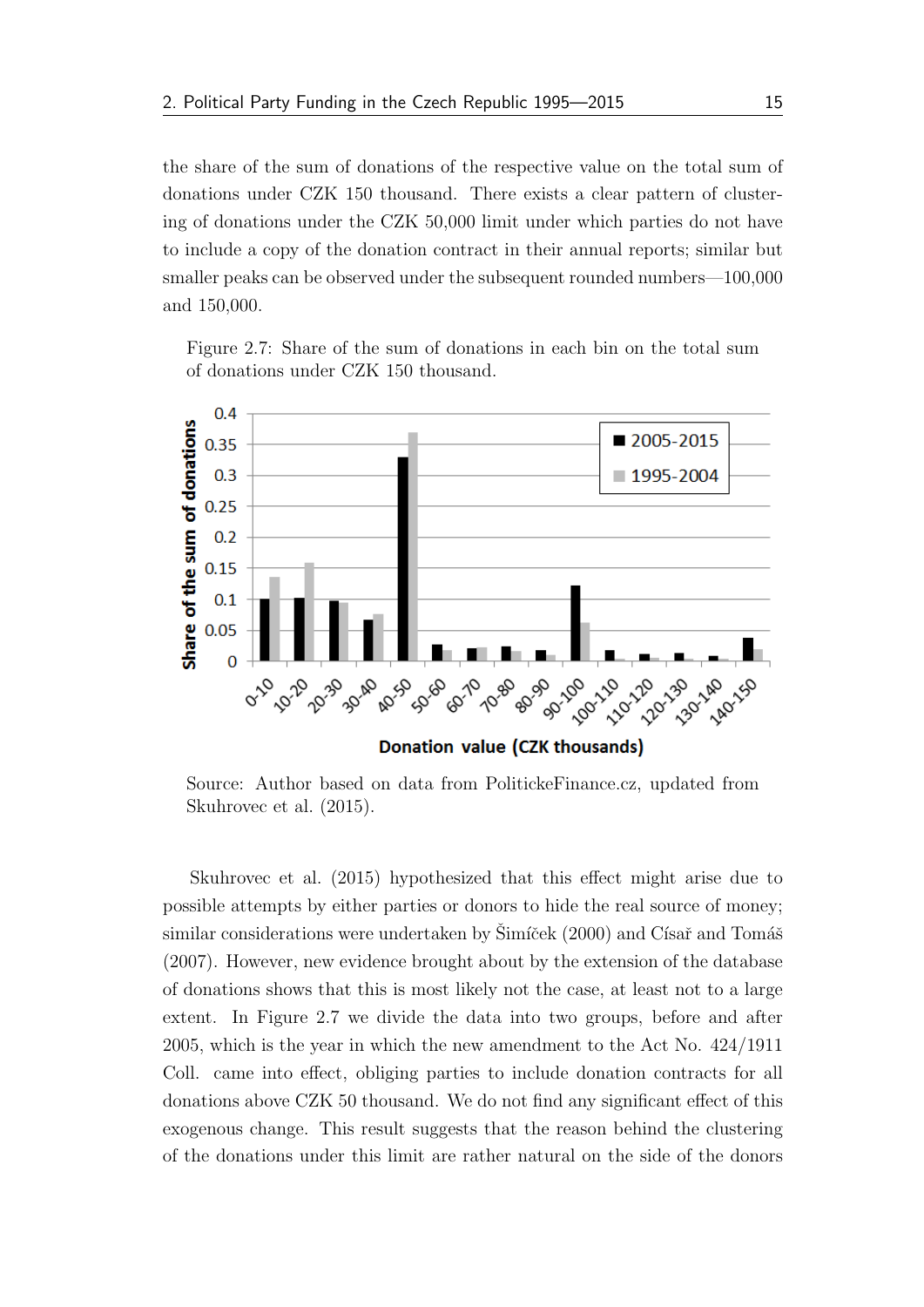(rounded amounts are more likely to be donated) or administrative on the side of the parties (filling out donation contracts is costly).

Nevertheless, evidence from the media as well as police investigations of some of the scandals document that parties (or donors) have in the past tried to hide the real source of the money by, for example, reporting donors younger than 1 year of age at the time of the donation [\(Skuhrovec et al.](#page-66-1) [2015\)](#page-66-1); a 22-year old hairdresser on maternal leave who donated CZK 1 million to [ODS](#page-10-1) in 2014[9](#page-30-0) or the infamous Lajos B´acs, a Hungarian man that had been declared deceased by the Hungarian government several years before he allegedly donated money to [ODS](#page-10-1) in 1995.[10](#page-30-1)

The fact that parties are obliged to publish some personal data of their donors allows for a limited demographic analysis of the donor community.<sup>[11](#page-30-2)</sup> In 2015, 4,034 donations from natural persons were reported by the 16 parties in the database. However, some parties report more individual donations from the same donor. We merge such entries to obtain the total sums donated by each donor and obtain 3,613 unique donors who donated more than [CZK](#page-10-15) 56.33 million. The average natural person—donor thus donated [CZK](#page-10-15) 15,591.

Out of the 3,613 donating natural persons, 2,849 were men (78.87 %) and 763 women (21.13 %). As shown in [Figure 2.8,](#page-31-0) ANO 2011 and Green Party [\(SZ\)](#page-10-12) have the highest share of women among their donors—around 34 %. Not taking into account [LEV 21,](#page-10-6) which only had 1 natural person (a man) among its donors, Pirate Party [\(CPS](#page-10-13)) have the lowest share of female donors at  $3.78$ %. On average, donations from men were worth CZK 16,121 while those from women only CZK 13,623.

[Figure 2.9](#page-31-1) is our last graph and shows the average age of donors of Czech political parties in 2015. Consistent with the demographic statistics of election results, [KSCMˇ](#page-10-4) 's donors are the oldest ones on average. On the other side of the spectrum, [CPS](#page-10-13) and [SZ](#page-10-12) attract the youngest contributors. The average donor of a Czech political party is a little over 49 years old.

<span id="page-30-0"></span> $9Aktuálně. cz, April 5, 2014. Štědrý sponsor ODS? Mladá kadeřnice na mateřské dovolené.$ Available at: [http://zpravy.aktualne.cz/domaci/milionovy-sponzor-ods-mlada](http://zpravy.aktualne.cz/domaci/milionovy-sponzor-ods-mlada-kadernice-na-materske-dovolene/r~203020bcbc9f11e38e490025900fea04/)[kadernice-na-materske-dovolene/r~203020bcbc9f11e38e490025900fea04/](http://zpravy.aktualne.cz/domaci/milionovy-sponzor-ods-mlada-kadernice-na-materske-dovolene/r~203020bcbc9f11e38e490025900fea04/). [ODS](#page-10-1) has returned the donation after a scandal burst out in the media.

<span id="page-30-1"></span><sup>&</sup>lt;sup>10</sup>Respekt, December 1, 1997. *Černý účet ODS*. Available at: [http://www.respekt.](http://www.respekt.cz/tydenik/1997/49/cerny-ucet-ods) [cz/tydenik/1997/49/cerny-ucet-ods](http://www.respekt.cz/tydenik/1997/49/cerny-ucet-ods). It was later discovered that the real donor of this money was Milan Šrejbr, a businessman.

<span id="page-30-2"></span><sup>&</sup>lt;sup>11</sup>As explained above, this data cannot be published online due to personal data protection laws.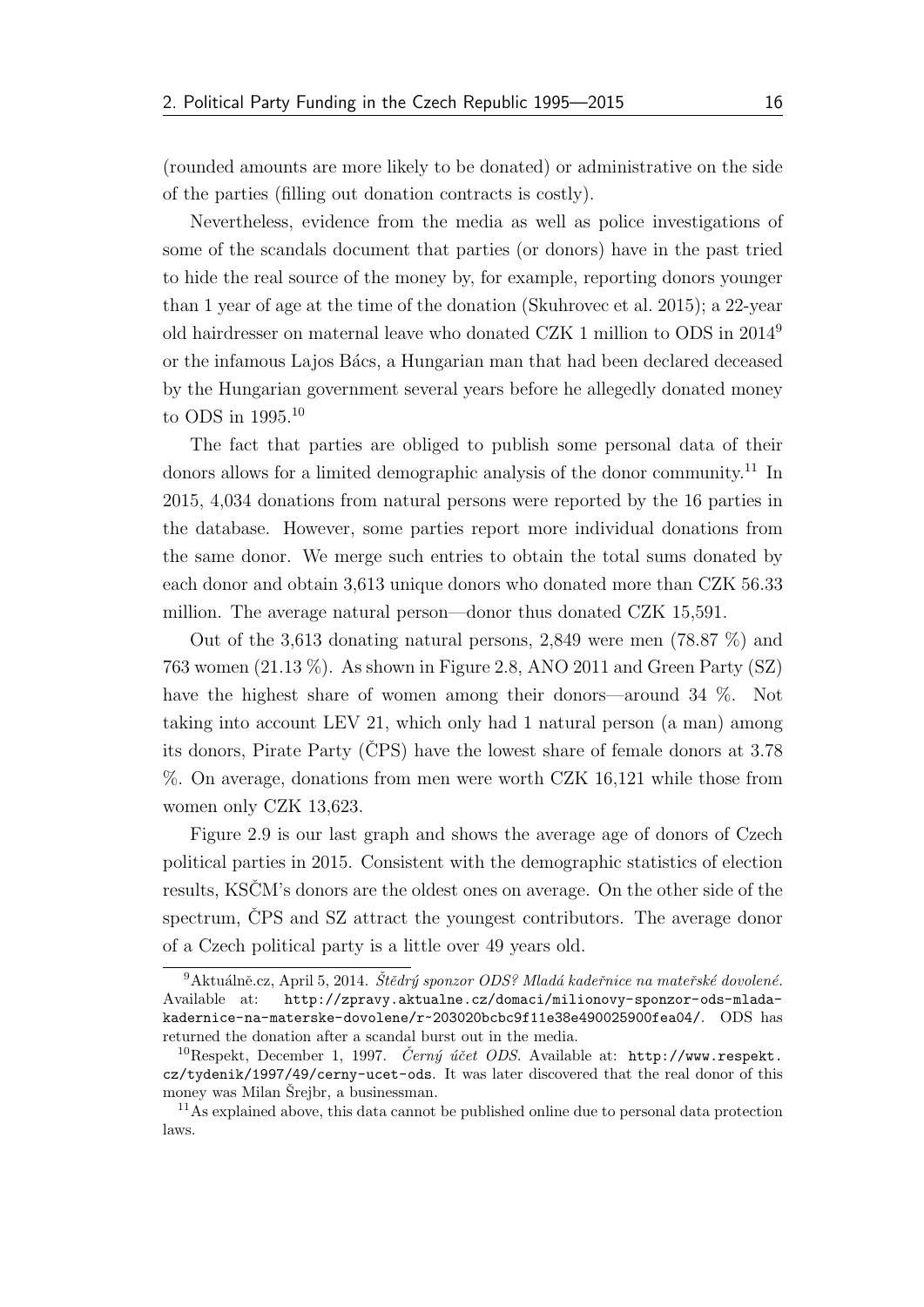<span id="page-31-0"></span>

Figure 2.8: The share of male and female natural donors, 2015.

Source: Author based on EconLab's internal data.



<span id="page-31-1"></span>Figure 2.9: The average age of natural donors of political parties, 2015.

Source: Author based on EconLab's internal data.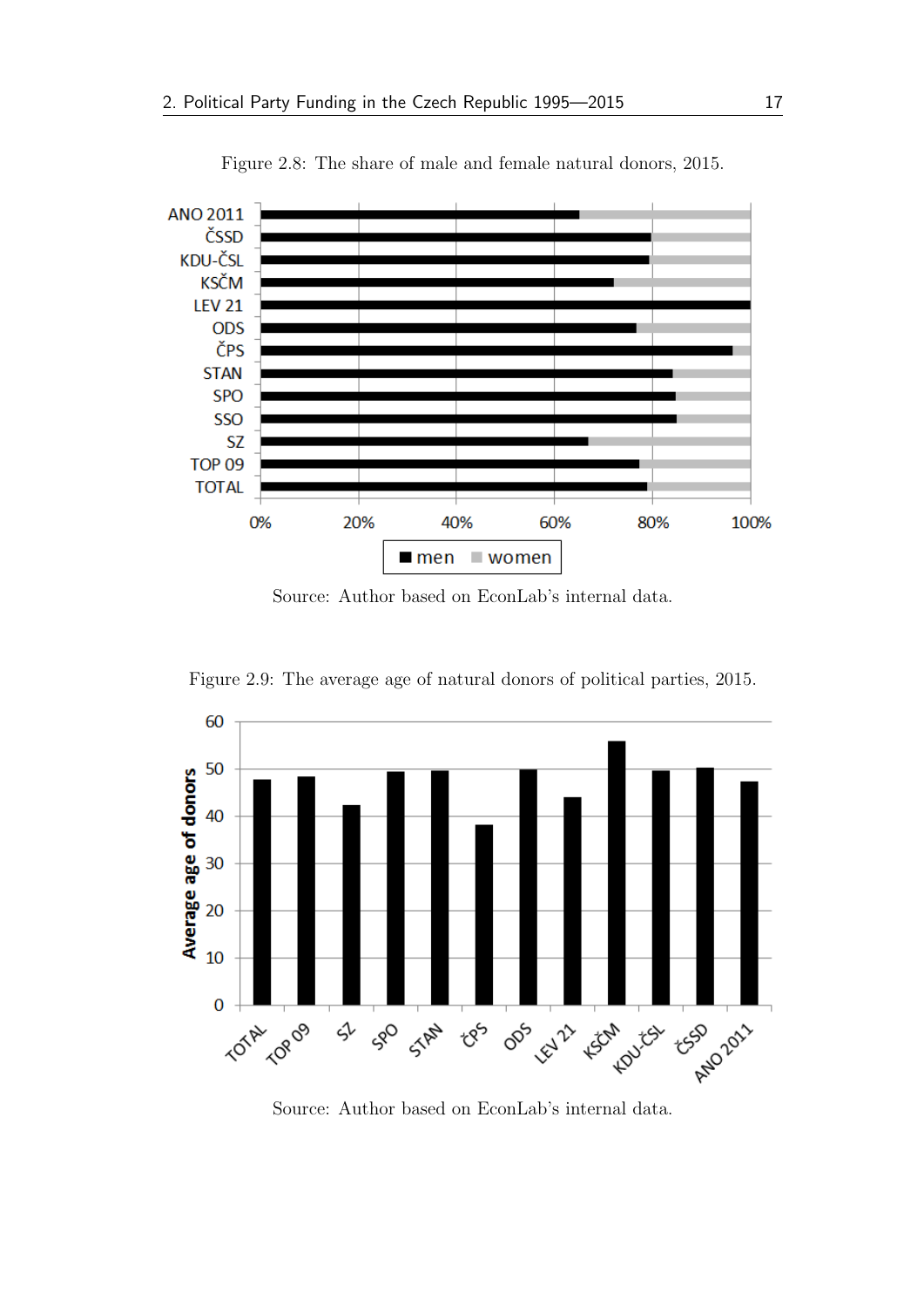## <span id="page-32-0"></span>2.4 Conclusion

In this short descriptive chapter, we explored the recently extended, most advanced publicly available database on political party financing in the Czech Republic, covering the time period 1995-2015. The extension, concluded as part of the work on the present thesis, represents a substantial leap toward the ultimate goal of EconLab's project PolitickeFinance.cz to provide an exhaustive source of data on political party financing in the Czech Republic. Two main data sets are included in the database—one deals with the budgets of individual parties, the second one contains all reported donations from legal and natural persons.

First, we summarized the main characteristics and rules regarding political party funding as set by the current legislation. We analyzed the development of the structure of income and expenditures of Czech parties, focusing primarily but not exclusively on private funding. Next, we described the current state of regulation of private donations and provided a descriptive summary of the entire data set of donations, which currently contains 60,935 entries. We continued by analyzing the shares of corporate and individual donations across parties and across the political ideology spectrum. Then we presented some support for the motivation behind the hypotheses formulated and tested in [Chapter 3,](#page-33-0) used the new data to improve findings reached in the previous literature regarding the clustering of donations just under the legal limits under which donation contracts need to be included in the annual reports, and finally explored some demographic characteristics of donating natural persons.

Encouraging further use of the data to explore patterns in party funding or unveil potential unethical practices is one of the main aims of this chapter. We hope that the examples of graphical representations of data as well as summary tables explaining different issues will ignite the imagination of readers to probe the complex topic of political finance in a more extensive manner.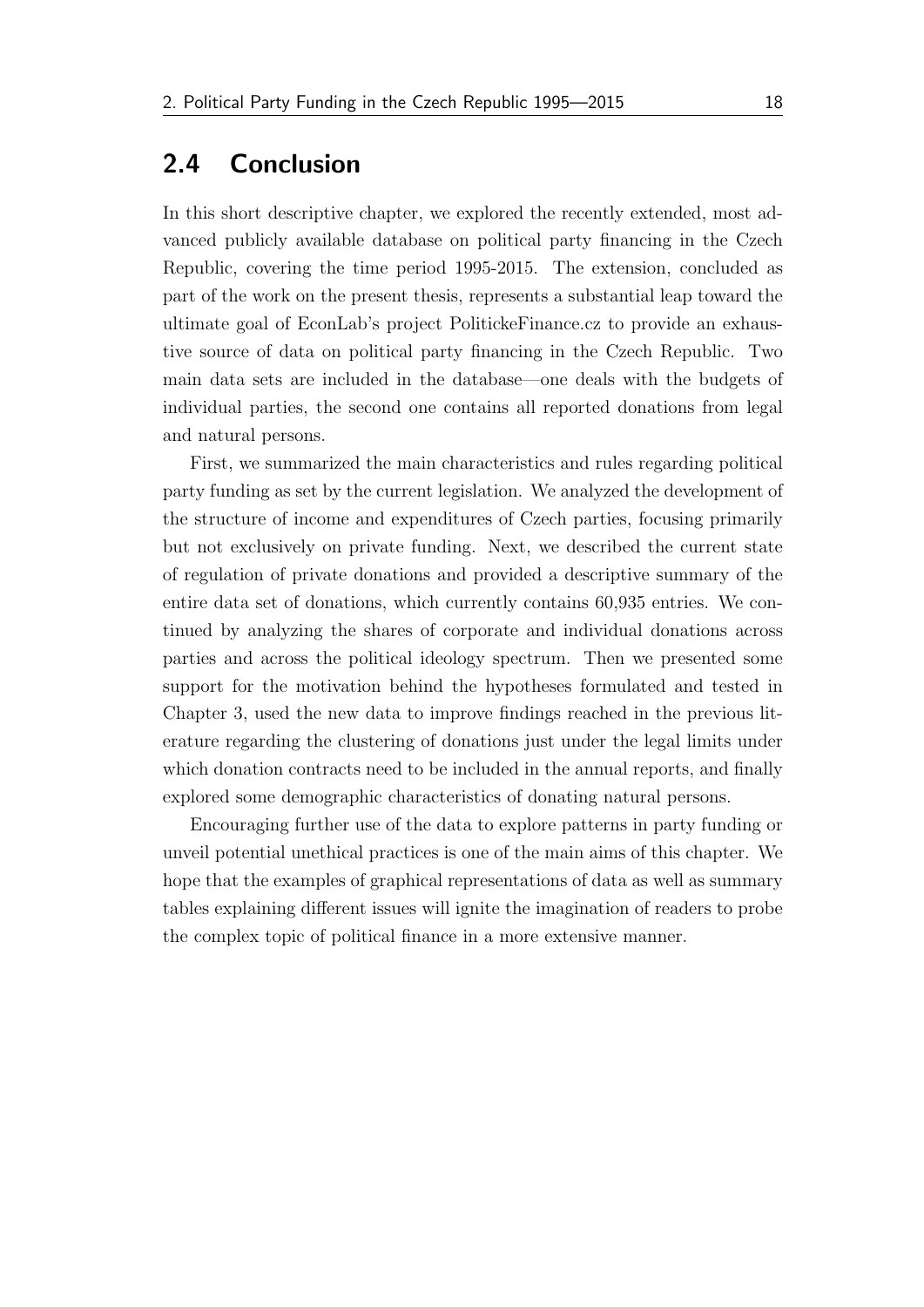# <span id="page-33-0"></span>Chapter 3

# The Value of Political Connections During a Post-Transition Period: Evidence from the Czech Republic

## <span id="page-33-1"></span>3.1 Introduction

Corporate political connections and their effects have recently become a wildly discussed topic in both academia and media. From personal ties (friendships, relationships etc.) to more 'economic' links, such as campaign contributions or the provision of discounted services, connections between firms and politicians imply increased risk of conflicts of interest, corruption, rent–seeking or providing discriminating political favors to the connected firms. Does becoming politically connected represent a profitable investment for firms?

Previous literature has shown that firms that are somehow connected to political parties may enjoy significant benefits as compared to non–connected firms. These benefits may take on diverse shapes: from rather indirect channels such as legislation skewed in favor of the connected firms to more direct ones, such as influencing the outcomes of public procurement auctions. In this case study, we focus on one important type of political connections—direct corporate donations to political parties—and examine whether connected firms have performed better than non–connected firms during the post-transition period in the Czech Republic. We address fundamental policy questions such as: Do political connections ultimately lead to higher profits of connected firms as compared to non–connected ones? Is the effect different for firms that work closely with the public sector? Are political connections relatively more important in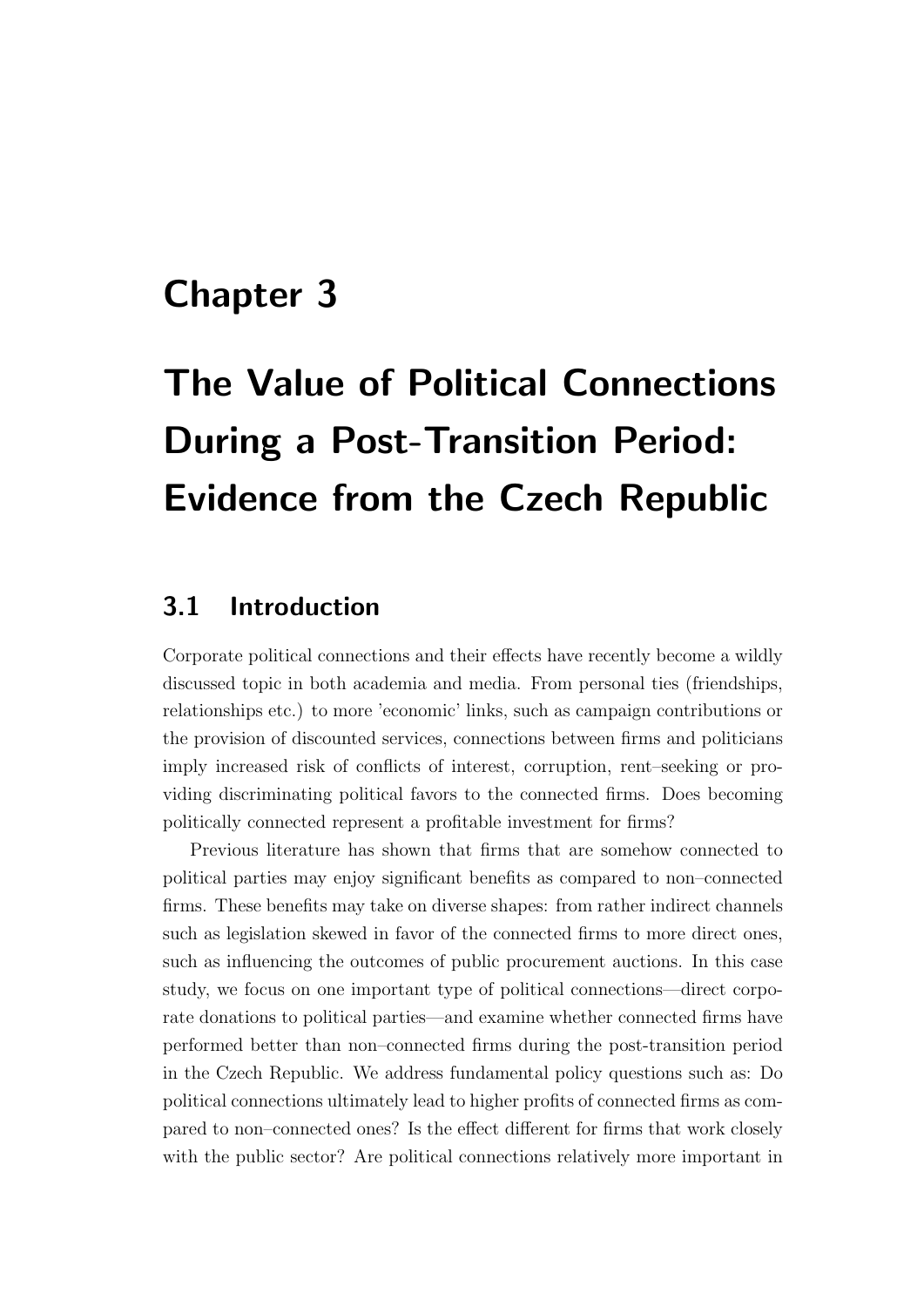smaller cities?

In this chapter, we develop several groups of empirical hypotheses to test the effects of political connections on firm performance. The first one is built around the notion that firms that donate to political parties have significantly better performance than other, non-connected firms following the establishment of the donation. We find this effect to be significant in a fairly robust way. In the second part of the empirical analysis, we hypothesize that the more a firm donates to political parties, the better its performance within the group of donating firms. The results suggest that corporate donations may be thought of as merely an indicator of closeness to the politicians rather than an actual measure of political connectedness. Next, we distinguish whether the donation was made to the party in power (meaning being a part of the governing coalition) or to another party. This allows for the third group of hypotheses of whether donations to the parties present in the government at the time of the donation have a higher effect on economic performance of firms than donations to other parties. Somewhat surprisingly, we find that donating to the party present in the government is on average associated with lower financial performance, a result which points to the importance of lower-than-national levels of government, especially in public procurement.

Furthermore, building on and extending the approach common in the previous literature, we develop a novel dynamic matching procedure to pair connected firms with their non-connected but otherwise similar peers based on a number of firm-, industry- and time-specific characteristics. We find that connected firms perform significantly better, but this effect diminishes in case we compare them with non-connected firms that receive public procurement or European grants. For firms that do not, however, the effect of connections is relatively strong. Our results from examining the relationship between connections and firm performance thus confirm the previous findings in that the connected firms are likely to be able to exploit their connections successfully for own profit. Nevertheless, unveiling the individual channels through which the added value of firms may be generated is beyond the scope of this thesis.

The remainder of this chapter is structured as follows. [Section 3.2](#page-35-0) summarizes the previous literature on the role of corporate political connections and the channels through which they may be exploited. In [Section 3.3,](#page-41-0) we describe the empirical methodology used to examine the effects of these donations on the performance of Czech firms as compared to other, non-donating firms and formulate the specific hypotheses tested with the aim to find evidence for these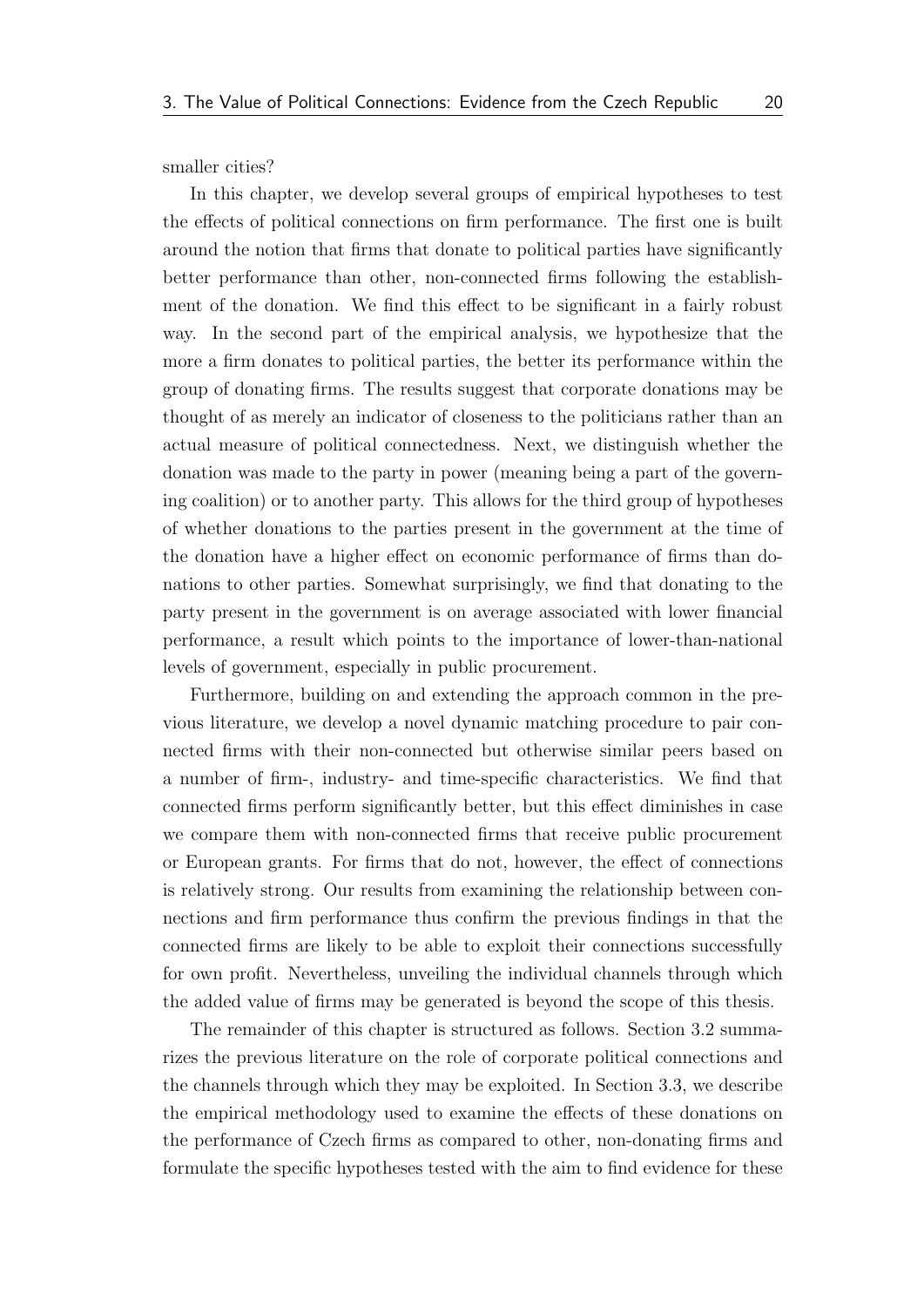effects. In [Section 3.4](#page-47-0) we present the used data sources—a novel, extended data set on political donations in the Czech Republic made between 1995 and 2014 and data on firm performance covering the same time period. [Section 3.5](#page-52-0) summarizes the results of the analysis and describes the performed robustness checks. Finally, in [Section 3.6](#page-59-0) we sum up the main results and their implications.

### <span id="page-35-0"></span>3.2 Literature Review

The purpose of this section is to provide a comprehensive review of literature analyzing political connections and the way they may help the connected firms. The empirical literature relevant to the topic of this chapter can be classified based on two different identifiers. The first one is the proxy variable used to estimate political connections. For it is impossible to identify corporate political connections with perfect accuracy, different types of proxy variables have been used by researchers to estimate the extent of political connectedness of individual firms. These include primarily personal connections (family relationships, professional, educational or friendship ties, etc.), campaign contributions, ownership linkages, or simply the fact that some former or current politicians engage in business activities. As data on political connections are in general very scarce or difficult to obtain, different proxies for political connections are relevant in different settings.

The second approach to classify research examining the effects of political connections starts on the other end of the problem—on the side of the variables that are hypothesized to be affected by the fact that firms are connected. Due to similar issues with data (un)availability, studies have focused on different areas. Largely thanks to usually easily obtainable data, a relatively large body of literature has focused on the differences in stock returns of connected and non-connected firms; other researchers focus on more direct measures of firm performance, such as financial profitability (ROE, ROI, OROA, etc.) or firm growth (sales, equity). Another category is made up by studies that focus on the actual channels through which connections may be exploited and thereby increase the value of the connected firms. These include access to credit, effective tax rates, public procurement outcomes, the allocation of public funds through grants, regulatory outcomes etc.

In this section, we aim to provide a comprehensive survey of the literature using both approaches to its classification as outlined above. We do not review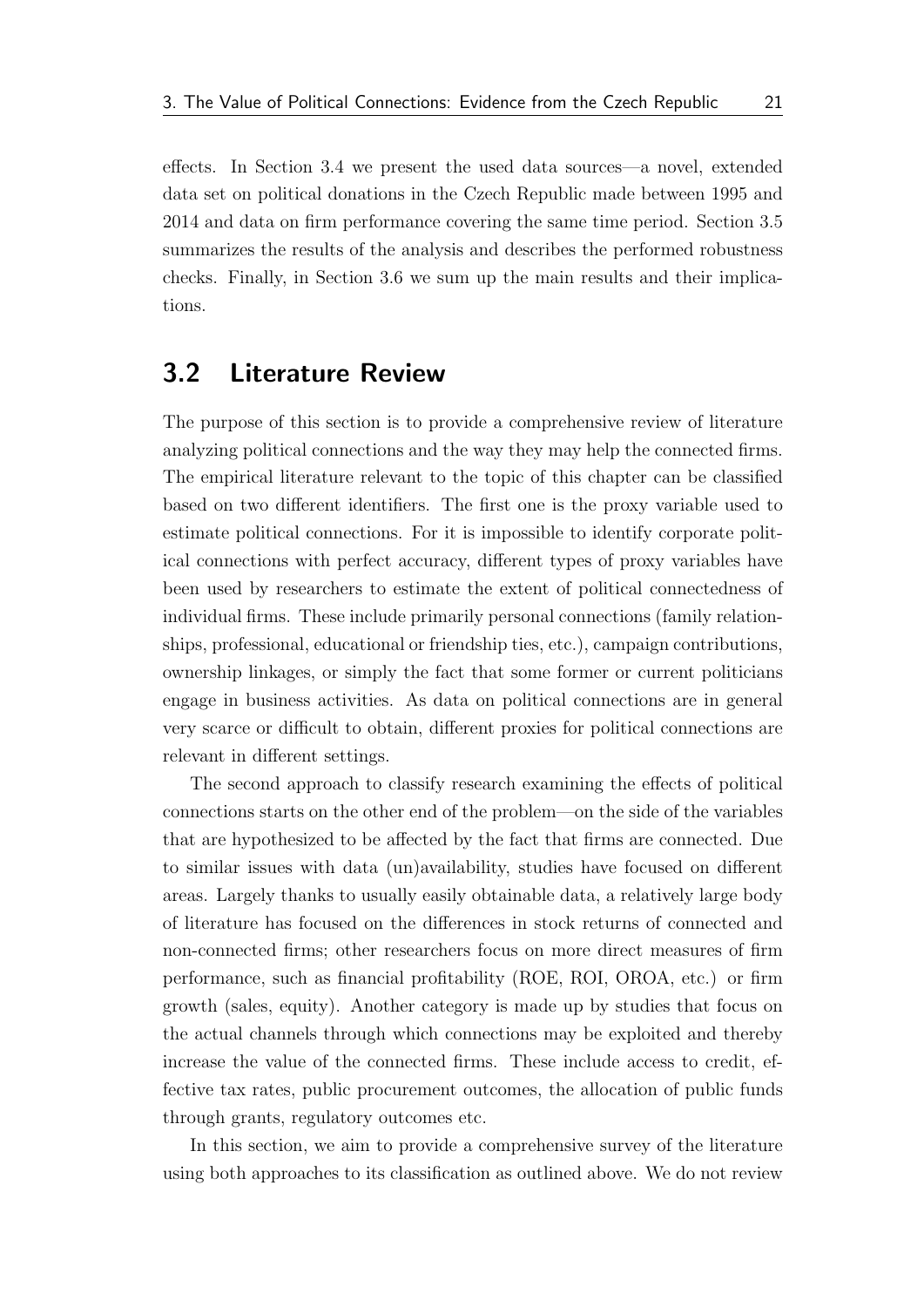the theoretical work that has began developing in the 1980's but rather focus on the more recent, empirical research<sup>[1](#page-36-1)</sup> We start by the different proxies used to estimate political connectedness and then complement this classification by reviewing the literature from the point of view of the affected variables.

### <span id="page-36-0"></span>3.2.1 Defining Political Connections

Mainly due to unavailability of reliable data in different settings, empirical literature defines political connections in different ways. The pioneering work by [Faccio](#page-63-4) [\(2006\)](#page-63-4) was the first rigorous international study to focus on a large scale on personal ties between politicians and firms. Specifically, she identified a firm as connected if one of the company's large shareholders or top officers was a member of parliament, a minister, the head of state or a close relative of a top official. The results of her study showed that a firm's stock prices tend to increase significantly after a businessperson from that firm enters politics. Since then, many researchers tried to support these results using data on personal ties between politicians and firms for individual countries. For example, [Niessen and Ruenzi](#page-65-2) [\(2010\)](#page-65-2) used the introduction of new business–ownership transparency laws in Germany in 2007 to construct a database of personal ties between politicians and firms and found that politically connected firms outperform the non-connected ones in a number of areas. [Goldman et al.](#page-64-0) [\(2013\)](#page-64-0) matched US politicians with members of the boards of directors of publicly traded companies and used the major change in control of House and Senate following the 1994 election as a form of a natural experiment. [Khwaja and Mian](#page-65-0) [\(2005\)](#page-65-0) focused on firms with directors participating in elections in Pakistan; [Li](#page-65-3) [et al.](#page-65-3) [\(2008\)](#page-65-3) identified firms that are personally connected to the Communist Party in China; [Gomez and Sundaram](#page-64-1) [\(1999\)](#page-64-1) used to continually maintain a database of informal ties between firms and politicians in Malaysia which was subsequently used by [Johnson and Mitton](#page-65-4) [\(2003\)](#page-65-4) and [Adhikari et al.](#page-62-2) [\(2006\)](#page-62-2).

Nevertheless, since it is impossible to correctly identify all relationships that politicians and firms establish over time, it is likely that variables constructed using only politicians themselves or even including close relatives underestimate the extent to which firms are connected to politics. Friendships or professional relationships are often impossible to identify on a large scale. Moreover, it is often difficult to obtain reliable personal information about politicians and

<span id="page-36-1"></span><sup>1</sup>For a review of the theoretical framework, see, for example, the line of work conducted by [Krueger](#page-65-5) [\(1974\)](#page-65-5); [Grossman and Stiglitz](#page-65-6) [\(1980\)](#page-65-6); [Shleifer and Vishny](#page-66-5) [\(1994\)](#page-66-5); [Grossman and](#page-64-2) [Helpman](#page-64-2) [\(1996\)](#page-64-2) and [Kelleher and Yackee](#page-65-7) [\(2009\)](#page-65-7).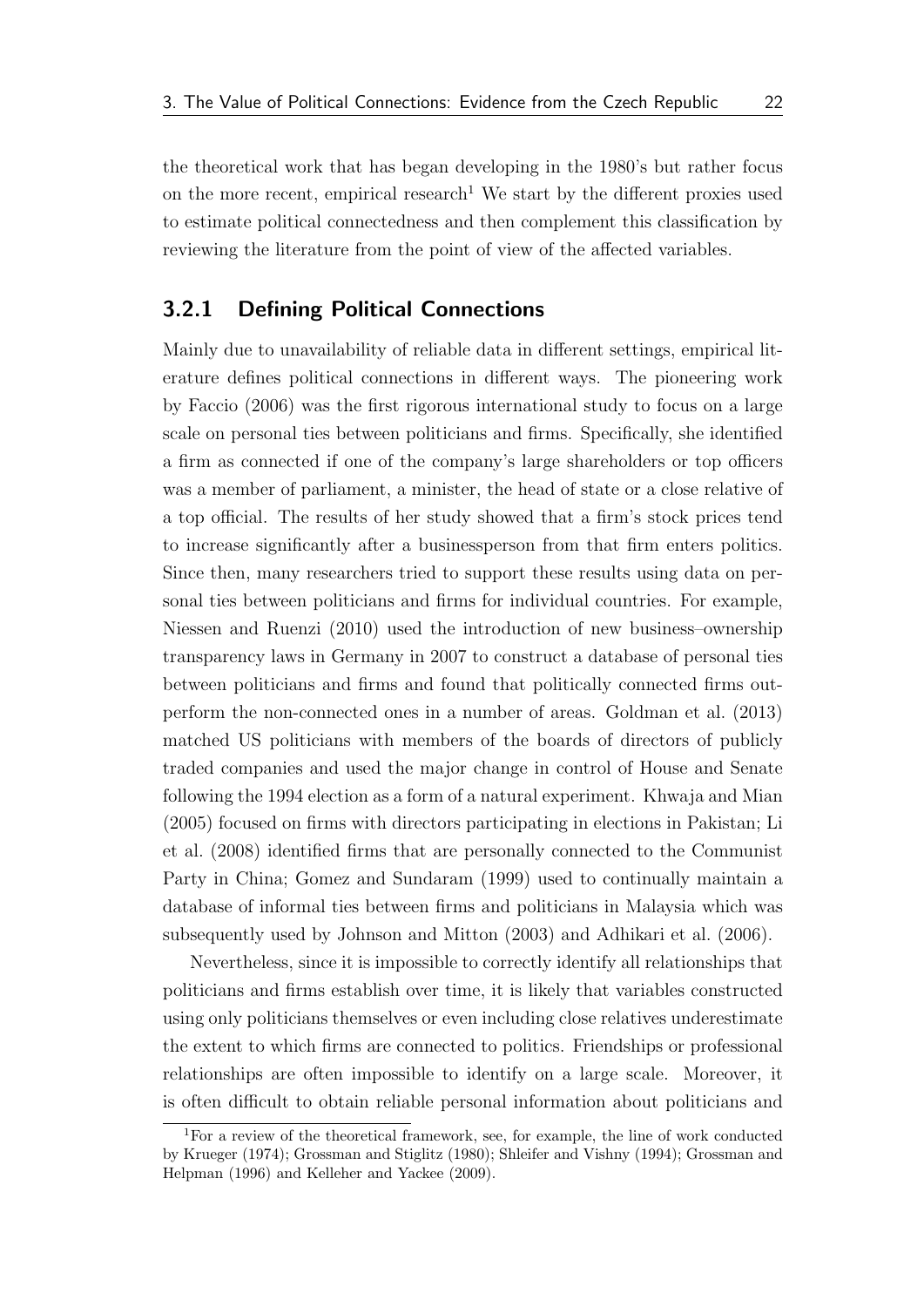firm officials (such as unique personal identification numbers) to match the two sources effectively and accurately. [Amore and Bennedsen](#page-62-0) [\(2013\)](#page-62-0) overcome this issue by using official government data on identification numbers of whole families, however, obtaining such data in other countries is often impossible due to personal data protection laws. We are thus left with using available sources to construct proxies for connections.

Other proxies are often less difficult to construct. For example, Dinc [\(2005\)](#page-63-5) conducted a cross-country study of the differences between government-owned and other banks in emerging markets. [Adhikari et al.](#page-62-2) [\(2006\)](#page-62-2), while constructing one of their proxies for political connectedness, identified as connected firms those with direct government equity ownership.

One of the most commonly used proxies are campaign contributions and political donations to electoral candidates or political parties. There are two main advantages of using donations to parties or candidates as indicators of being politically connected. First, they carry a time stamp, which enables us to focus only on effects that are pronounced around or after the establishment of such connections. Moreover, some firms may become connected to different parties over time or more parties at the same time. Second, as opposed to personal ties which can only serve as binary variables, using the actual value of donations allows to capture the economic importance of the connection. We can thus estimate the average effect of a small additional amount donated on firm performance. On the other hand, a potential drawback of using declared political donations as a proxy for political connections is that at least in the Czech Republic, there exists relatively voluminous anecdotal evidence of financial support to political parties which was not officially declared in the parties' annual reports and the actual connectedness thus may potentially be underestimated using this approach. Furthermore, we do not consider other types of connections (described above), which further strengthens the possibility of underestimation of the actual level of connectedness of Czech firms in this analysis.

Researchers who used proxies based on financial support to politicians include [De Figueiredo and Edwards](#page-63-0) [\(2007\)](#page-63-0), who used panel data on campaign contributions to politicians across US states; similarly, a number of studies, including [\(Snyder](#page-66-6) [1990;](#page-66-6) [Ansolabehere et al.](#page-62-3) [2004;](#page-62-3) [Jayachandran](#page-65-8) [2006;](#page-65-8) [Cooper](#page-63-6) [et al.](#page-63-6) [2010\)](#page-63-6) or [\(Witko](#page-66-7) [2011\)](#page-66-7) focused on firm–level contributions to the US political campaigns. [Claessens et al.](#page-63-7) [\(2008\)](#page-63-7) constructed a novel data set of firm– and candidate—level campaign contributions in Brazil; the results reached by [Her-](#page-65-9)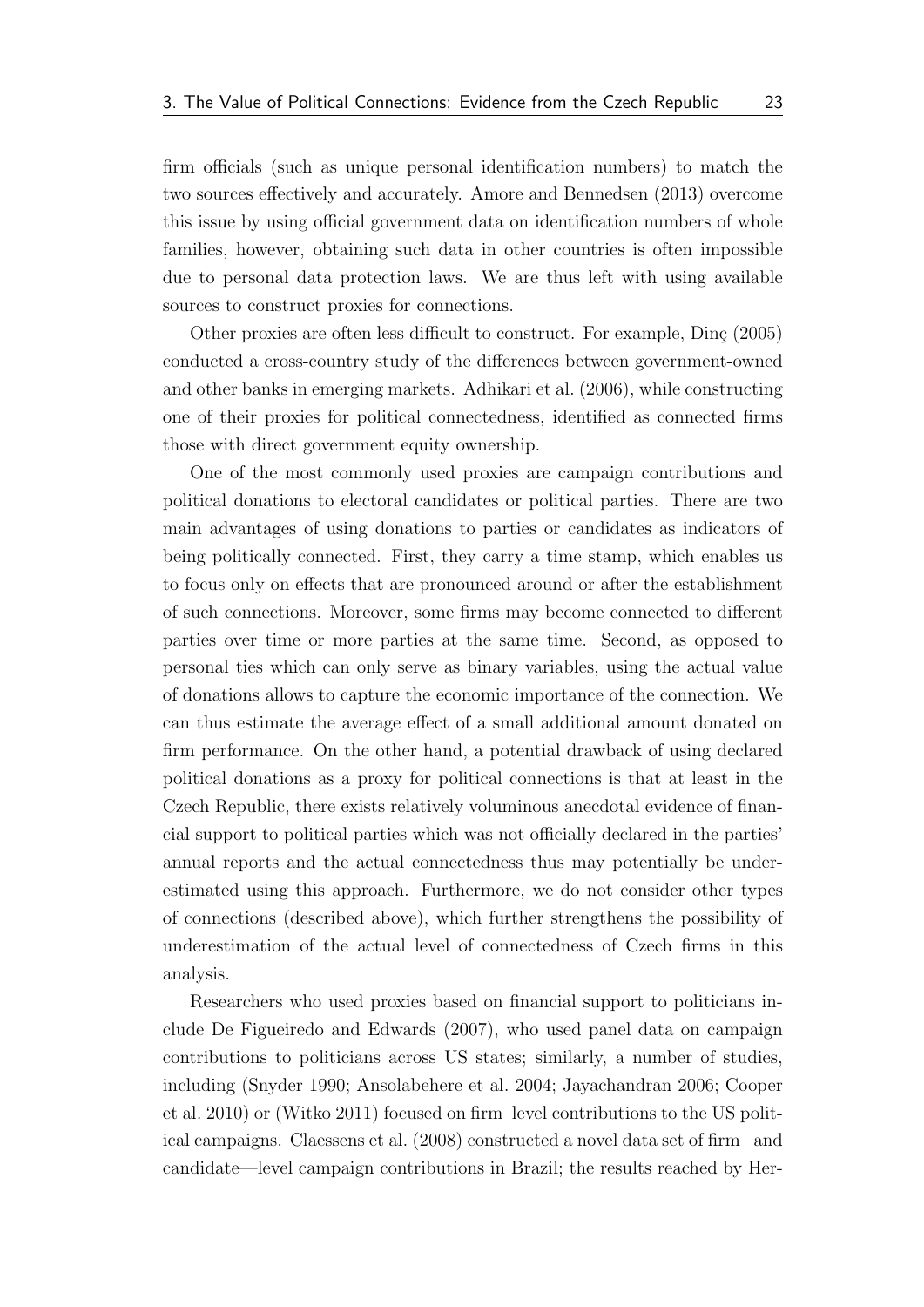[sch et al.](#page-65-9) [\(2008\)](#page-65-9) suggest that firms view donations as a short-term investment, which supports the relevance of campaign contributions as a proxy for political connections. In this paper, we use a novel data set of all officially declared corporate donations to Czech political parties made between 1995 and 2014 to identify firms as connected to politicians and thereby add to the literature on this type of connections.

### <span id="page-38-0"></span>3.2.2 Firm Performance Indicators

The other side of the coin to the analysis of the importance of political connections are the variables which such connections are hypothesized to affect. Can we observe specific channels through which firms exploit their connections? The results of many studies in the recent past have suggested that firms connected to politicians seem to perform better than non-connected firms in various areas. [Khwaja and Mian](#page-65-0) [\(2005\)](#page-65-0) showed that Pakistani firms associated with politicians enjoy better access to credit; [De Figueiredo and Edwards](#page-63-0) [\(2007\)](#page-63-0) found significant influence of private money on regulatory outcomes in the US telecommunications industry; [Goldman et al.](#page-64-0) [\(2013\)](#page-64-0) found a significant positive effect of political connections of American S&P 500 firms on the allocation of public funds through procurement spending; similar results were obtained by [Auriol et al.](#page-62-4) [\(2016\)](#page-62-4), who focused on public procurement contracts in Paraguay; [Claessens et al.](#page-63-7) [\(2008\)](#page-63-7) successfully unveiled that connected firms substantially increased their bank leverage as compared to a non-connected control group after the 1998 and 2002 elections in Brazil; [Cingano and Pinotti](#page-63-1) [\(2013\)](#page-63-1) showed that in Italy, connected firms enjoy an increase in domestic sales following the establishment of the connection, pointing to potentially influenced outcomes of public procurement auctions. In the Czech Republic, Palanský  $(2014)$  has shown that firms that donate money to political parties win, on average, significantly more public procurement contracts than other, non-connected firms; in Malaysia, [Adhikari et al.](#page-62-2) [\(2006\)](#page-62-2) showed that firms with political connections pay tax at signicantly lower effective rates than other firms; [Duchin and](#page-63-8) [Sosyura](#page-63-8) [\(2012\)](#page-63-8) showed that politically connected firms in the US are more likely to receive Troubled Asset Relief Program funds.

But do connections actually help firms make more profit than non-connected firms? Building on the theoretical framework outlined by [Krueger](#page-65-5) [\(1974\)](#page-65-5); [Shleifer and Vishny](#page-66-5) [\(1994\)](#page-66-5); [Banerjee](#page-62-5) [\(1997\)](#page-62-5); [Acemoglu and Verdier](#page-62-6) [\(2000\)](#page-62-6) and others, some researchers have successfully shown that connected firms in fact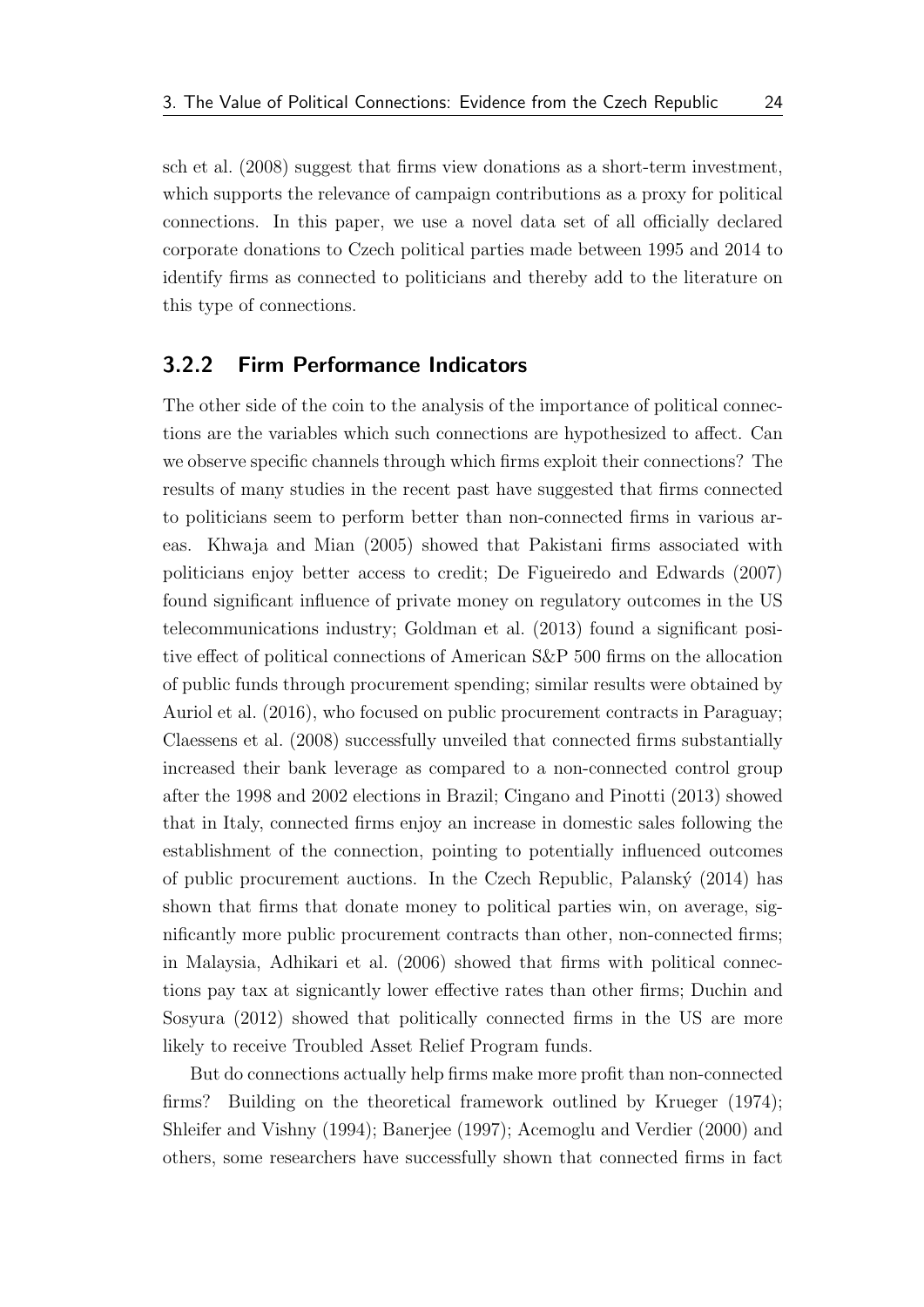do perform better following the establishment of the connection as compared to non–connected firms. Moreover, negative effects of terminated connections or their weakening on the performance of connected firms are observed as well. A seminal study by [Fisman](#page-64-3) [\(2001\)](#page-64-3), for example, showed that firms connected to then-president Suharto experienced a significant drop in stock value following news about his worsening health. Thanks to the existence of a long time series of data on US firms' stock markets returns, many researchers have focused on the effects of connections on these returns. [Cooper et al.](#page-63-6) [\(2010\)](#page-63-6); [Goldman et al.](#page-64-4) [\(2009\)](#page-64-4) and [Johnson and Mitton](#page-65-4) [\(2003\)](#page-65-4) have all provided supporting evidence for the notion that political connections help add value to firms in terms of increased stock market value.

Data on stock market returns are easily available in other settings as well, even in some, at first sight, surprising ones. [Ferguson and Voth](#page-64-5) [\(2008\)](#page-64-5) examined the value of personal connections between firm officials and politicians established prior to the rise of the Nazi movement in the 1930's in Germany. Using official data published by the Berlin stock exchange, they estimated the effect of being connected to Hitler's NSDAP at between 5 to 8 % of the stock price. [Francis et al.](#page-64-6) [\(2009\)](#page-64-6) showed that in China, among firms that are in the process of going public, the connected ones reach higher offering prices, achieve less underpricing and lower fixed costs. [Wu et al.](#page-66-8) [\(2012\)](#page-66-8) presented their results for Chinese connected and non-connected firms as twofold: the connected firms enjoy significant tax benefits; and this may be one of the channels through which they reach better performance on the stock markets as compared to their non-connected peers.

[Amore and Bennedsen](#page-62-0) [\(2013\)](#page-62-0) found that even in a low-corruption environment such as Denmark, political connections boost firms' operating returns, and more so at local governmental levels. Moreover, connected firms that operate in sectors closely tied to the public sector perform even better, pointing to the findings of previous research focused on public procurement as one of the channels through which politicians may pay firms back for financial support. [Li et al.](#page-65-3) [\(2008\)](#page-65-3) found that the affiliation of Chinese firms with the Communist Party enhances the firms' financial performance. In some settings, however, the results are mixed or it is not clear whether political connections help firms perform better. [Fan et al.](#page-64-7) [\(2007\)](#page-64-7), for example, found that connected firms in China underperform the non-connected ones by almost 18 % as measured by the three-year post-IPO stock returns; the results of [Aggarwal et al.](#page-62-7) [\(2012\)](#page-62-7) suggested a negative relationship between corporate donations and stock returns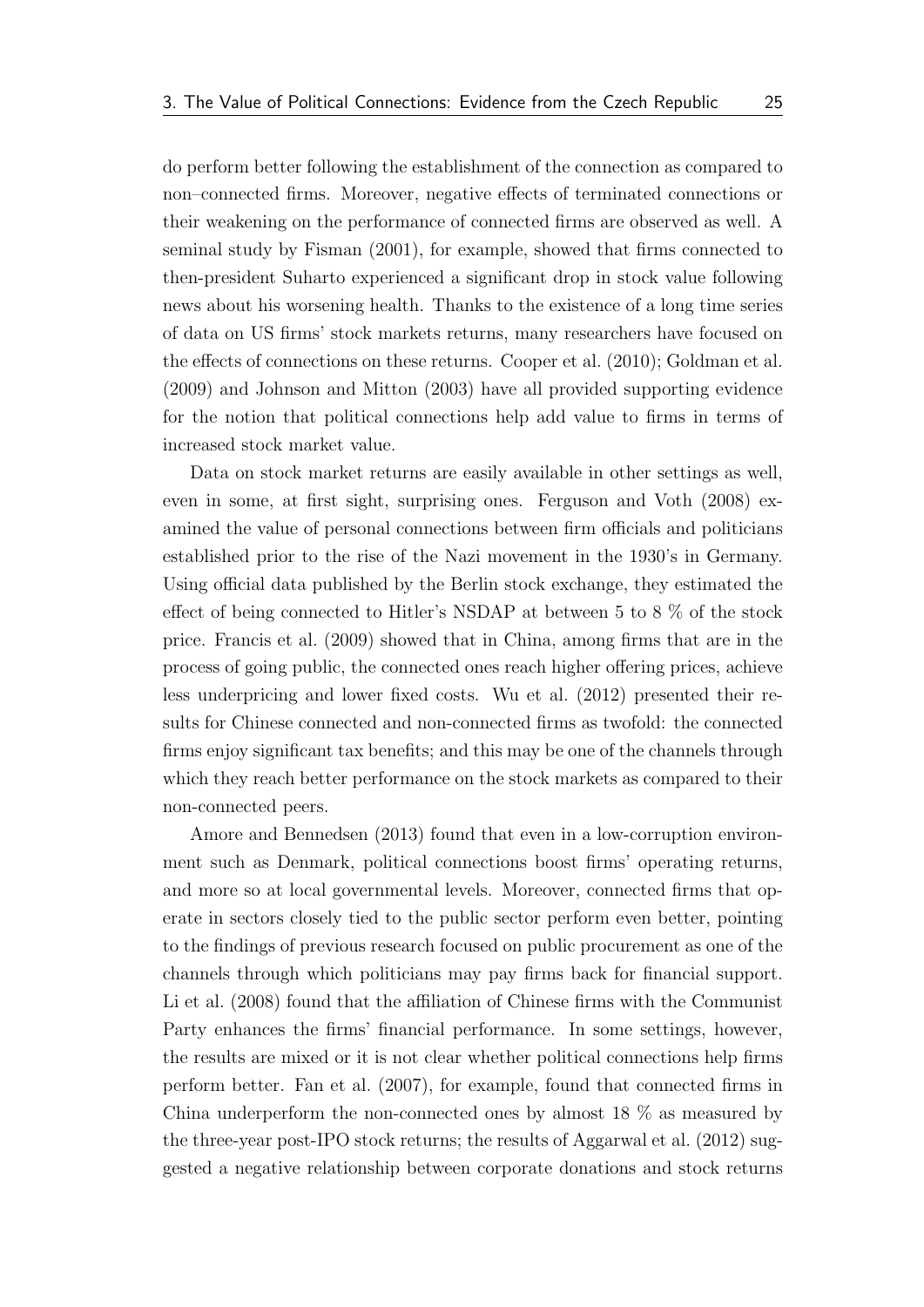in the United States. In general, the theory and some empirical results suggest that political connections are more likely to play a role in countries with weaker institutions [\(Faccio](#page-63-4) [2006\)](#page-63-4). Unlike most previous studies that focus on stock market returns as a measure of overall firm performance, in this paper we consider firm performance indicators based on financial profitability ratios as reported by individual firms rather than the largely perception-driven stock market returns.

The lack of reliable and voluminous data is a typical setback to the study of political connections. In this paper, we use a novel panel data set covering all political donations made in the Czech Republic between 1995 and 2014 as well as the best available data on the economic performance of all registered firms in that time period. Therefore, the post-transition period after the establishment of market capitalism is covered. According to the theoretical framework set by [Rajan and Zingales](#page-66-9) [\(1995\)](#page-66-9), economies in the early stages of capitalism are prone to be more relationship-based rather than market-based. As the economy develops, the role of personal connections is likely to decrease. This finding was supported by multiple studies focusing on empirical data [\(Adhikari et al.](#page-62-2) [2006;](#page-62-2) [Faccio et al.](#page-64-8) [2006;](#page-64-8) [Li et al.](#page-65-3) [2008\)](#page-65-3). The character of our data set and the situation in the Czech Republic thus allows for a thorough analysis of the value of connections during the early stages of a capitalist economy, which, to our knowledge, has not been done before.

The Czech Republic is an appealing case study for several reasons. First, as described above and in more detail in [Section 3.4,](#page-47-0) the availability of data is exceptional in both its volume and the covered time period. We draw on the universe of all registered firms in the Czech Republic and our data set on political donations<sup>[2](#page-40-0)</sup> covers most of the transition and post-transition period. Second, taking into account various studies, surveys and individual cases presented in the media which suggest that corruption and rent-seeking is a relatively widespread phenomenon in the Czech Republic, the value of political connections is likely to be higher than in other countries (Lízal and Kočenda [2001;](#page-65-10) [Faccio](#page-63-4) [2006;](#page-63-4) [OECD](#page-65-11) [2013\)](#page-65-11). Third, the current discussions about the revision of the Act on Political Party Financing lack fundamental arguments based on empirical data [\(GRECO](#page-64-9) [2014\)](#page-64-9). With this paper, we aim to provide additional input to the discussion.

<span id="page-40-0"></span><sup>2</sup>For a more thorough analysis of the data set, see [Chapter 2.](#page-17-0) Alternatively, a study focusing on the shortcomings of the current legislation regarding private funding of parties is provided by [Skuhrovec et al.](#page-66-1) [\(2015\)](#page-66-1).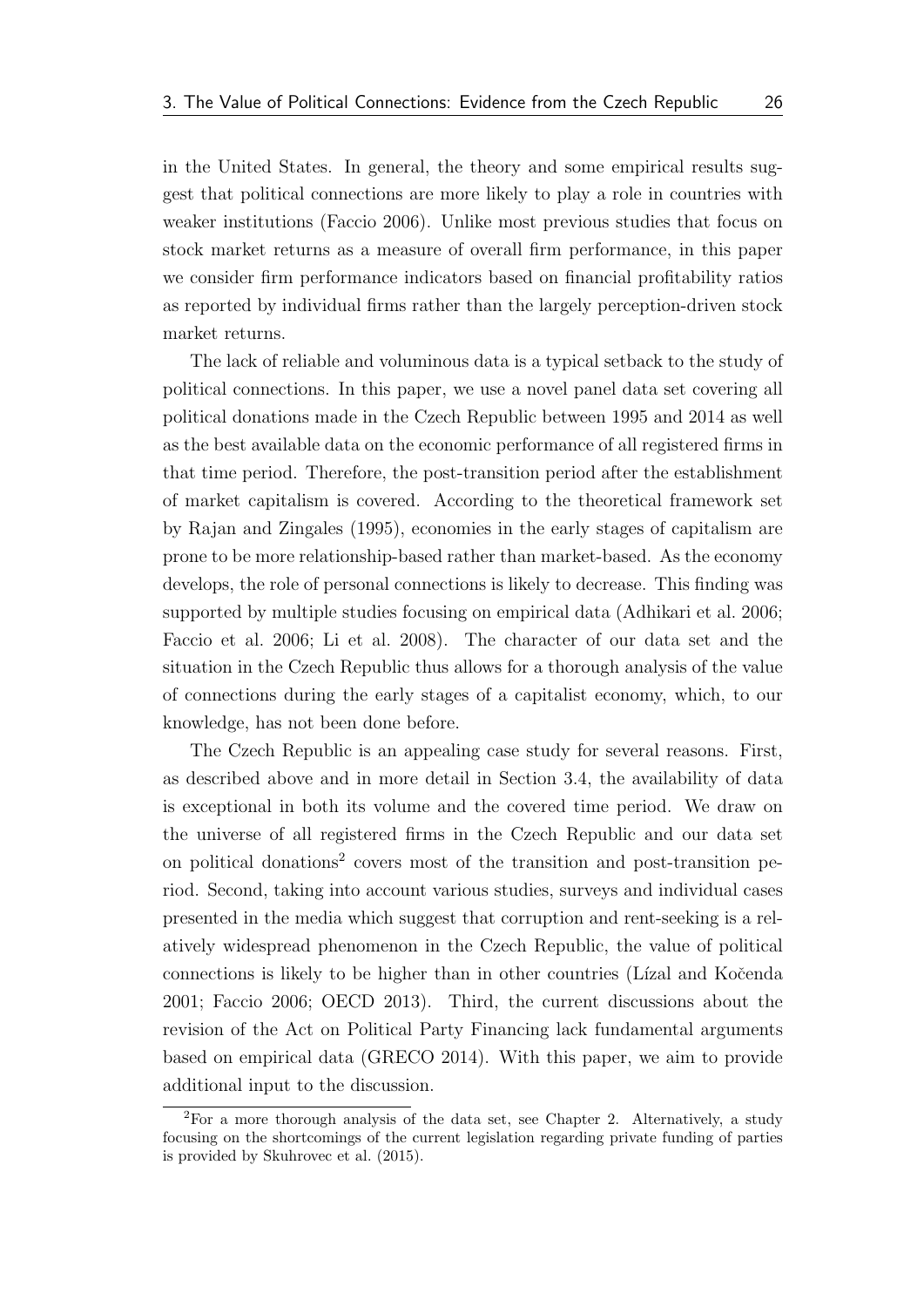# <span id="page-41-0"></span>3.3 Methodology

In this section, we discuss our hypotheses about the effects of political connections on firm performance and the methodology which we use to test them. Our identification strategy relies mainly on within-firm variation in performance, controlling for the size of the firms, location, industry sector and other firm-specific characteristics. We first develop a cross-sectional data set of firm– year observations including the information on connections through political donations and construct a model which aims to compare the performance of connected firms following the establishment of a connection with firms that are not connected. Second, we formulate models that distinguish between donating to the party present in the government at the time of the donation and donating to other parties. Third, we present a novel approach to matching connected firms with their similar, non-connected peers to account for sectorspecific characteristics as well as time-varying economic conditions within the individual industrial sectors. At the end of this section, we describe our approach to deal with the possible endogeneity of corporate donations. Given the limitations of our data, to the greatest possible extent we base our tests on the previous literature.

#### <span id="page-41-1"></span>3.3.1 Pooled Model

In our first model, we consider the universe of all firms in the Czech Republic and their reported financial results between 1993 and 2014. We hypothesize that on average, firms that are connected to political parties through donations perform significantly better than other, non-connected firms following the establishment of the connection. To test this hypothesis, we use cross-sectional data on firm performance and consider a firm connected in the year in which the donation was made and in the two consequent years. This approach follows from the notion that firms may view political campaign contributions as a form of short-term investment, as outlined by [Hersch et al.](#page-65-9) [\(2008\)](#page-65-9).

The reason we build this approach around multiple financial years is that firms may be able to exploit their connections in different ways which vary in time that they take to project in the firms' financial reports [\(Acemoglu and](#page-62-6) [Verdier](#page-62-6) [2000\)](#page-62-6). With the aim to capture these effects, we construct average measures of firm performance (ROE, ROA) over three consecutive years following the donation (including the year during which the donation was made). As an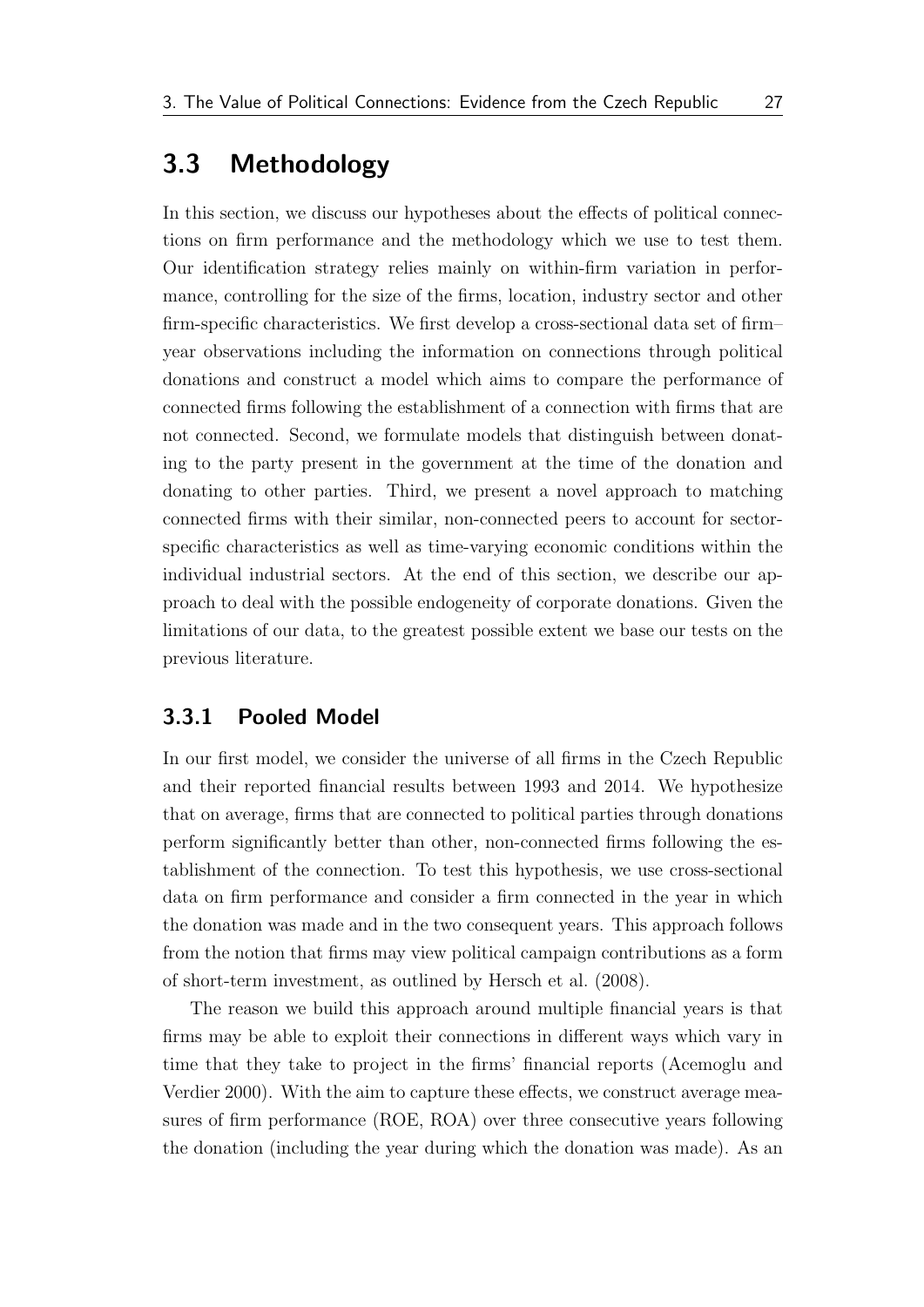example, let us suppose that a political donation made during 2010 is paid off by an influenced public procurement contract signed in 2011 and finished in 2012. Then, the full effect of the donation pronounced through the added profit from the public procurement contract is not recorded in the financial result of the firm until the end of the financial year 2012.

To construct the averages, we apply Stata's tssmooth ma procedure for both firm performance variables while assigning equal weights to observations at time t,  $t + 1$  and  $t + 2$ . This technique automatically disregards missing observations (not only in the inner part of the data set, but also on its edges defined by the boundaries of the examined time period, existence of firms and availability of data for each firm). Therefore, some data points, e.g. for years 2013 and 2014, are constructed as average values over two years and absolute values for one year, respectively.

Before we formulate our model, another issue to discuss here is whether to account for donations made to parties that were not in power during the year in which the donation was made. In our initial model, we do not differentiate between connections to parties in power and those not in power.[3](#page-42-0) The purpose is to first treat donations only as an indicator of closeness of the firm to politics. If a firm donates money to a political party, it is hypothesized to thereby express interest in playing a role in politics, possibly for own profit. In [Section 3.3.2,](#page-43-0) we will formulate models that differentiate between donations to individual parties.

Our first model thus looks as follows:

<span id="page-42-1"></span>
$$
Y_{Avg(t->t+2)} = \beta_1 * Y_{t-1} + \beta_2 * DDon_t + \beta_3 * X + \epsilon,
$$
\n(3.1)

where  $Y_{Avq(t->t+2)}$  is the average of a firm performance indicator (ROE and ROA) over the years t to  $t+2$ ;  $Y_{t-1}$  is the first lag of the firm performance indicator;  $Don_t$  is a dummy variable equal to 1 for firms that donated money to a political party in year  $t$ , and 0 otherwise.  $X$  is a set of firm-specific control variables. Specifically, we include  $PubInd$ , a binary variable equal to 1 in case the firm operates in an industry which supplies public procurement of value above the median of all industries, and 0 otherwise [\(Amore and Bennedsen](#page-62-0) [2013\)](#page-62-0); PubSec, a binary variable equal to 1 if the firm has supplied at least 1 public procurement contract or has received at least 1 European grant since 2006

<span id="page-42-0"></span><sup>3</sup>However, as explained in [Section 3.3.4,](#page-46-0) these considerations are limited by the fact that different parties may be in power on different levels of government at the same time.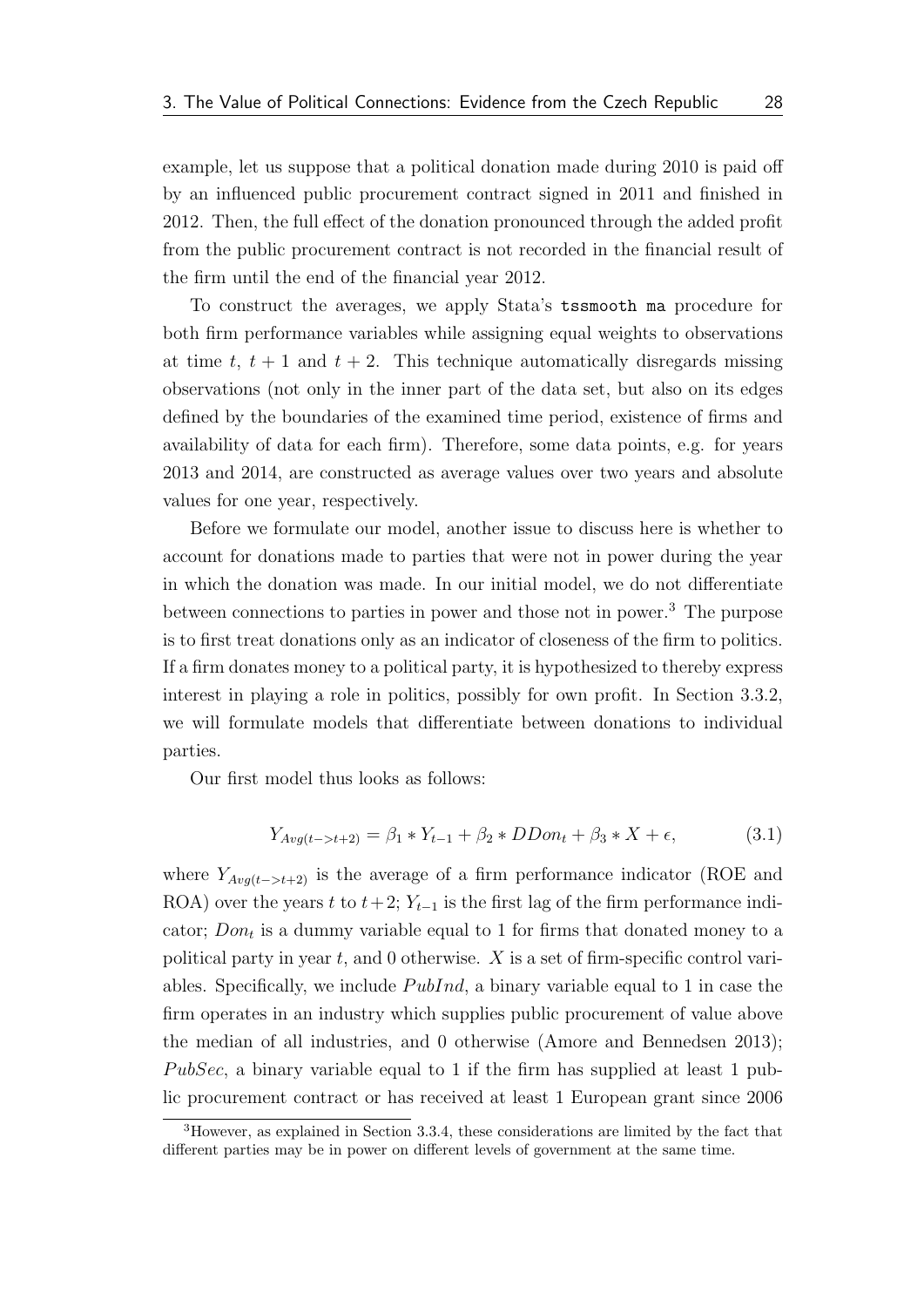(due to unavailability of data from previous years), and 0 otherwise; LocSize, a variable constructed by classifying cities in which firms are headquartered into 6 categories by population<sup>[4](#page-43-1)</sup>; and  $FirmSize_t$ , a variable controlling for the size of the firm at time  $t$ , constructed as the natural logarithm of the firm's total assets reported in year t.

As an extension to this model, we replace  $DDon_t$  by  $Don_t$ , which represents the actual value of the political donation made in year t:

<span id="page-43-2"></span>
$$
Y_{Avg(t->t+2)} = \beta_1 * Y_{t-1} + \beta_2 * Don_t + \beta_3 * X + \epsilon
$$
\n(3.2)

This allows for the economic importance of the donation to be pronounced in the model, but reduces our sample to only connected firms. We estimate this model to reveal whether donations can be thought of as actual measures of connectedness or only as a proxy variable. A significant positive estimate of  $\beta_2$  in this model would suggest that higher donations may allow the donating firms to obtain more benefits from the politicians.

A possible drawback of the models formulated in this section is that we may not be able to control for all firm characteristics which influence their profitability, such as managerial skills or particular market distortions that may significantly help firms succeed or cause them to fail. This issue could be partially solved by using a fixed-effect model with a varying intercept for each firm, unfortunately, our data set is not balanced and long enough to allow for this technique to be used. Furthermore, this model is not robust to variation in favourability of the overall economic situation over time. In times of economic crises, the value of connection may be lower (as measured by the financial performance of the connected firms).

### <span id="page-43-0"></span>3.3.2 Party in Power Pooled Model

In this section, we exploit the importance of connections to political parties which are in power. We base our model on differentiating between donating to parties which are present in the government at the time of the donation and donating to other parties. Only connected firms are thus considered in this model. This approach partially solves the problem of endogeneity of political donations—since we are using firms that are connected through donations to

<span id="page-43-1"></span><sup>4</sup>Boundaries for the size categories are set at 5, 20, 80 and 200 thousand and 1 million inhabitants. Data on population are obtained from the Ministry of the Interior and are as of January 1, 2014.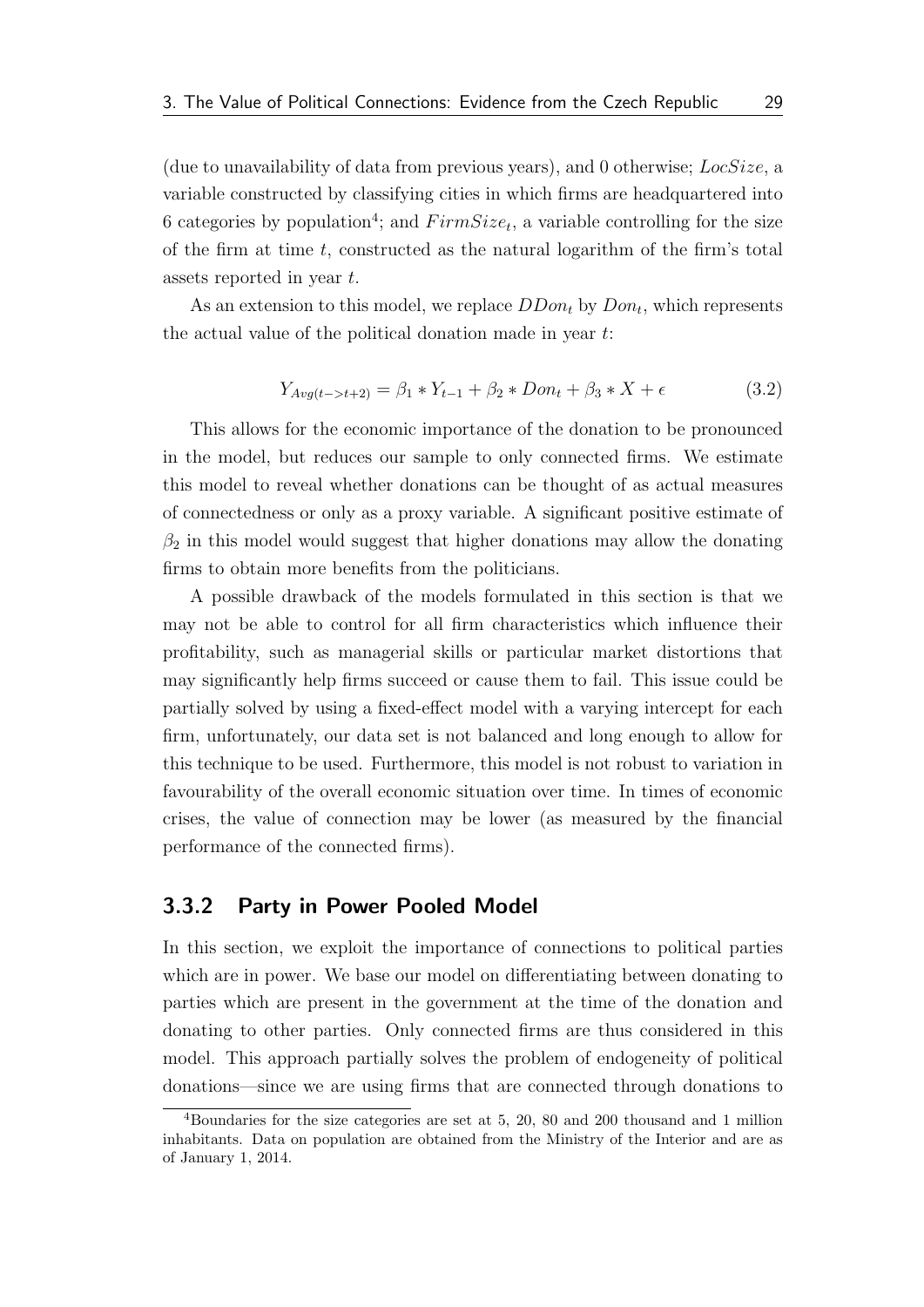parties which are not in the government as a control group, we overcome the issue of more successful firms being more likely to donate money to political parties. Therefore, we build our model on the basis of the previous one but include a dummy variable  $Power<sub>t</sub>$  being equal to 1 when the donation was made to a party which was present in the government in year t; and 0 otherwise.<sup>[5](#page-44-1)</sup>

We again construct two models, the first one including a dummy variable indicating whether or not firm  $i$  has donated to a political party in year  $t$  and the second including the actual donated amount. The models thus look as follows:

$$
Y_{Avg(t->t+2)} = \beta_1 * Y_{t-1} + \beta_2 * DDon_t * Power_t + \beta_3 * X + \epsilon
$$
 (3.3)

$$
Y_{Avg(t->t+2)} = \beta_1 * Y_{t-1} + \beta_2 * Don_t * Power_t + \beta_3 * X + \epsilon \tag{3.4}
$$

where  $Y_{Avq(t->t+2)}$  is the average of a firm performance indicator (ROE and ROA) over the years t to  $t + 2$ ;  $Y_{t-1}$ ,  $Don_t$ ,  $Power_t$  and X represent the set of variables defined above and in the description of models formulated in [Equation 3.1](#page-42-1) and [Equation 3.2.](#page-43-2)

### <span id="page-44-0"></span>3.3.3 Dynamic Matching

The models that we have constructed so far in this section share at least one common disadvantage—they do not account for time-varying effects. Therefore, in those models we compare financial results reported during the times of economic crises with the ones achieved in times of economic growth. However, firms may react to fluctuations in the overall economic situation differently based on a number of factors which are mostly unobservable on a large scale. In this section, we develop a novel approach to matching politically connected firms to non-connected firms with similar characteristics and then compare the financial and economic performance of both groups. The innovation lies in the dynamic characteristic of the matching which allows to mitigate the risks of estimation bias due to variability of the effects of business cycles on different types of companies and industries.

<span id="page-44-1"></span><sup>&</sup>lt;sup>5</sup>This classification is somewhat tricky, because governments change during the years. For the purposes of this paper, we classify as a governing party in year  $t$  the ones that have been in power at least 5 months of year t.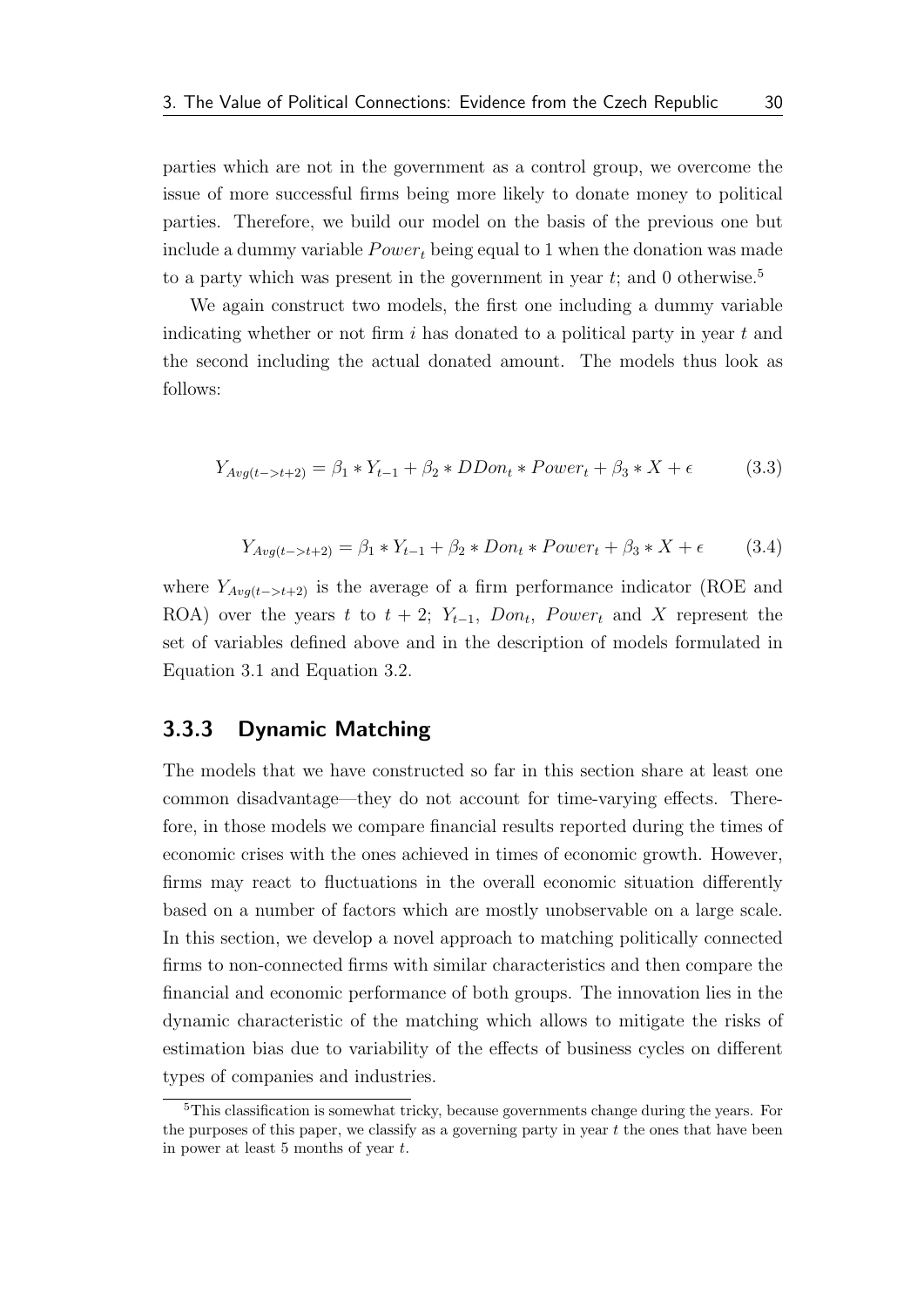In this model, we define that a firm is politically connected in year  $t$  if it donated money to a political party in year  $t-2$ ,  $t-1$  or t. As explained above, connections may take time to be exploited by firms and projected in their financial results. For each connected firm, we sum the value of all donations made during the three years. Then, we search for similar firms using four criteria. First, we only keep firms that are registered as the same type of business entity. Second, we drop firms which operate in a different sector based on their two-digit NACE classification. Third, we filter out firms that operate in cities which are different in size based on their population by more than  $40\%$ <sup>[6](#page-45-0)</sup>. The fourth and last criterion concerns the size of the firm. Following [Faccio et al.](#page-64-8) [\(2006\)](#page-64-8) and [Dombrovsky](#page-63-2) [\(2008\)](#page-63-2) we use total assets as a proxy for firm size and filter out firms which differ in size by more than 40  $\%$ . By design of the filter, there may be none or more than one similar firms for each connected firm. In the former case, we disregard the connected firm from the analysis (these are typically very large firms); in the latter case, we take a simple average of the financial performance indicators across all matched nonconnected firms. Using this matching procedure, we obtain pairs of connected and similar non-connected firms (or a set of non-connected firms) for each year. We thus compare the performance of connected firms with the average performance of similar firms.

We employ the matching procedure individually for each year. The dynamic nature of the matching has at least two advantages over simple matching used by [Dombrovsky](#page-63-2) [\(2008\)](#page-63-2) and [Faccio et al.](#page-64-8) [\(2006\)](#page-64-8). Firstly, it accounts for the fact that firm characteristics, and thereby also their potential to make profit, change significantly over time. For instance, two firms matched in year  $t$  may evolve significantly differently in time and therefore cannot be considered similar (for example in size) in year  $t+10$ . Secondly, since we compare paired observations in each year individually, the overall economic situation which varies in time does not distort our results.

In total, we have 4,876 observations for connected firms in the sample. Out of these, 4,477 were matched with at least one similar but non-connected firm. Some firms are identified as connected in multiple years. Counting unique firms only, we have 3,151 connected firms out of which 2,864 were matched. However, not all of these firms have reported their financial results in every year of their

<span id="page-45-0"></span><sup>6</sup>Data on population of cities is obtained from the Czech Statistical Office and is as of January 1, 2014.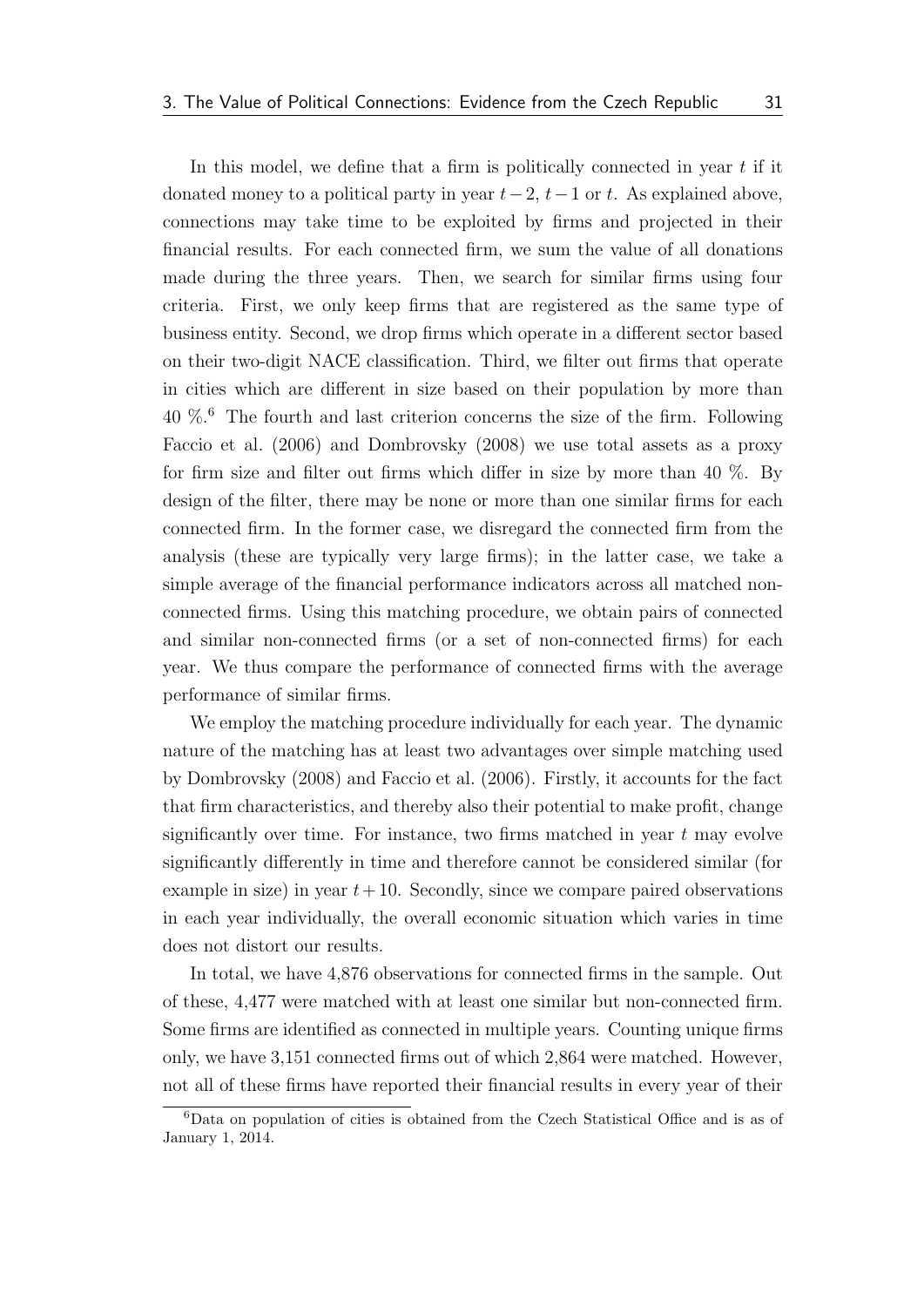existence, which is why in the results, we report the number of observations used in each test.

We formulate the hypothesis tested in this section as follows: Firms that are connected to political parties through donations perform, on average, better than their non-connected but otherwise similar peers. In other words, we test whether there is a significant difference in ROE and ROA for connected and non-connected firms which are similar in terms of type of business entity, industry sector and location in which they operate and their size. To do so, we employ a paired t-test with the null hypothesis being that the means of the financial performance indicators of the two paired samples are equal. The rejection of the null hypothesis would suggest that there is a statistically significant difference between similar donating and non-donating firms.

### <span id="page-46-0"></span>3.3.4 Endogeneity

An important concern in some of our models is the possible endogeneity of campaign contributions—for example, firms that perform well may be more likely to donate money to politicians that worse-performing firms; some firms may even be created primarily for political reasons rather than profit–making motives. Previous literature deals with this issue using several different approaches. [Claessens et al.](#page-63-7) [\(2008\)](#page-63-7) used a difference-in-differences specification, comparing firms connected to the winning party and those connected to the losing party. A possible drawback of this approach is that different parties may be in power on different levels of government, but connections may be exploited from more government levels simultaneously. We partially solve this problem in the Party in Power Model [\(Section 3.3.2\)](#page-43-0) by comparing the performance of firms that are connected to the parties present in the national government at the time with firms connected to other parties. We are, nevertheless, aware of the limitation of this model due to different parties being in power at different levels of government. Similarly to the findings of Palanský [\(2014\)](#page-66-0), many other channels may be used to exploit connections at lower-than-national government levels in the Czech Republic.

Another approach was taken by [Boubakri et al.](#page-63-9) [\(2012\)](#page-63-9), who employed a twostage regression model to first construct an instrumental variable estimating the probability of political connectedness of firms based on their location, size and other firm-specific characteristics. In the second stage, this variable was used to estimate the effects of political connectedness. There are, however, at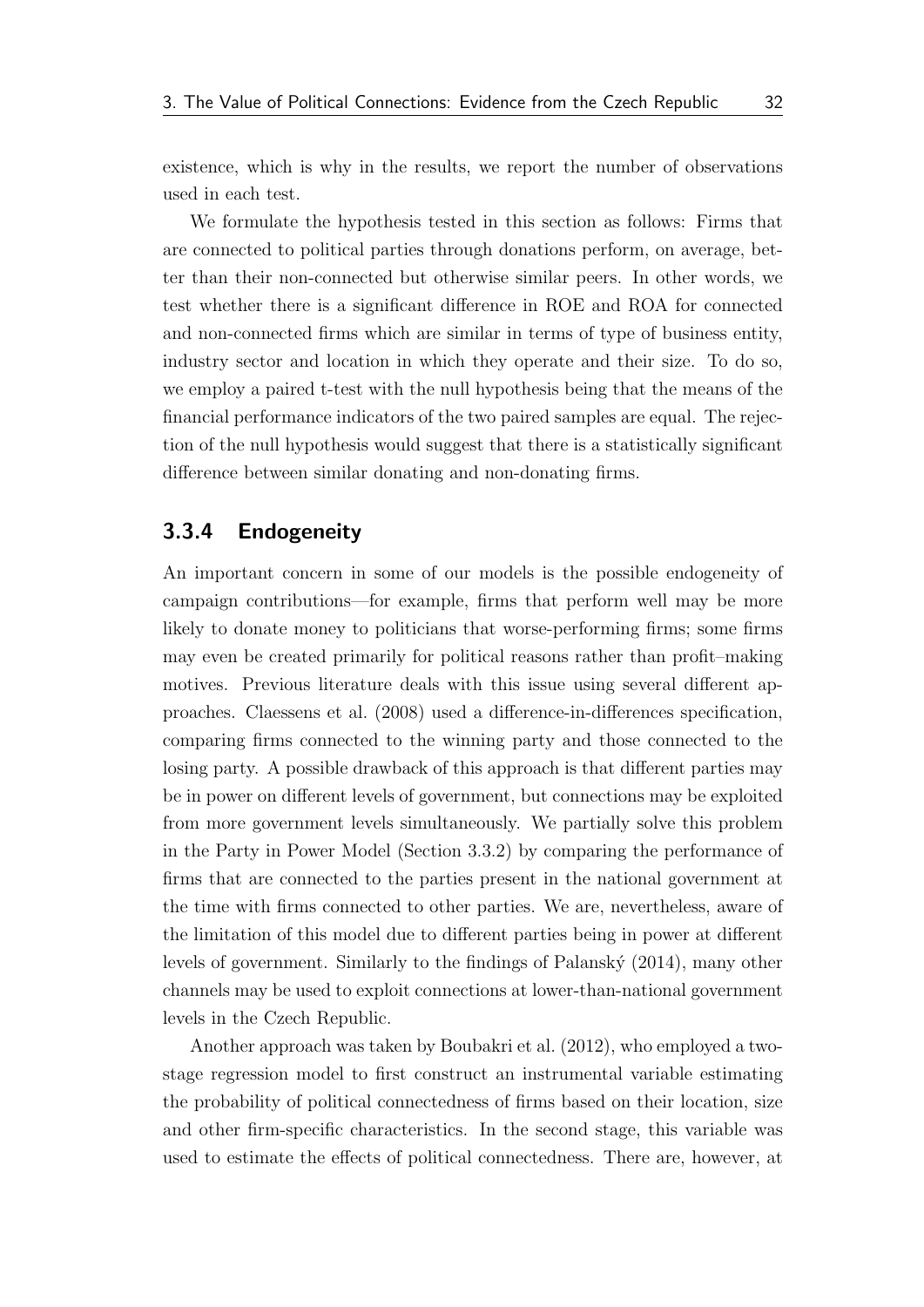least two reasons why this methodology cannot be used in our case on Czech data. First, the longitudinal character of our data set does not enable the estimation of political connectedness based on firm characteristics, because for some firms, they vary significantly in time. Second, especially for an individual country study, this approach is not likely to resolve the endogeneity issue, since better–performing firms are more likely to be larger in size, operate in relatively more capital–intensive industries, work closely with the public sector and so on.

Alternatively, some researchers use the technique of matching firms identified as connected with firms with similar characteristics and then apply the difference-in-differences approach [\(Agrawal and Knoeber](#page-62-8) [2001;](#page-62-8) [Faccio et al.](#page-64-8) [2006;](#page-64-8) [Dombrovsky](#page-63-2) [2008\)](#page-63-2). In [Section 3.3.3](#page-44-0) we take an analogous (but extended in its dynamic character) approach to matching donating firms with similar, non-connected firms, and estimating the value of the connection as the difference between the performance of such matched firms.

## <span id="page-47-0"></span>3.4 Data

In this section, we describe the data sources used in the analysis and present some descriptive statistics. We use two main data sets. First, we use data on donations to political parties made by legal persons in the Czech Republic between 1995 and 2014 which are described in more detail in [Chapter 2.](#page-17-0) Second, we use data from a private database called Magnus, which is the most advanced data set on financial results and other information focusing on Czech firms. We merge data from these two sources. In addition, we merge the final data set with other information about firms—their operating sector, size, law form, location, public procurement and European funds obtained from, most importantly, the Magnus database, the Business Registry and EconLab's internal database of firms.

### <span id="page-47-1"></span>3.4.1 Political Donations Data

In the Czech Republic, information on the financing of political parties is available to the public in the form of lists attached to the parties' annual reports. These are, however, only available in the physical form in the Parliamentary library, which makes computational analysis of the data incredibly tedious.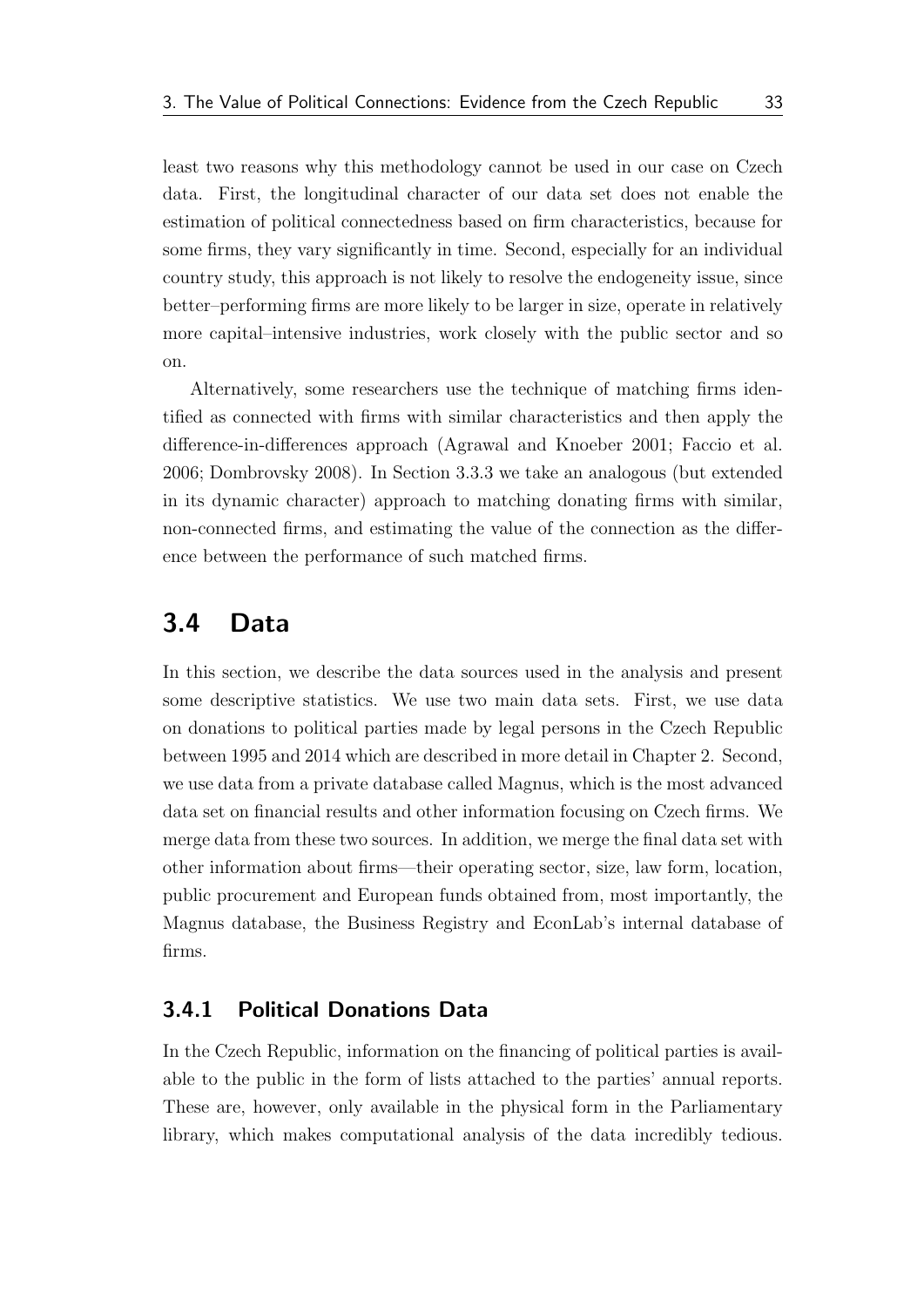EconLab<sup>[7](#page-48-1)</sup>, a Czech NGO, collects this data every year and publishes it on-line on the website of the project Politicke Finance.cz<sup>[8](#page-48-2)</sup>, making it available for download and further analysis by other researchers as well as journalists and the general public. The database originally contained data for years 2006-2014. For the purposes of this thesis, the database was extended to cover all annual reports of political parties which are available in the Parliamentary library, i.e. the time period 1995-2014. The database contains 10,213 corporate dona-tions of total value of more than CZK 1.77 billion<sup>[9](#page-48-3)</sup>. A simple summary of the database of corporate donation to parties currently present in the Chamber of Deputies of the Czech Parliament is provided in [Table 3.1.](#page-48-0)

<span id="page-48-0"></span>Table 3.1: Summary of the database of corporate political donations in the Czech Republic, 1995-2014, parties present in the Chamber of Deputies as of March 2014.

| Party             | Number of<br>donations | Sum of<br>donations | Total donations<br>per year <sup>*</sup> |
|-------------------|------------------------|---------------------|------------------------------------------|
| <b>ANO 2011</b>   | 611                    | 47,748,468          | 15,916,155.87                            |
| ČSSD              | 914                    | 1,032,348,235       | 51,617,411.75                            |
| KDU-ČSL           | 826                    | 44,708,752          | 2,235,437.61                             |
| <b>KSČM</b>       | 93                     | 1,557,351           | 77,867.57                                |
| <b>ODS</b>        | 6,818                  | 448, 874, 113       | 22,443,705.66                            |
| TOP <sub>09</sub> | 486                    | 82,534,317          | 13,755,719.53                            |
| Úsvit             | 1                      | 30,000              | 15,000                                   |
| <b>TOTAL</b>      | 9749                   | 1,657,801,237       | 106,061,298                              |

\*Sum of donations divided by the number of years in which the party existed. Source: Author based on data from PolitickeFinance.cz.

Corporate donations vary significantly in value over time. Since the late 1990's, their average value per year has increased markedly, as reported in [Figure 3.1.](#page-49-0) We also include a line displaying the value of corporate donations excluding the two largest non-monetary donations made by  $C<sub>i</sub>l$ , akciová společnost v Praze<sup>[10](#page-48-4)</sup> to ČSSD in 2001 and 2003, respectively, because they exceed the next individual donations in value by more than 15 times.

<span id="page-48-1"></span><sup>7</sup><http://www.econlab.cz/>

<span id="page-48-3"></span><span id="page-48-2"></span><sup>8</sup>English version available at: <http://www.politickefinance.cz/en>

<sup>9</sup>Approximately 64 million EUR in exchange rates as of March 2016

<span id="page-48-4"></span><sup>&</sup>lt;sup>10</sup>Cîl, akciová společnost v Praze is a company owned entirely by ČSSD and its main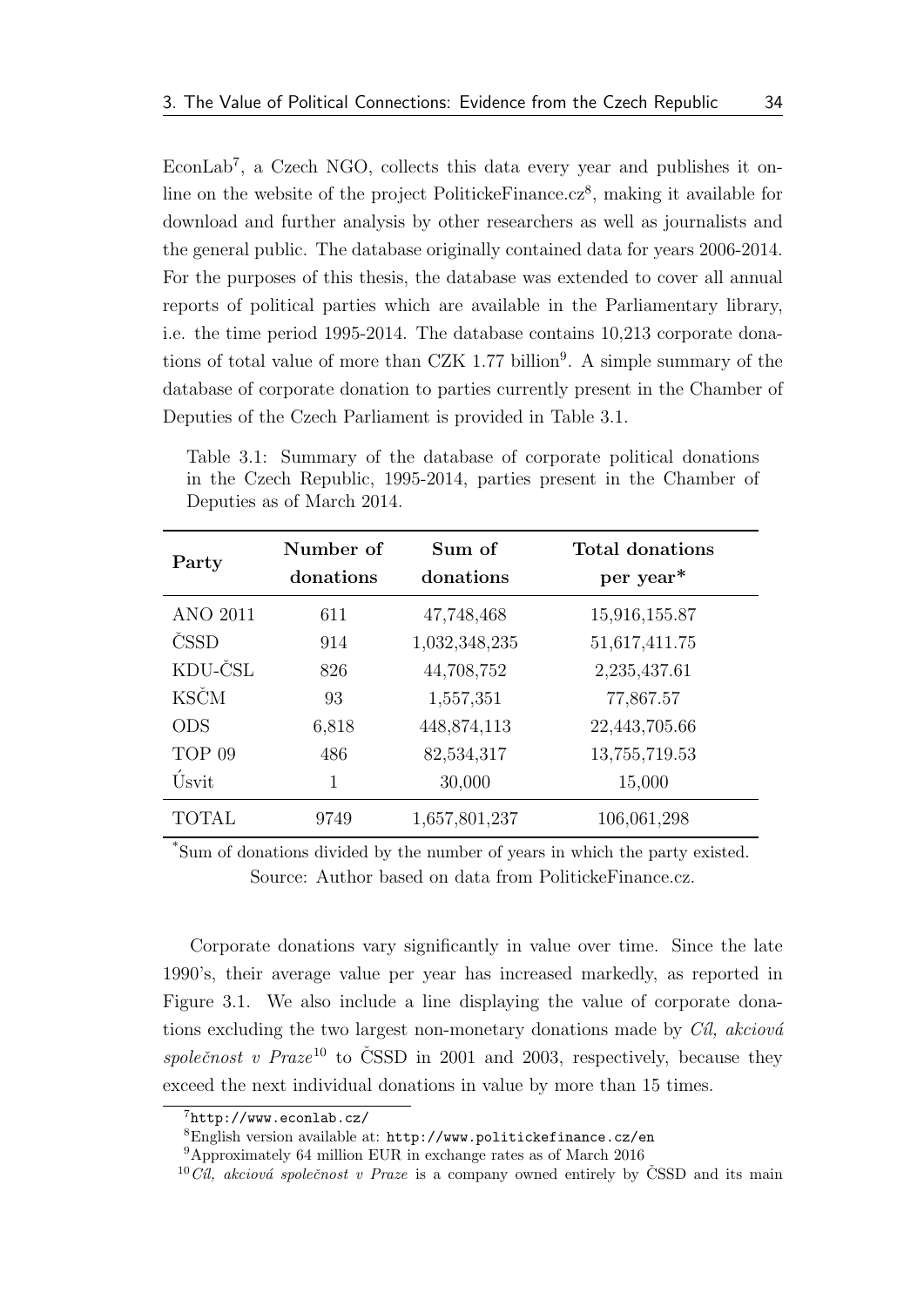<span id="page-49-0"></span>

Figure 3.1: Value of donations to Czech political parties over time.

Source: Author based on data from PolitickeFinance.cz.

In the Czech Republic, different elections take place in different years and only a few years have not seen any elections. The most important elections, those to the Chamber of Deputies, took place in 1996, 1998, 2002, 2006, 2010 and 2013. Especially for the 2006 and 2010 elections, the peaks are clearly observable. Two elections (1998 and 2013) were snap elections—in these years, the peaks are not as significant. One larger peak shows up in 2012, which can be explained by the creation of ANO 2011, a party built by and around the billionaire and current Czech Minister of Finance, Andrej Babiš, which relied markedly on large corporate donations in the first year of its existence.

The database of donations is discussed more thoroughly in [Chapter 2.](#page-17-0) It is important to note here that in the analysis presented in this chapter, we only use donations that are reported as donations from legal persons, however, it is possible that using only these donations as a proxy for political connections may underestimate the actual extent of connections through donations. Firm officials and business owners may donate money freely as natural persons, hid-

official aim is to print and publish or sell advertisement materials. This company alone donated more than CZK 930 million to CSSD over the examined time period.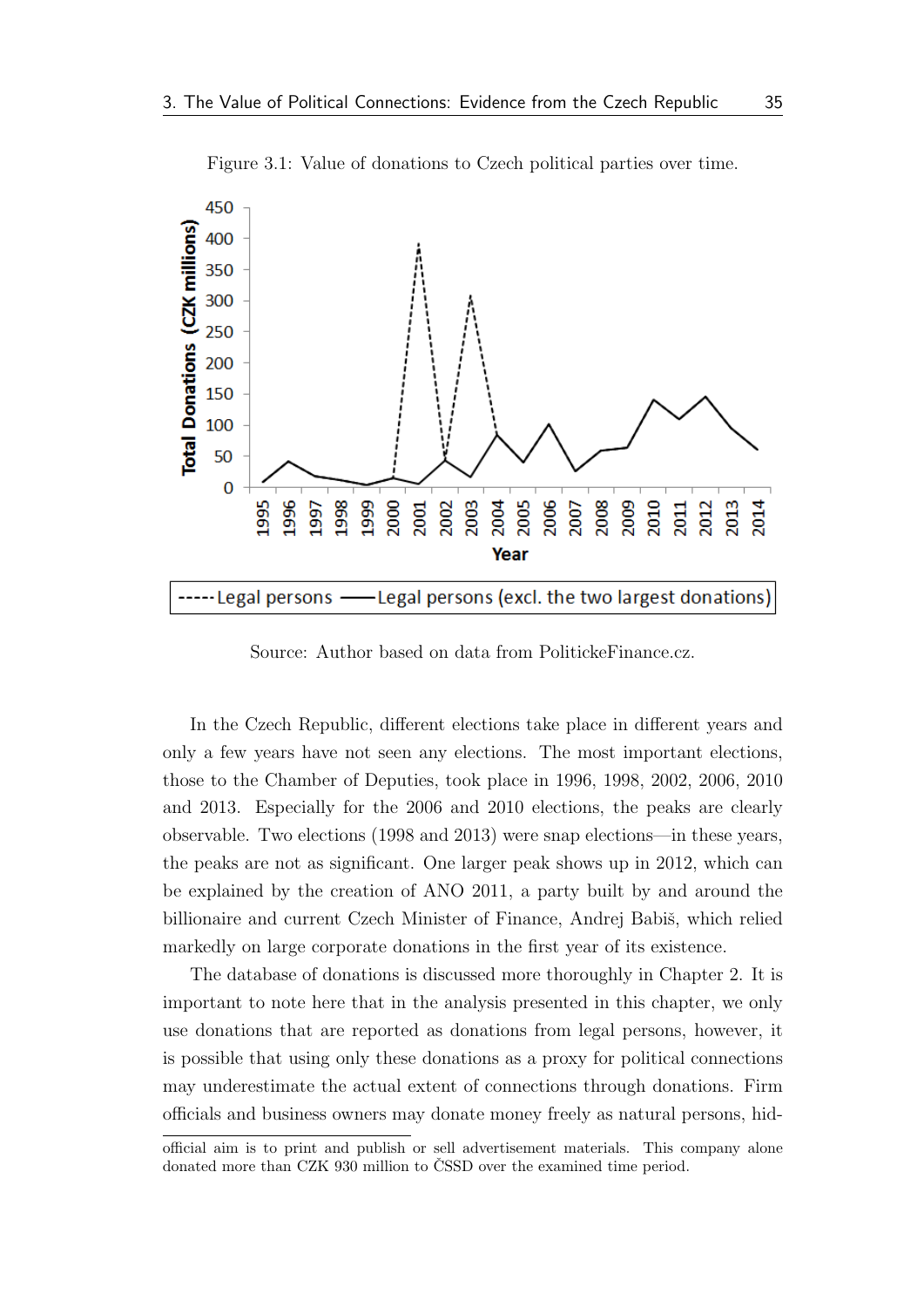ing the real source of money and thus the information about such connections from our analysis.

### <span id="page-50-0"></span>3.4.2 Firm Performance Data

Data on firms' financial performance was obtained from Bisnode Czech Republic's private database called Magnus, which is gathered continuously using various techniques, most notably hand-collecting and cleaning data from the firms' annual financial reports. The downloaded data set contains data on all legal persons that have ever operated in the Czech Republic. Financial data are available from the year 1993 onwards.

In the downloaded data set, we included three variables that describe financial performance of firms: Assets, Equity and Earnings Before Taxes. After appending the individually downloaded files (which were numerous due to Magnus's export limit of 10 thousand observations per query), we reshaped the data set to fit the definition of panel data, with the panel variable being the unique id of individual firms and the time variable spreading over the maximum of 21 years between 1993 and 2014.

We chose to include the above-mentioned variables in the data set because they enable the creation of some of the most commonly used indicators of financial performance of firms. Following [Li et al.](#page-65-3) [\(2008\)](#page-65-3), [Amore and Bennedsen](#page-62-0) [\(2013\)](#page-62-0) and others, we construct two measures of firm performance: return on equity (ROE) and return on assets (ROA), which are calculated as follows:

$$
ROE = \frac{Earning}{{\text{Total capital}}}
$$
 (3.5)

$$
ROA = \frac{\text{Earnings before taxes}}{\text{Total assets}} \tag{3.6}
$$

A few alterations to the data on Capital and Assets of firms had to be made. Firstly, negative values of Assets, which were reported most likely due to misguided accounting standards, are excluded from the analysis (this step reduces our sample by 0.14 % observations). Secondly, negative values of Capital, which were also most likely reported due to unusual accounting principles, are replaced by 'Registered capital' which represents the reported initial capital of the company at the time of its foundation. This step alters approximately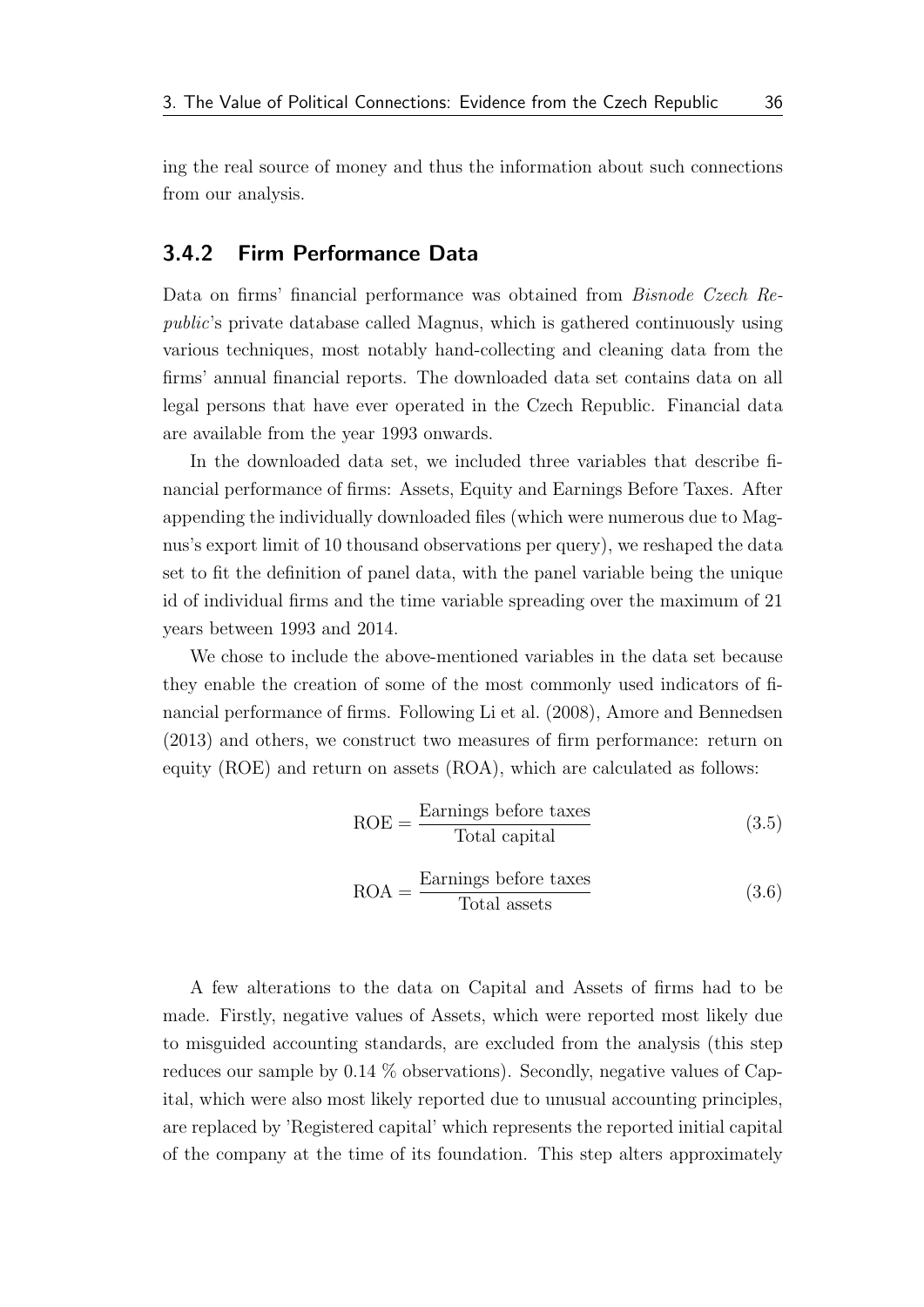21.75 % of observations. However, since Capital in this sense serves only as a scaling variable in the construction of ROE, the explanatory power of the variable is maintained. Third, since extreme outliers in the data set would cause our estimations to be biased, we winsorize both firm performance indicators. In doing so, we follow two approaches most common in the related literature: (i) trimming the  $1^{st}$  and the  $99^{th}$  percentile values [\(Fuest and Riedel](#page-64-10) [2010;](#page-64-10) [Galema et al.](#page-64-11) [2008\)](#page-64-11) and (ii) dropping observations which fall outside the  $\langle -1, 1 \rangle$  interval [\(Beaver and Ryan](#page-62-9) [2000\)](#page-62-9). We present the results for the second winsorization, however, we perform all the estimations using both approaches to check the robustness of the results.

The final data set contains 257,181 firms and 1,486,661 yearly observations, averaging 5.78 years of data per firm. This is caused not only by the fact that many firms have only existed for a few years, but also by other factors. Firms often do not publish their annual reports in the Business Registry even though they are obliged to do so by law. Some documents are also published in low quality which makes their inclusion in the Magnus database impossible. Overall, the data set is relatively strongly unbalanced, which causes us to turn away from the fixed effects framework and use other technniques instead.

### <span id="page-51-0"></span>3.4.3 Merging the Data Sets

The donations database contains a total of 7,916 corporate donations made by 5,188 legal persons. This is, however, somewhat misleading, because many political parties include self-employed natural persons in the list of donating legal persons. Such donors were filtered out during the process of merging the donations data set with the data set on firm performance, which contains all firms registered in the Business Registry. During the merging, 5,044 donations made by 3,203 different firms were matched with an id of an existing firm. The remaining, unmatched donors (i.e. self-employed natural persons) were dropped from the analysis. Summary statistics of the main variables in the data set are presented in [Table 3.2](#page-52-2)

We further added information about firms from other sources. Most importantly, we use EconLab's internal database of firms and their details, including the best available, hand-cleaned data on public procurement and European grants received by each firm. In addition, data on the size of the cities in which firms operate were obtained from the Ministry of the Interior and data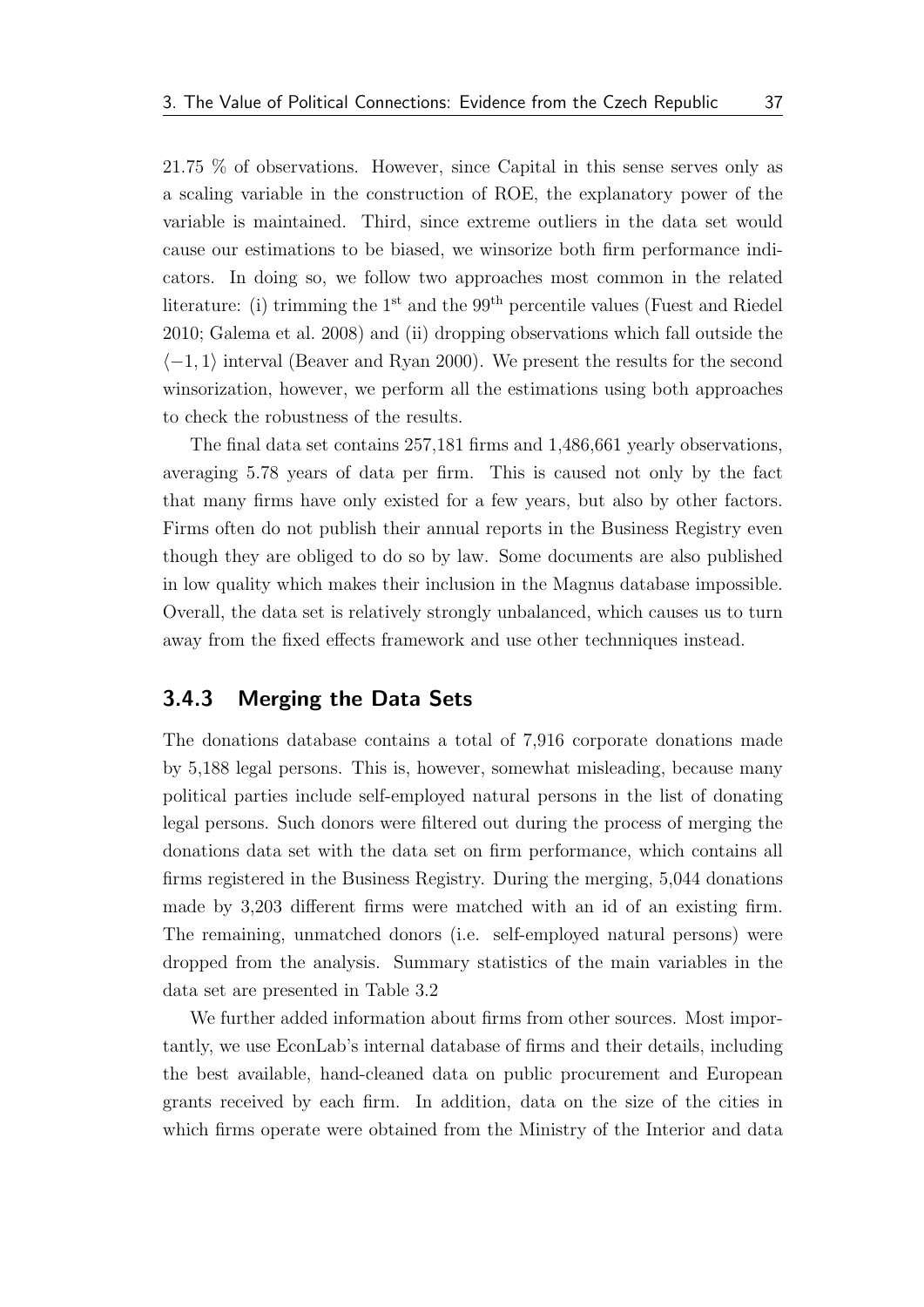<span id="page-52-2"></span>on the results of elections to the Chamber of Deputies were downloaded from the Czech Statistical Office.

| Variable              | Mean      | Std. Dev.  | Min.       | Max.      | N       |
|-----------------------|-----------|------------|------------|-----------|---------|
| Assets                | 12.1e8    | 47.6e8     | 0          | 24e11     | 1483982 |
| Capital               | 44.7e6    | 12.2e8     | $\Omega$   | 81.4e10   | 1484849 |
| <b>Total Donation</b> | 199777.83 | 4514752.17 |            | 302523038 | 4876    |
| <b>ROE</b>            | $-3324.4$ | 1344041.3  | $-13.9e8$  | 28500000  | 1478110 |
| ROA                   | $-48.74$  | 11348.77   | $-9172700$ | 2915000   | 1477230 |
| ROE_pctile            | $-33.04$  | 208.21     | $-2107$    | 600       | 1448636 |
| ROA_pctile            | $-1.95$   | 34.36      | $-337.5$   | 83.51     | 1447748 |
| ROE_minus1_1          | 8.86      | 32.8       | $-100$     | 100       | 1202534 |
| ROA_minus1_1          | 2.22      | 21.74      | $-100$     | 100       | 1421736 |

Table 3.2: Summary statistics of the final database.

Note: Symbols  $\text{-}ptile$  and  $\text{-}minus1$  represent winsorization at the 1<sup>st</sup> and 99<sup>th</sup> percentiles and the  $\langle -1, 1 \rangle$  interval, respectively.

## <span id="page-52-0"></span>3.5 Results

This section sums up the results of the estimation of models formulated in [Section 3.3.](#page-41-0) We present results in three categories. First, we employ the OLS method to estimate pooled models formulated in [Section 3.3.1](#page-41-1) using as explanatory variables both a dummy variable for donating firms and the actual value of donations made by each firm. We perform a series of tests to check the robustness of our results. Second, we add the effect of donating to a party which is present in the government at the time of the donation, as described in [Section 3.3.2,](#page-43-0) in order to clarify whether the value of donations can be thought of as an actual measure of the level of connectedness or rather as only a proxy variable indicating closeness of the donating firms to politics. Third, we present the results of paired t-tests comparing the means of firm performance indicators for dynamically matched connected and non-connected firms (as described in [Section 3.3.3\)](#page-44-0) and further divide the analysis for firms that work closely with the public sector and those that do not.

### <span id="page-52-1"></span>3.5.1 Pooled Models

Panels (1) and (2) in [Table 3.3](#page-54-0) present the results of our initial pooled model using as an explanatory variable a dummy variable indicating whether a firm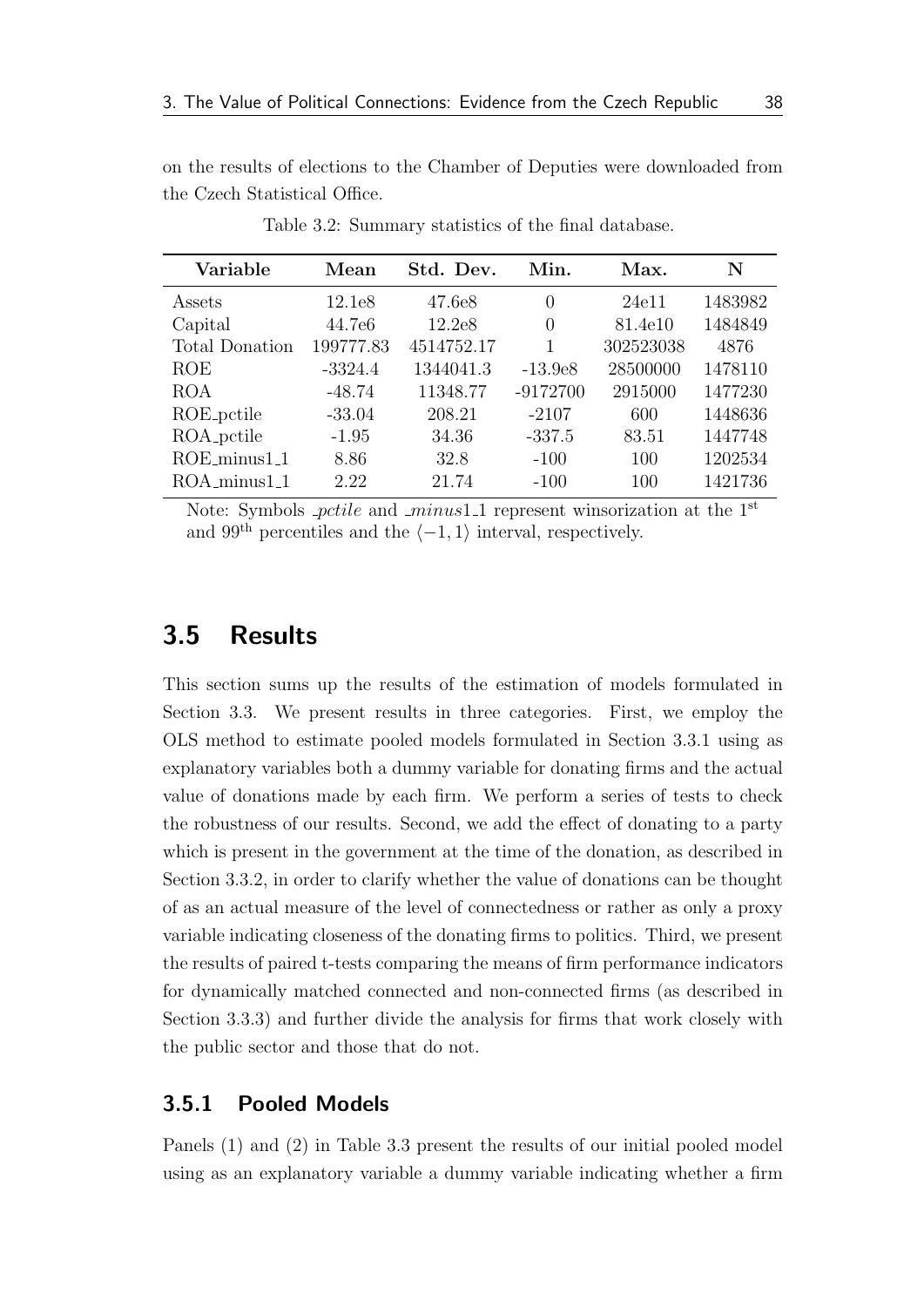is connected to a political party through a donation. Since our sample for this model is very large (reaches more than 850 thousand observations), we report 95 % confidence intervals instead of p-values [\(Lin et al.](#page-65-12) [2013;](#page-65-12) [Disdier](#page-63-10) [and Head](#page-63-10) [2008\)](#page-63-10). We observe that the fact that a firm is politically connected is associated with better financial performance, with the lower bound of the confidence interval suggesting over a 1 percentage point difference in ROE and around 0.33 percentage point difference in ROA. Other factors with positive coefficients are firm size (measured as the log of the firm's assets) and  $PubSec$ , a binary variable indicating whether the firm has signed at least one public procurement contract or has received at least one European grant.

On the other hand,  $PubInd$  and  $LocSize$  show a negative sign pointing to a decrease in firm performance associated with these firm characteristics. Note that the nature of the relationship between  $PubInd$  and  $PubSec$  causes these coefficient estimates to suggest that operating in a public procurement– intensive industry has a negative effect on firm performance only if the firm has never supplied public procurement contracts nor has received any European grants. The sum of these estimates points to a positive effect of cooperating with the public sector in general, results which are further supported by the results of the estimation of our subsequent models.

The results of regressions which include the actual value of donations rather than a binary variable indicating a connection are presented in Panels (3) and (4) in [Table 3.3.](#page-54-0) As we try to quantify the effect of donating more money (and not the fact that a firm donates), only donating firms are included in this model. The estimates of the effect of the donation value are not significant for neither of the firm performance indicators. These results suggest that the connections established through donations may be comparable regardless of the actual value of these donations—they are thus more likely to represent a proxy variable for political connectedness rather than an actual measure of the level of connectedness.

Interestingly, coefficients for the variable  $PubInd$  (and  $PubSec$ ) switch significance and become lower (higher) when ROA is used as a dependent variable instead of ROE. These results suggest that the fact that a firm operates in a public procurement–intensive industry is associated with higher differences in ROA than ROE. We perform a series of tests to check the robustness of these results. First, we analyze the sensitivity of the model to the exclusion of individual variables. The results are presented in [Table A.1](#page-68-0) and [Table A.2](#page-69-0) for ROE and ROA, respectively, and suggest that the model is fairly robust in its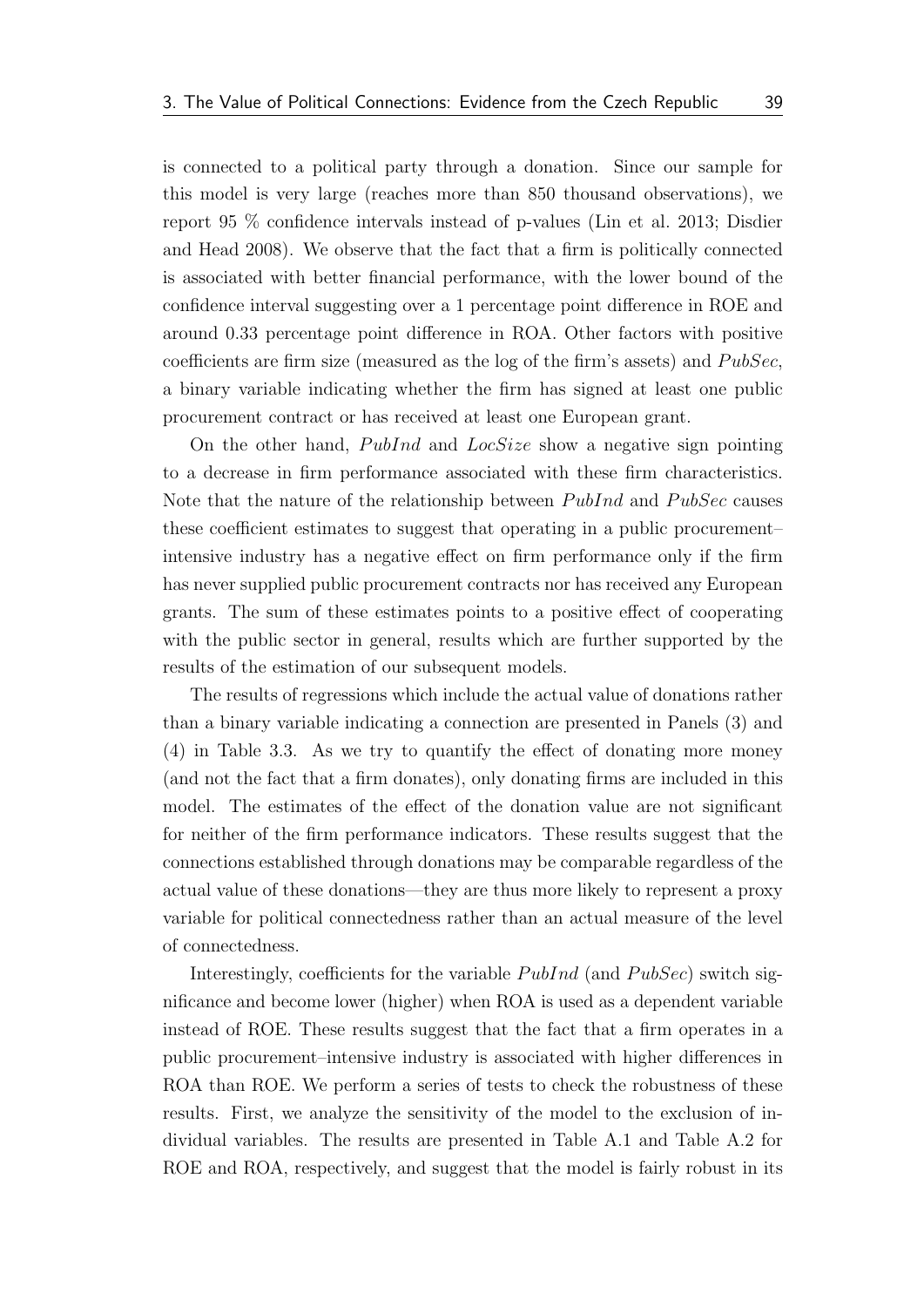<span id="page-54-0"></span>

|                  | (1)                         | (2)                 | (3)        | (4)                                      |
|------------------|-----------------------------|---------------------|------------|------------------------------------------|
|                  | <b>ROE</b>                  | <b>ROA</b>          | <b>ROE</b> | <b>ROA</b>                               |
| L.ROE            | $.308***$                   | $.144***$           | $.326***$  | $.15***$                                 |
|                  | [.306, .311]                | [.142, .145]        | (.017)     | $(8.1e-03)$                              |
| PubInd           | $-1.31***$                  | $-1.41***$          | $-.444$    | $-1.82**$                                |
|                  | $[-1.48,-1.13]$             | $[-1.53,-1.3]$      | (1.06)     | (.593)                                   |
| PubSec           | $3.03***$                   | $.981***$           | $2.87***$  | .383                                     |
|                  | [2.89, 3.17]                | [.899, 1.06]        | (.65)      | (.344)                                   |
| LocSize          | $-.172***$                  | $-.257***$          | $-.785**$  | $-.793***$                               |
|                  | $[-.204,-.139]$             | $[-.278,-.237]$     | (.256)     | (.133)                                   |
| FirmSize         | $.773***$                   | $.611***$           | $-.228$    | .033                                     |
|                  | $\left[ .754, .792 \right]$ | [.597, .626]        | (.195)     | (.123)                                   |
| DD <sub>on</sub> | $1.69***$<br>(.214)         | $.671***$<br>(.109) |            |                                          |
| ln(Don)          |                             |                     | $-.239$    | $-.018$<br>$[-.658, 179]$ $[-.232, 197]$ |
| Constant         | $-5.62***$                  | $-5.65***$          | $17.6***$  | $8.04***$                                |
|                  | $[-5.99,-5.24]$             | $[-5.94,-5.37]$     | (4.02)     | (2.38)                                   |
| Observations     | 855606                      | 926944              | 3773       | 3956                                     |
| $R^2$            | 0.170                       | 0.106               | 0.172      | 0.140                                    |

Table 3.3: Results of the pooled models, OLS.

 $95\ \%$  confidence intervals in brackets, robust standard errors in parentheses. \* p < 0.05, \*\* p < 0.01, \*\*\* p < 0.001.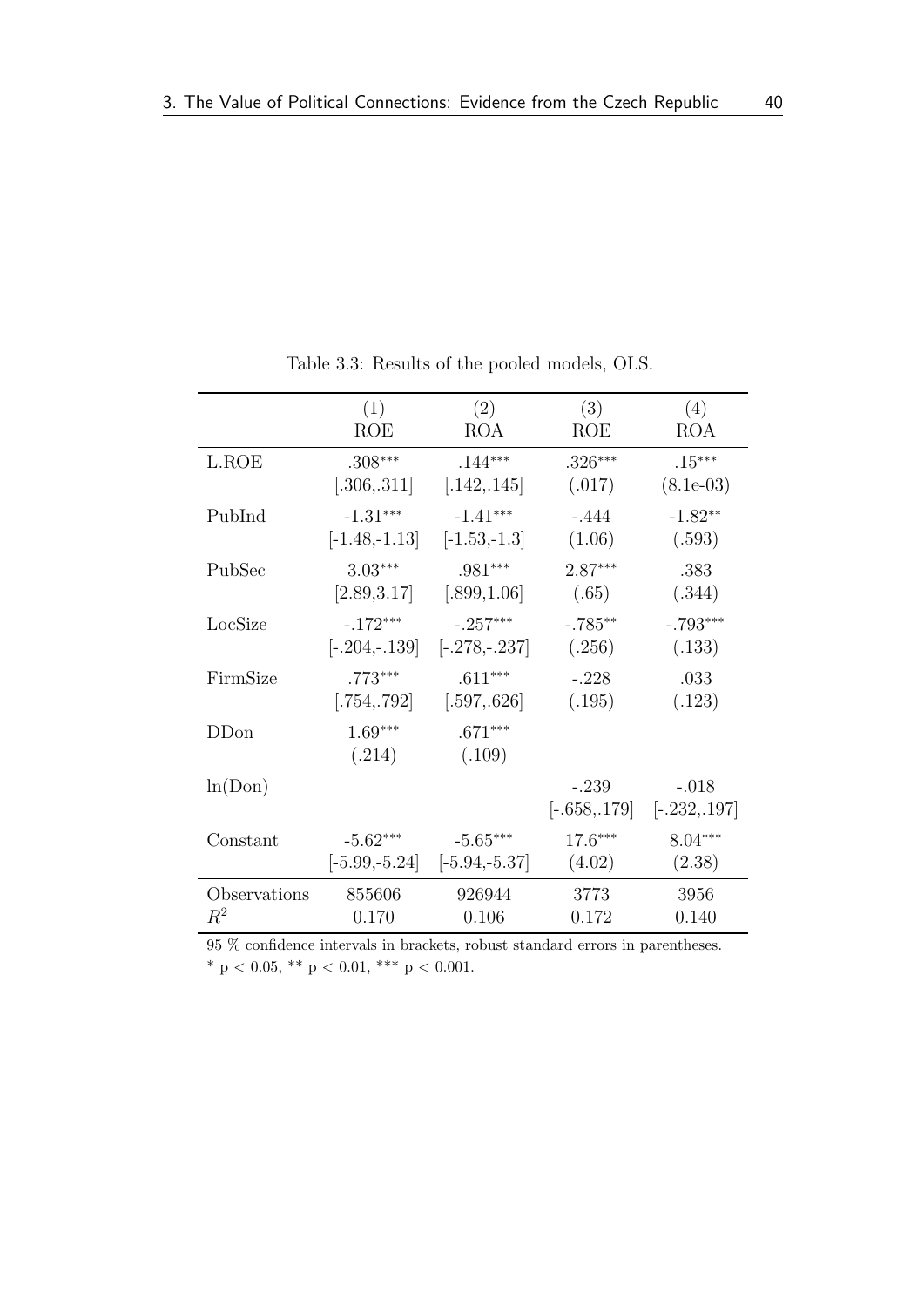specification—the inclusion of each additional variable increases the explanatory power of the model while not markedly altering the estimated effects or the significance of other variables. Second, we test whether the effects are different across industries. We divide our pooled model into 5 groups (by percentile) based on the volume of public procurement they have provided between 2006 and 2014. In [Table 3.4](#page-55-0) we present the results of estimating the model for these 5 groups individually. We observe that the effect of donations is especially high for firms operating in procurement–intensive industries, which is in support of the hypothesis tested in previous research that public procurement may be an important channel through which firms exploit their political connections in the Czech Republic (Palanský [2014\)](#page-66-0). The estimates of the coefficients for the control variables remain fairly stable across groups, except for  $LocSize$ , which varies in both the coefficient sign and the level of significance, however, for ROA, we observe a persistent negative and significant effect.

| Percentile:     | $\langle 0-20 \rangle$ | $(20 - 40)$ | $(40 - 60)$ | $(60 - 80)$ | $(80 - 100)$ |
|-----------------|------------------------|-------------|-------------|-------------|--------------|
| Dependent var.: | ROE                    | <b>ROE</b>  | ROE         | <b>ROE</b>  | <b>ROE</b>   |
| L.ROE           | $.322***$              | $.329***$   | $.295***$   | $.291***$   | $.251***$    |
|                 | $(2.6e-03)$            | $(2.2e-03)$ | $(2.5e-03)$ | $(2.2e-03)$ | $(5.1e-03)$  |
| PubSec          | $1.29***$              | $5.12***$   | $2.75***$   | $2.55***$   | $4.18***$    |
|                 | (.152)                 | (.163)      | (.143)      | (.142)      | (.242)       |
| LocSize         | $.182***$              | $-.476***$  | $.084*$     | $-.249***$  | .065         |
|                 | (.04)                  | (.031)      | (.038)      | (.031)      | (.075)       |
| FirmSize        | $.51***$               | $.639***$   | $.86***$    | $1.14***$   | $.264***$    |
|                 | (.021)                 | (.018)      | (.021)      | (.019)      | (.04)        |
| DDon            | $1.56*$                | $2.23***$   | $1.82**$    | 1.01        | $3.24***$    |
|                 | (.69)                  | (.787)      | (.645)      | (.648)      | (.826)       |
| Constant        | $-3.91***$             | $-4.59***$  | $-8.6***$   | $-11.3***$  | .06          |
|                 | (.392)                 | (.311)      | (.367)      | (.335)      | (.731)       |
| Observations    | 171787                 | 239979      | 180068      | 228786      | 44670        |
| $R^2$           | 0.170                  | 0.185       | 0.164       | 0.167       | 0.119        |

<span id="page-55-0"></span>Table 3.4: Results of the pooled model divided into 5 groups (by percentile) based on the volume of public procurement firms have provided between 2006 and 2014; ROE.

95 % confidence intervals in brackets, robust standard errors in parentheses.

\* p < 0.05, \*\* p < 0.01, \*\*\* p < 0.001.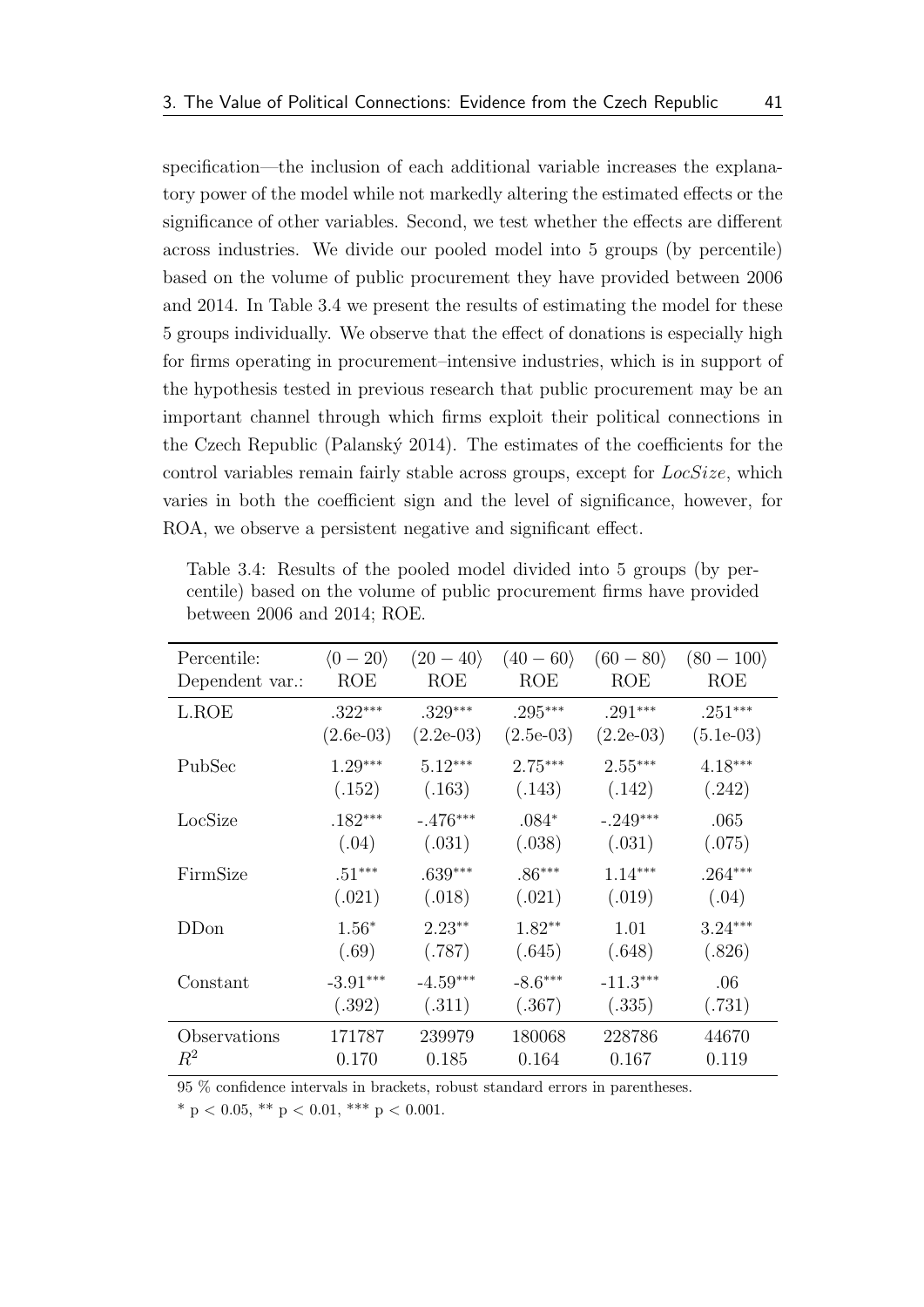#### <span id="page-56-0"></span>3.5.2 Party in Power Models

Our second family of models aims to shed more light on whether connections to parties present in the national government are more important than connections to other parties. To do so, we include in the model a binary variable indicating whether or not the donation was made to a party which was part of the government in the particular year. For years in which the composition of the government changed, we classify as governing parties all those that were part of the government for at least 6 months of the year. The results are presented in [Table 3.5](#page-57-0) and suggest, somewhat surprisingly, that being connected to the party in power is associated with lower financial performance in the years following the establishment of such connections. A possible explanation for the insignificance of this effect is that different parties are often in power at different levels of government. In the Czech Republic, lower-than-national levels of government administer public procurement of significant value. Therefore, if the previously reached results about public procurement being one of the most likely sources of added value to connected firms are in fact true, the results reached in this model are far less surprising.

Within our sample of politically connected firms, firm size does not have a significant effect on performance, but size of the city in which the company operates does. This result suggests that connected firms that operate in smaller cities reach, on average, better financial results than those operating in bigger cities. Connections may thus play a bigger role in smaller cities, where they are arguably easier to exploit, not only through public procurement but also through other channels due to potentially lower public control.

### <span id="page-56-1"></span>3.5.3 Dynamic Matching

In [Table 3.6,](#page-58-0) we present the results of a paired t-test performed for connected firms and their matched peers (based on the matching procedure described in [Section 3.3.3\)](#page-44-0). They suggest that connected firms reach significantly better results, as measured by both ROE and ROA. Specifically, connected firms (ROEc, ROAc) report returns on equity on average between 3.2 and 5 percentage points higher and returns on assets on average between 1.56 and 2.56 percentage points higher than similar but non-connected firms (ROEnc, ROAnc).

We further proceed with the analysis of the differences between the connected and non-connected firms by dividing the non-connected, matched peers into those that do and those that do not work closely with the public sector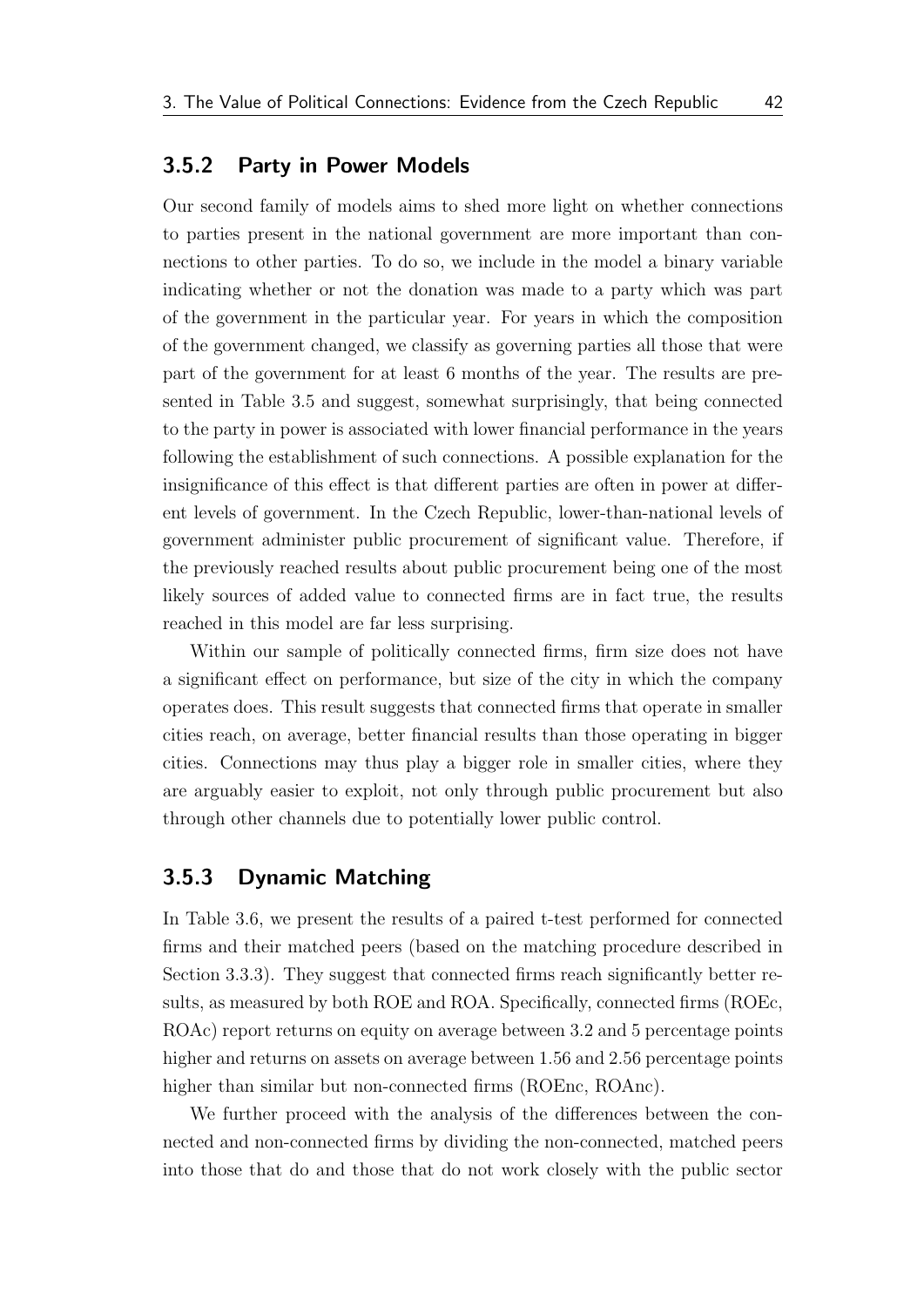<span id="page-57-0"></span>

|              | (1)                  | (2)                  | (3)                       | (4)                        |
|--------------|----------------------|----------------------|---------------------------|----------------------------|
|              | ROE                  | <b>ROA</b>           | ROE                       | <b>ROA</b>                 |
| L.ROE        | $.325***$            | $.15***$             | $.325***$                 | $.15***$                   |
|              | (.017)               | $(8.1e-03)$          | (.017)                    | $(8.1e-03)$                |
| PubInd       | $-.368$              | $-1.74**$            | $-.534$                   | $-1.82**$                  |
|              | (1.05)               | (.59)                | (1.05)                    | (.593)                     |
| PubSec       | $3.1***$             | .467                 | $2.83***$                 | .365                       |
|              | (.645)               | (.343)               | (.649)                    | (.344)                     |
| LocSize      | $-.835***$           | $-.789***$           | $-.829**$                 | $-.788***$                 |
|              | (.251)               | (.131)               | (.252)                    | (.131)                     |
| FirmSize     | $-.29$               | .021                 | $-.262$                   | .036                       |
|              | (.19)                | (.119)               | (.191)                    | (.12)                      |
| $DDon*Power$ | $-4.69***$<br>(.649) | $-1.88***$<br>(.347) |                           |                            |
| Don*Power    |                      |                      | $-3.7e-07$<br>$(3.3e-07)$ | $-2.8e-07*$<br>$(1.3e-07)$ |
| Constant     | $18.9***$            | $9.02***$            | $16.1***$                 | $7.82***$                  |
|              | (3.9)                | (2.36)               | (3.87)                    | (2.37)                     |
| Observations | 3773                 | 3956                 | 3773                      | 3956                       |
| $\,R^2$      | 0.183                | 0.147                | 0.172                     | 0.141                      |

Table 3.5: Results of the party-in-power models, OLS.

Robust standard errors in parentheses. \*  $p < 0.05$ , \*\*  $p < 0.01$ , \*\*\*  $p < 0.001$ .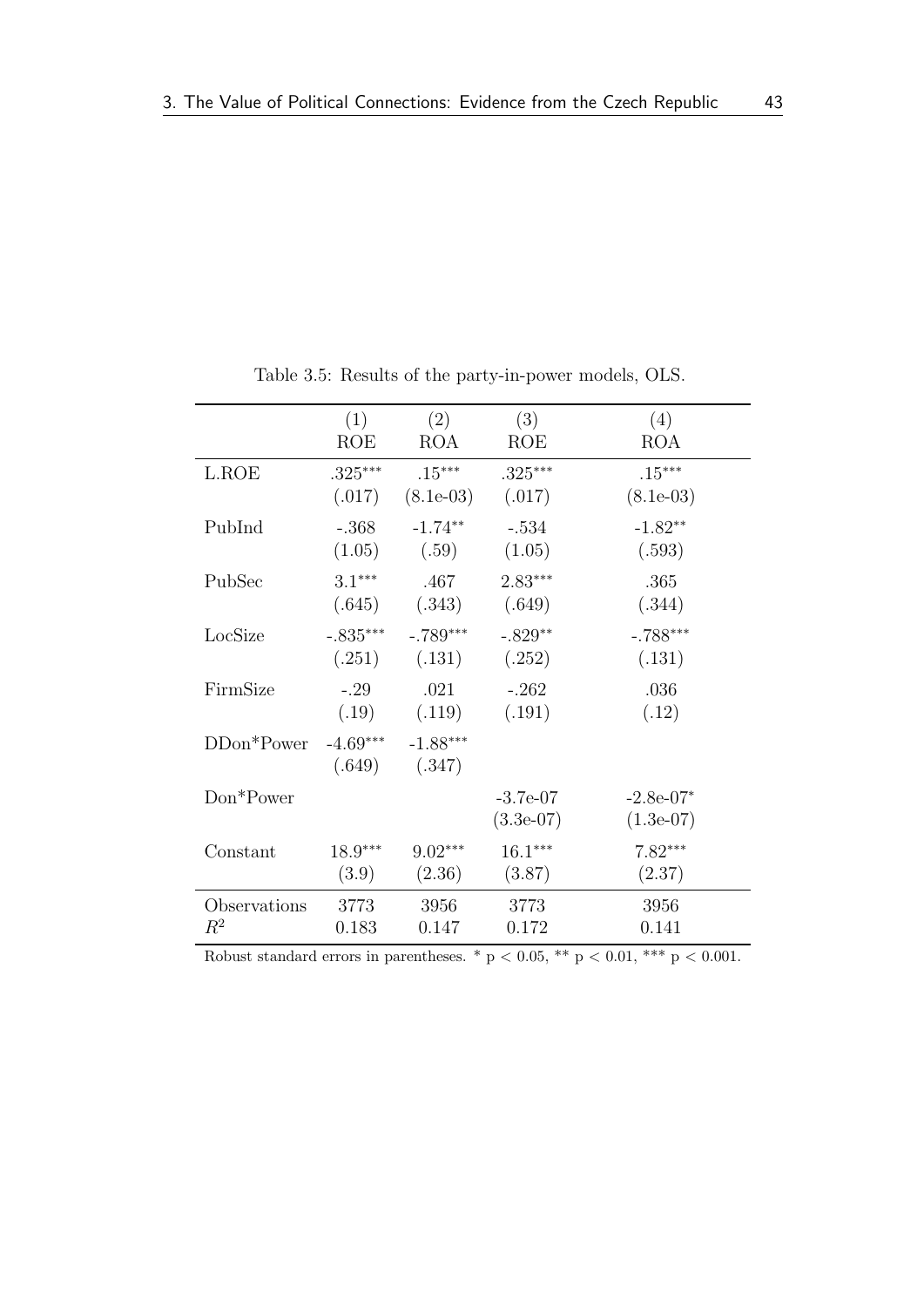| Variable                    | Obs.                 |                           |                         |                           |                           | Mean Std. Err. 95% Conf. Interval t-statistic p-value |                  |
|-----------------------------|----------------------|---------------------------|-------------------------|---------------------------|---------------------------|-------------------------------------------------------|------------------|
| ROEC<br>ROEnc<br>Difference | 3951<br>3951<br>3951 | 19.323<br>15.181<br>4.142 | 0.454<br>0.201<br>0.472 | 18.432<br>14.787<br>3.216 | 20.214<br>15.576<br>5.067 | 8.775                                                 |                  |
| ROAc<br>ROAnc<br>Difference | 4395<br>4395<br>4395 | 7.662<br>5.601<br>2.061   | 0.247<br>0.103<br>0.255 | 7.177<br>5.400<br>1.561   | 8.146<br>5.802<br>2.561   | 8.081                                                 | $\left( \right)$ |

<span id="page-58-0"></span>Table 3.6: Results of a paired t-test of equal means of financial performance indicators for connected and non-connected (but otherwise similar) firms.

(measured by  $PubSec$ , a binary variable equal to 1 if the firm has supplied at least 1 public procurement contract or has received at least 1 European grant since 2006; and 0 otherwise). For the purposes of this thesis, we will call such firms 'public firms'. [Table 3.7](#page-58-1) shows that the average difference between the profitability of connected firms and the non-connected public firms is not significantly different from 0, while for non-connected, non-public firms, we reject the hypothesis of the same mean as the similar, connected firms at the 1 % level of significance. Conservative estimates given by the lower bounds of the 95 % confidence interval point to a difference of over 4 percentage points in returns on equity and around 2 percentage points in returns on assets.

<span id="page-58-1"></span>Table 3.7: Results of a paired t-test of equal means of financial performance indicators for connected and non-connected (but otherwise similar) firms, public vs. non-public firms.

| Variable          | Obs. | Mean     | Std. Err. |          | 95\% Conf. Interval | t-statistic | p-value  |
|-------------------|------|----------|-----------|----------|---------------------|-------------|----------|
| <b>ROEc</b>       | 3393 | 19.782   | 0.483     | 18.835   | 20.730              |             |          |
| ROEnc, PubSec1    | 3393 | 19.825   | 0.283     | 19.271   | 20.379              |             |          |
| Difference        | 3393 | $-0.043$ | 0.536     | $-1.093$ | 1.008               | $-0.080$    | 0.532    |
| <b>ROEc</b>       | 3753 | 19.291   | 0.470     | 18.369   | 20.213              |             |          |
| ROEnc, PubSec0    | 3753 | 14.073   | 0.226     | 13.630   | 14.515              |             |          |
| Difference        | 3753 | 5.219    | 0.498     | 4.243    | 6.194               | 10.487      | $\Omega$ |
| ROAc              | 3801 | 7.754    | 0.260     | 7.244    | 8.265               |             |          |
| $ROAnc, PubSec=1$ | 3801 | 7.568    | 0.150     | 7.274    | 7.863               |             |          |
| Difference        | 3801 | 0.186    | 0.295     | $-0.393$ | 0.765               | 0.630       | 0.264    |
| ROAc              | 4196 | 7.610    | 0.256     | 7.107    | 8.113               |             |          |
| $ROAnc, PubSec=0$ | 4196 | 5.097    | 0.109     | 4.884    | 5.310               |             |          |
| Difference        | 4196 | 2.513    | 0.265     | 1.993    | 3.033               | 9.477       | $\theta$ |

Our results from the dynamic matching procedure thus point to similar results reached with the first two groups of models. We find relatively robust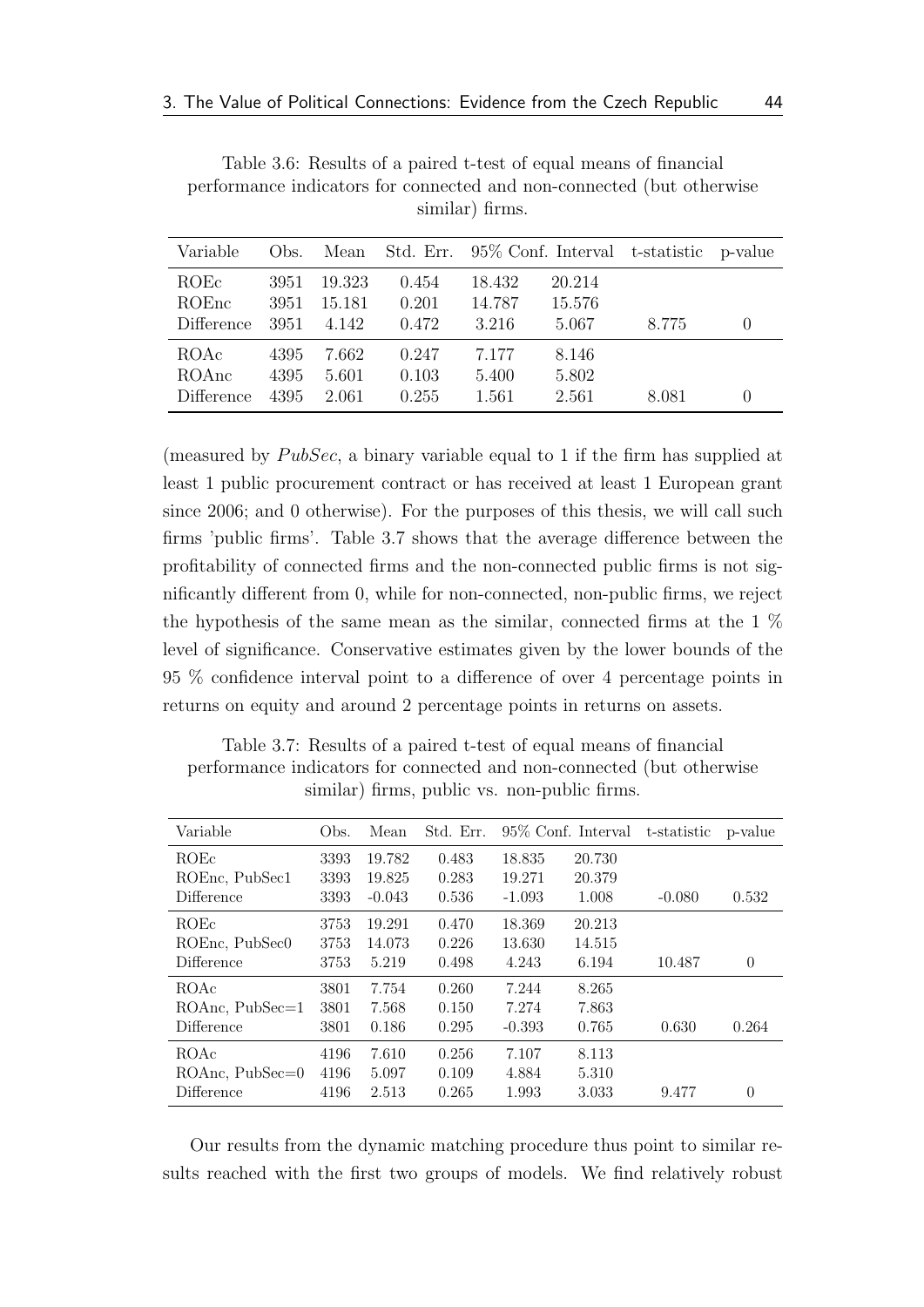evidence for our hypothesis that connected firms outperform, on average, their non-connected peers, however, only in case the non-connected matched firms do not work closely with the public sector. These results suggest that working closely with the public sector may represent a substitute to being connected through political donations, pointing to the limitations of using political donations as a proxy for connections (as described in more detail in [Section 3.2.](#page-35-0) We perform one more test to analyze this issue—we include only non-public connected firms and compare them with their non-public, non-connected peers.

<span id="page-59-1"></span>Table 3.8: Results of a paired t-test of equal means of financial performance indicators for connected and non-connected (but otherwise similar) firms, non-public firms only.

| Variable                        | Obs.         | Mean            |                |                 |                 | Std. Err. 95% Conf. Interval t-statistic p-value |          |
|---------------------------------|--------------|-----------------|----------------|-----------------|-----------------|--------------------------------------------------|----------|
| $ROEc, PubSec=0$                | 2047         | 17.848          | 0.681          | 16.513          | 19.184          |                                                  |          |
| $ROEnc, PubSec=0$<br>Difference | 2047<br>2047 | 13.558<br>4.290 | 0.303<br>0.705 | 12.964<br>2.908 | 14.152<br>5.673 | 6.086                                            | $\theta$ |
| $ROAc, PubSec=0$                | 2382         | 7.128           | 0.391          | 6.361           | 7.896           |                                                  |          |
| $ROAnc, PubSec=0$               | 2382         | 4.885           | 0.146          | 4.598           | 5.171           |                                                  |          |
| Difference                      | 2382         | 2.244           | 0.394          | 1.471           | 3.017           | 5.692                                            |          |

The results, presented in [Table 3.8,](#page-59-1) show that the significance of the differences persists, which suggests that these are driven by the connectedness itself. Therefore, firms that do not receive public procurement nor European grants may be able to use other channels through which they exploit their connections. Conservative estimates of the difference amount to around 2.9 percentage points (22.38 %) for ROE and nearly 1.5 percentage points (32.02 %) for ROA.

## <span id="page-59-0"></span>3.6 Conclusion

The purpose of this case study was to analyze political connections and shed more light on whether the connected firms reach better results as compared to their non-connected peers. We identify firms as connected using a novel data set on all corporate donations to Czech political parties made between 1995 and 2014. Our principal hypothesis is that connected firms on average outperform the non-connected but otherwise similar ones. We further formulate several hypotheses that deal with individual aspects of the problem. The motivation behind the ideas testes in this thesis lies in providing further evidence of the added value that political connections may bring to firms. We focus on the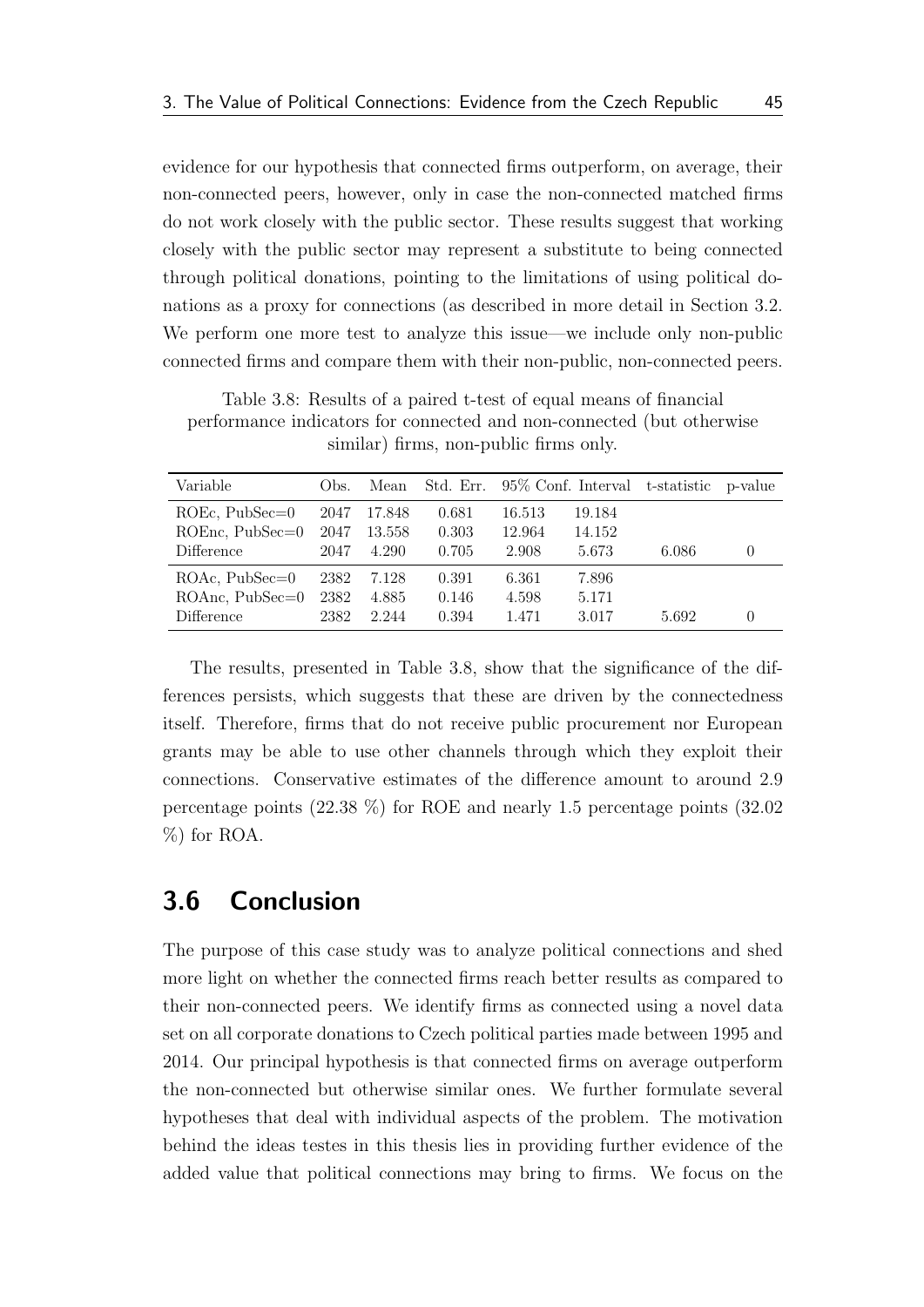overall effect on profitability rather than individual channels through which the added value may be generated.

Our results suggest that for Czech firms, being connected to political parties through donations does pay off. Using the universe of all firms that ever operated in the Czech Republic, we conservatively estimate the effect associated with being politically connected at 1.06 percentage points in return on equity and 0.331 percentage points in return on assets. The results remain robust after performing several sensitivity and robustness checks. We do not find a significant effect of the size of the donation itself within the group of connected firms, which suggests that donations are likely to play the role of a proxy for closeness of firms to the politicians rather than an actual measure of the level of connectedness.

Furthermore, the results suggest that the effects of donating are stronger for firms that work in the most procurement–intensive industries, pointing to public procurement as one of the likely channels through which the investment represented by the donations may yield profit for the connected firms, which is in line with results reached in the previous literature. Moreover, we find that in general, firms in smaller cities may be more likely to succeed in exploiting their connections to politicians, which is supported also by the fact that we do not observe significant differences between the effects of donating to the parties currently present in the national government and donating to other parties.

We further examine the value of political connections using a novel, dynamic approach to matching connected and non–connected firms. Based on several firm–level characteristics, we match connected firms with their non–connected peers for each year individually, which allows to capture time–specific effects of the overall economic situation and the changing state of firm characteristics over time. We find that connected firms reach, on average, better results than the non-connected but otherwise similar firms. We conservatively estimate the effect at 3.2 and 1.5 percentage points  $(21.75\%$  and  $28.9\%$ ) in terms of returns on equity and returns on assets, respectively. We proceed by comparing connected firms with non-connected firms that receive public procurement and European grants ('public firms') and we do not find significant differences in financial performance of these two groups of firms. However, comparing nonpublic connected firms and non-public non-connected firms, the results again point to positive effects of being connected, even though slightly weaker.

To sum up, in the post-transition setting of the Czech Republic between 1995 and 2014, we find relatively robust evidence for the notion that being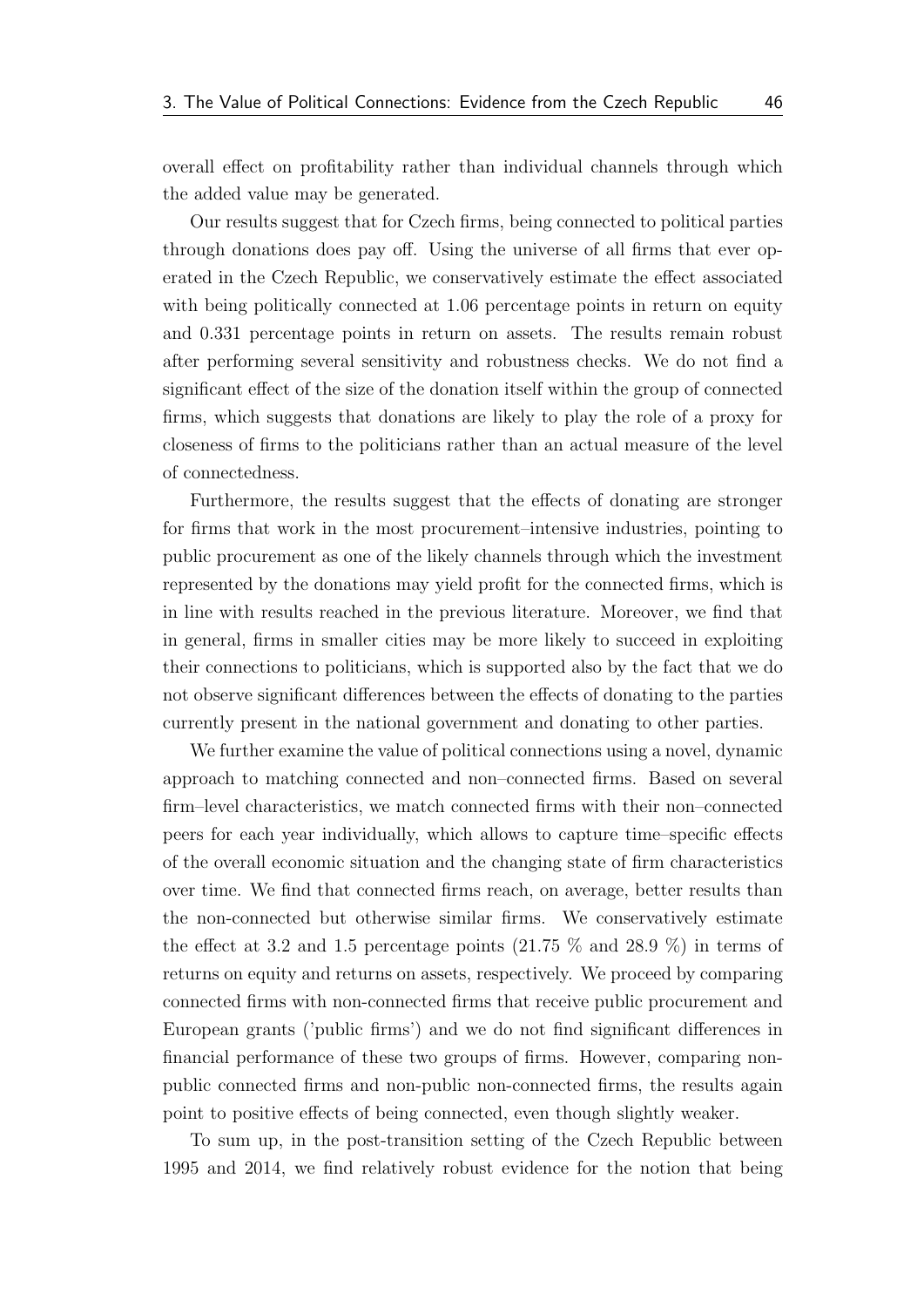connected to politics through political donations is associated with significantly better financial results as compared to these firms' non-connected rivals. We thereby provide further empirical evidence of the negative effects of corporate political contributions. We argue that any favors or preferential treatment that politicians may possibly grant to private firms are illegal or at least unethical.

Potential areas for further research include for example finding other proxy variables to estimate the firms' connectedness. For Czech firms, this side of the analysis could be further strengthened by matching firm officials (whose information can be obtained from the Business Registry) and electoral candidates (both successful and unsuccessful) in municipality elections to identify the connected firms. A drawback is that personal identification numbers are not provided in neither data source, which makes pairing less reliable. On the other side of the problem, one of the possibilities is to observe only listed firms and focus on their stock market returns as performance indicators for which better data are available, especially in that such data sets would be more balanced and the fixed effects framework could be used to mitigate the risks of omitted variable bias. The analysis could also potentially focus on public procurement outcomes and use exogenous changes in the political landscape at different levels of government. Increased data availability in the future may bring about the possibility to use better methods to estimate the effects of corporate political connections.

This thesis, focusing on the post-transition period in the Czech Republic, provides further evidence of the significant role of corporate political ties and the added value they might bring to the connected firms. We aim to use the results as advocacy material in the ongoing discussions regarding the revision of the Act on Political Party Financing. In many countries, corporate donations to political parties are banned, since evidence suggests that in some settings, firms may profit from being politically connected. In this thesis, we provide further corroboration of these effects.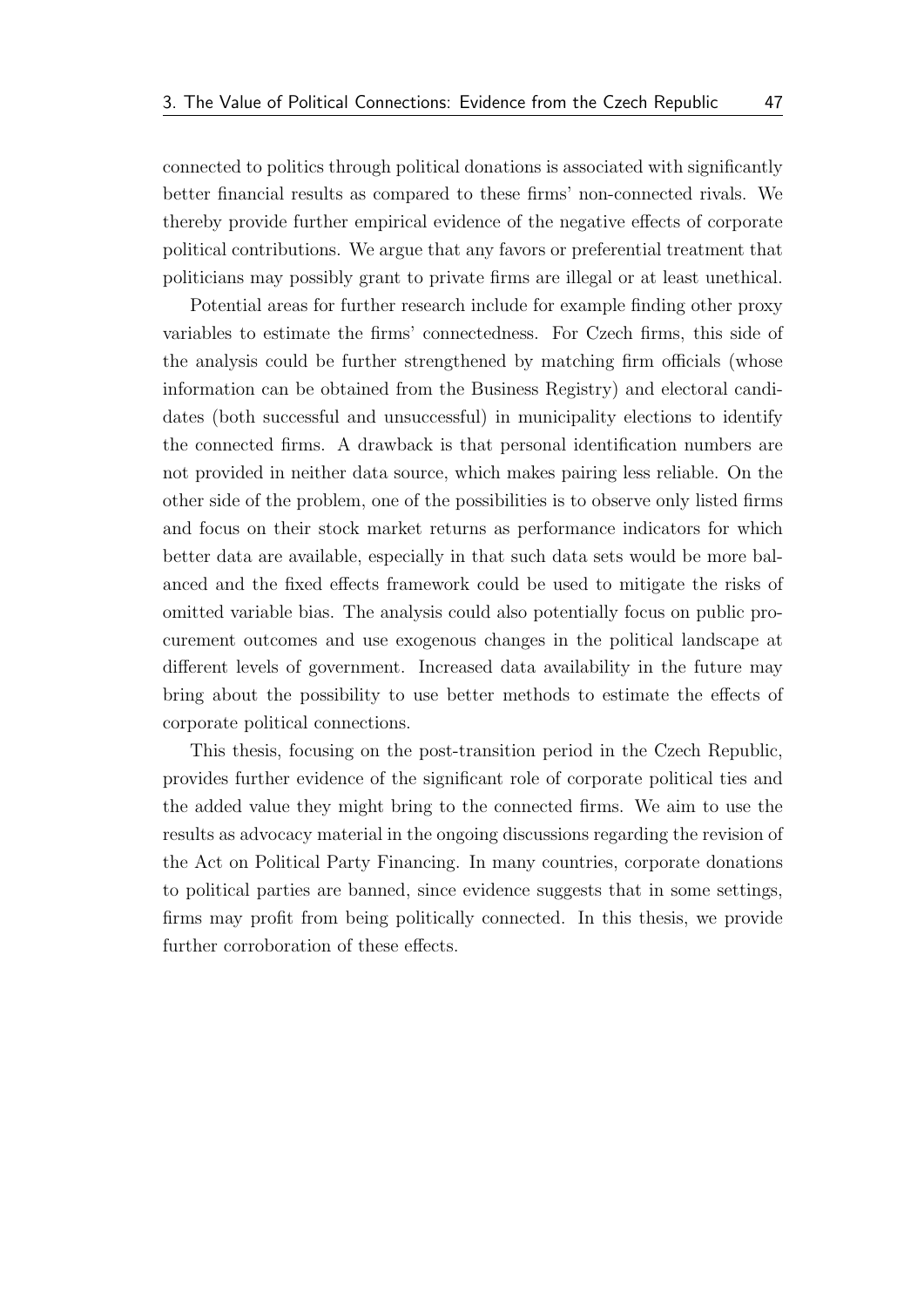# Bibliography

- <span id="page-62-6"></span>Acemoglu, D. and Verdier, T. 2000. The Choice Between Market Failures and Corruption. The American Economic Review, pages 194–211.
- <span id="page-62-2"></span>Adhikari, A., Derashid, C., and Zhang, H. 2006. Public Policy, Political Connections, and Effective Tax Rates: Longitudinal Evidence from Malaysia. Journal of Accounting and Public Policy, 25(5):574–595.
- <span id="page-62-7"></span>Aggarwal, R. K., Meschke, F., and Wang, T. Y. 2012. Corporate Political Donations: Investment or Agency? Business and Politics, 14(1).
- <span id="page-62-8"></span>Agrawal, A. and Knoeber, C. R. 2001. Do Some Outside Directors Play a Political Role? Journal of Law and Economics, 44:179–799.
- <span id="page-62-0"></span>Amore, M. D. and Bennedsen, M. 2013. The Value of Local Political Connections in a Low-corruption Environment. Journal of Financial Economics, 110(2):387–402.
- <span id="page-62-3"></span>Ansolabehere, S., Snyder Jr, J. M., and Ueda, M. 2004. Did firms profit from soft money? Election Law Journal, 3(2):193–198.
- <span id="page-62-4"></span>Auriol, E., Straub, S., and Flochel, T. 2016. Public Procurement and Rent-Seeking: The Case of Paraguay. World Development, 77:395–407.
- <span id="page-62-1"></span>Baltrunaite, A. 2016. Political Finance Reform and Public Procurement: Evidence from Lithuania. Institute for International Economic Studies, Stockholm University.
- <span id="page-62-5"></span>Banerjee, A. 1997. A Theory of Misgovernance. The Quarterly Journal of Economics, pages 1289–1332.
- <span id="page-62-9"></span>Beaver, W. H. and Ryan, S. G. 2000. Biases and Lags in Book Value and Their Effects on the Ability of the Book-to-Market Ratio to Predict Book Return on Equity. Journal of Accounting Research, 38(1):127–148.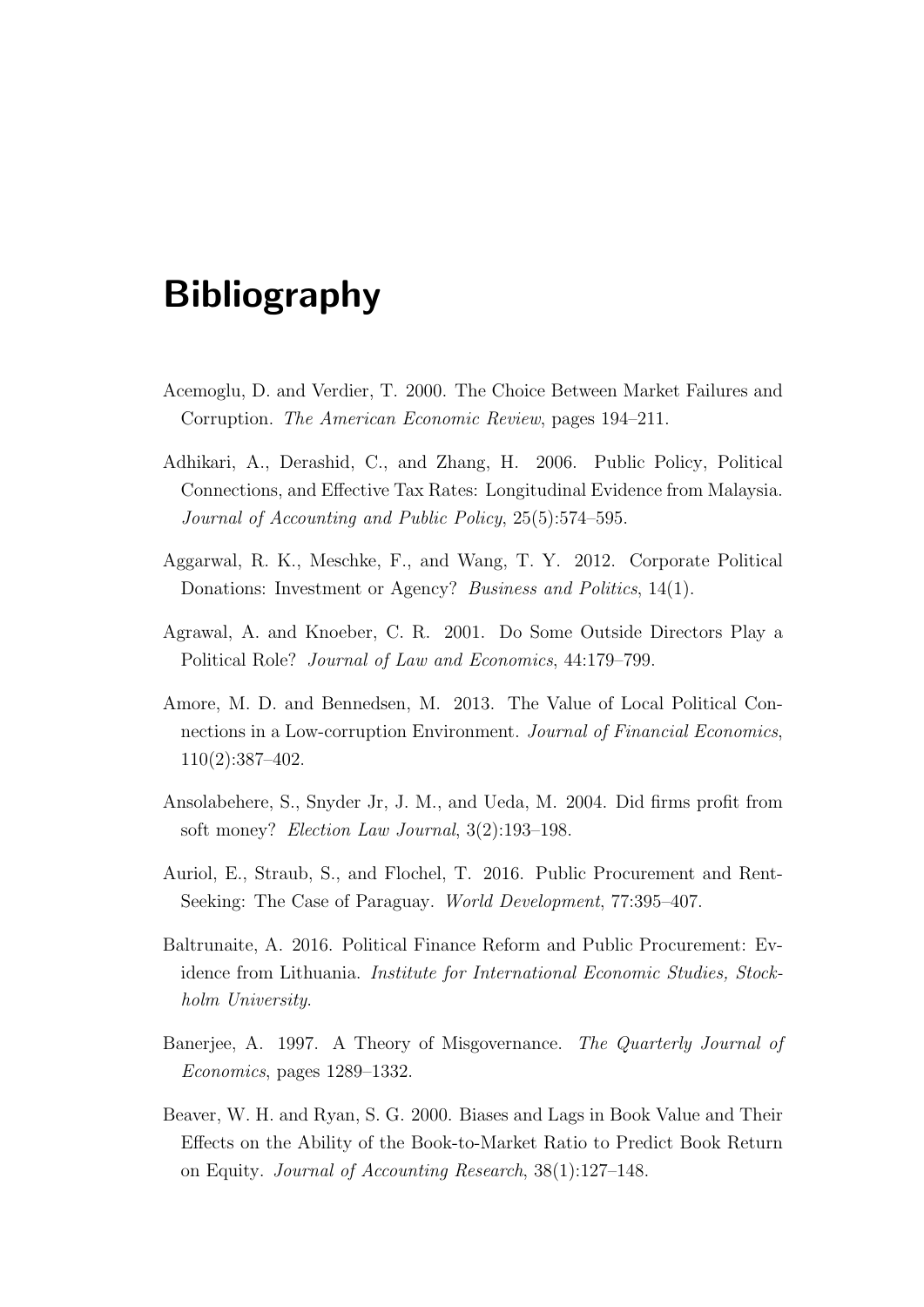- <span id="page-63-9"></span>Boubakri, N., Cosset, J.-C., and Saffar, W. 2012. The Impact of Political Connections on Firms' Operating Performance and Financing Decisions. Journal of Financial Research, 35(3):397–423.
- <span id="page-63-1"></span>Cingano, F. and Pinotti, P. 2013. Politicians at Work: The Private Returns and Social Costs of Political Connections. Journal of the European Economic Association, 11(2):433–465.
- <span id="page-63-7"></span>Claessens, S., Feijen, E., and Laeven, L. 2008. Political Connections and Preferential Access to Finance: The Role of Campaign Contributions. Journal of Financial Economics, 88(3):554–580.
- Coll., A. N. . Collection of Laws of the Czech Republic. 1991. [CZ].
- <span id="page-63-6"></span>Cooper, M. J., Gulen, H., and Ovtchinnikov, A. V. 2010. Corporate Political Contributions and Stock Returns. The Journal of Finance, 65(2):687–724.
- <span id="page-63-3"></span>Císař, O. and Tomáš, P. 2007. Party Funding in the Czech Republic. In: Smilov, Daniel and Jurij Toplak, eds.: Political finance and corruption in Eastern Europe: the transition period. Burlington, VT: Ashgate. s. 71-89.
- <span id="page-63-0"></span>De Figueiredo, R. J. J. and Edwards, G. 2007. Does Private Money Buy Public Policy? Campaign Contributions and Regulatory Outcomes in Telecommunications. Journal of Economics & Management Strategy,  $16(3):547-576$ .
- <span id="page-63-5"></span>Dinç, I. S. 2005. Politicians and banks: Political influences on governmentowned banks in emerging markets. Journal of Financial Economics, 77(2): 453–479.
- <span id="page-63-10"></span>Disdier, A.-C. and Head, K. 2008. The Puzzling Persistence of the Distance Effect on Bilateral Trade. The Review of Economics and Statistics, 90(1): 37–48.
- <span id="page-63-2"></span>Dombrovsky, V. 2008. Do Political Connections Matter: Firm-Level Evidence from Latvia. Working Paper, Stockholm School of Economics in Riga and Baltic International Centre for Economic Policy Studies.
- <span id="page-63-8"></span>Duchin, R. and Sosyura, D. 2012. The politics of government investment. Journal of Financial Economics, 106(1):24–48.
- <span id="page-63-4"></span>Faccio, M. 2006. Politically Connected Firms. The American Economic Review, pages 369–386.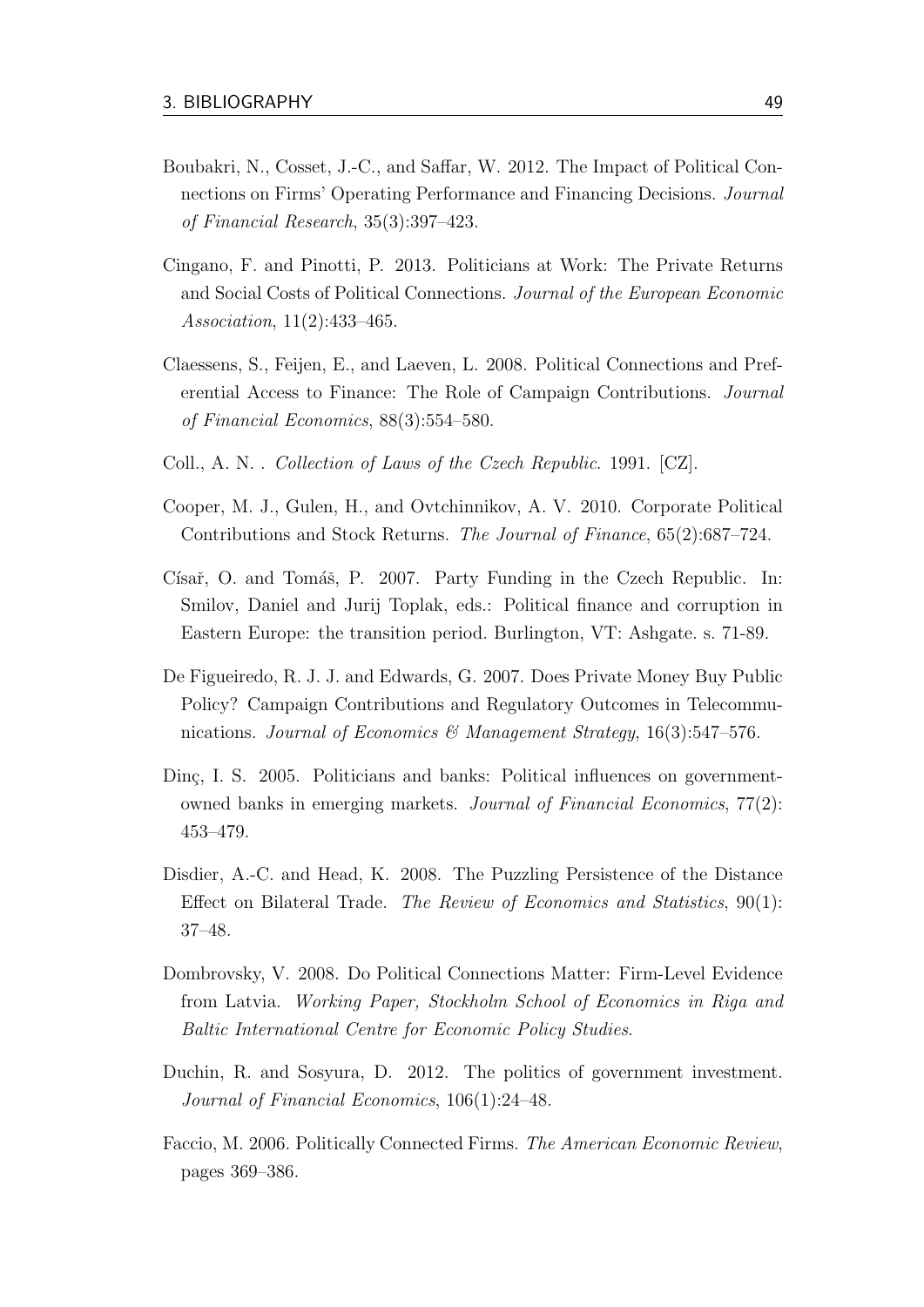- <span id="page-64-8"></span>Faccio, M., Masulis, R. W., and McConnell, J. 2006. Political Connections and Corporate Bailouts. The Journal of Finance, 61(6):2597–2635.
- <span id="page-64-7"></span>Fan, J. P., Wong, T. J., and Zhang, T. 2007. Politically Connected CEOs, Corporate Governance, and Post-IPO Performance of China's Newly Partially Privatized Firms. Journal of Financial Economics, 84(2):330–357.
- <span id="page-64-5"></span>Ferguson, T. and Voth, H.-J. 2008. Betting on Hitler: The Value of Political Connections in Nazi Germany. The Quarterly Journal of Economics, pages 101–137.
- <span id="page-64-3"></span>Fisman, R. 2001. Estimating the Value of Political Connections. American Economic Review, pages 1095–1102.
- <span id="page-64-6"></span>Francis, B., Hasan, I., and Sun, X. 2009. Political connections and the process of going public: Evidence from China. Journal of International Money and Finance, 28(4):696–719.
- <span id="page-64-10"></span>Fuest, C. and Riedel, N. 2010. Tax Evasion and Tax Avoidance in Developing Countries: The Role of International Profit Shifting. Technical report, Oxford University Centre for Business Taxation Working Paper 10/12.
- <span id="page-64-11"></span>Galema, R., Plantinga, A., and Scholtens, B. 2008. The Stocks at Stake: Return and Risk in Socially Responsible Investment. Journal of Banking & Finance, 32(12):2646–2654.
- <span id="page-64-4"></span>Goldman, E., Rocholl, J., and So, J. 2009. Do Politically Connected Boards Affect Firm Value? Review of Financial Studies, 22(6):2331–2360.
- <span id="page-64-0"></span>Goldman, E., Rocholl, J., and So, J. 2013. Politically Connected Boards of Directors and The Allocation of Procurement Contracts. Review of Finance,  $17(5)$ .
- <span id="page-64-1"></span>Gomez, E. T. and Sundaram, J. K. Malaysia's political economy: Politics, patronage and profits. CUP Archive, 1999.
- <span id="page-64-9"></span>GRECO. 2014. Second Interim Compliance Report on the Czech Republic. Technical report, The Group of States Against Corruption.
- <span id="page-64-2"></span>Grossman, G. M. and Helpman, E. 1996. Electoral competition and special interest politics. The Review of Economic Studies, 63(2):265–286.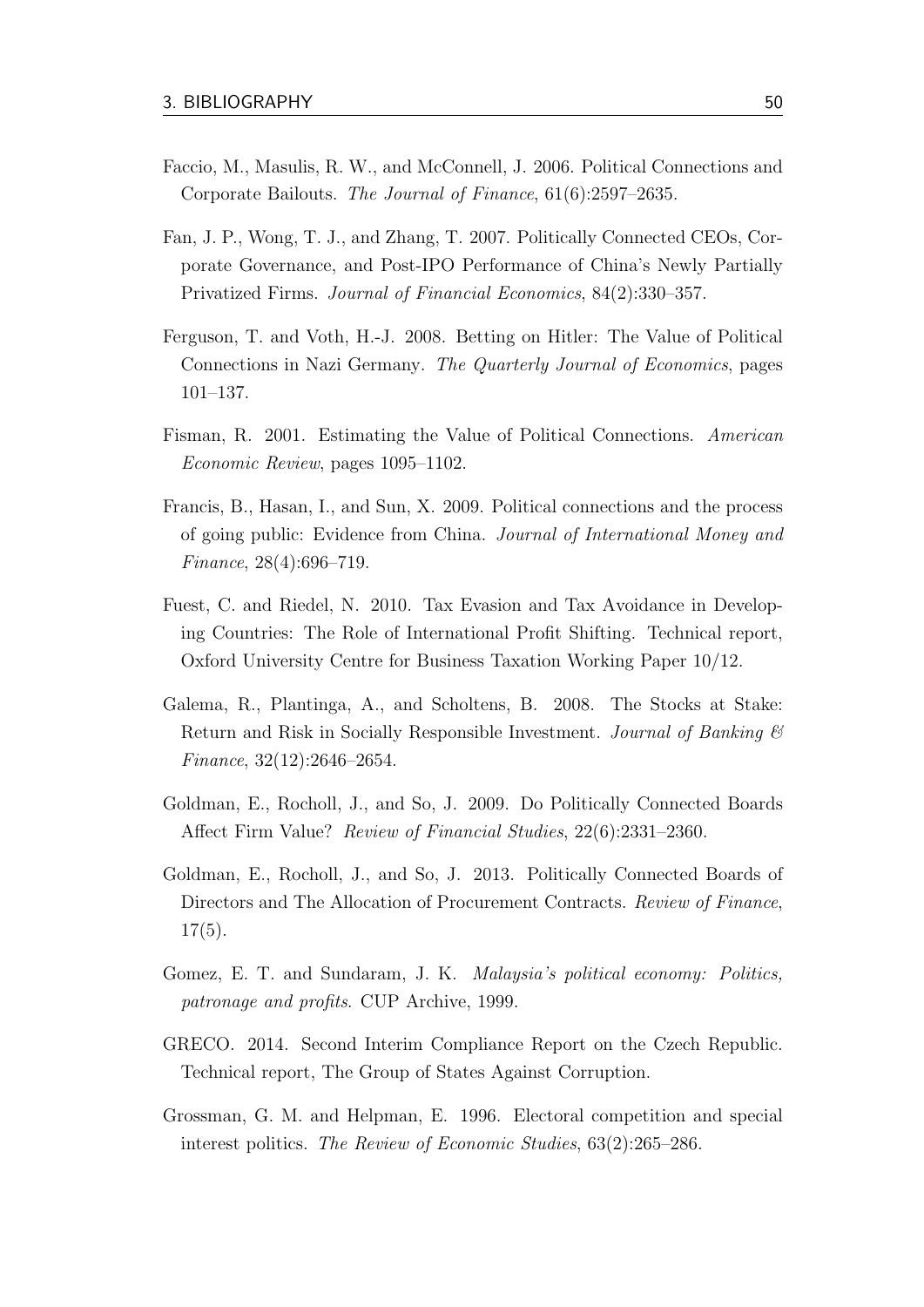- <span id="page-65-6"></span>Grossman, S. J. and Stiglitz, J. E. 1980. On the impossibility of informationally efficient markets. The American economic review, 70(3):393–408.
- <span id="page-65-9"></span>Hersch, P., Netter, J. M., and Pope, C. 2008. Do campaign contributions and lobbying expenditures by firms create "political" capital? Atlantic Economic Journal, 36(4):395–405.
- <span id="page-65-8"></span>Jayachandran, S. 2006. The Jeffords Effect. Journal of Law and Economics, 49(2):397–425.
- <span id="page-65-4"></span>Johnson, S. and Mitton, T. 2003. Cronyism and Capital Controls: Evidence from Malaysia. Journal of Financial Economics, 67(2):351–382.
- <span id="page-65-7"></span>Kelleher, C. A. and Yackee, S. W. 2009. A political consequence of contracting: Organized interests and state agency decision making. Journal of Public Administration Research and Theory, 19(3):579–602.
- <span id="page-65-0"></span>Khwaja, A. I. and Mian, A. R. 2005. Do Lenders Favor Politically Connected Firms? Rent Provision in an Emerging Financial Market. The Quarterly Journal of Economics, 120(4).
- <span id="page-65-5"></span>Krueger, A. 1974. The Political Economy of the Rent-seeking Society. The American Economic Review, 64(3):291–303.
- <span id="page-65-3"></span>Li, H., Meng, L., Wang, Q., and Zhou, L.-A. 2008. Political Connections, Financing and Firm Performance: Evidence from Chinese Private Firms. Journal of Development Economics, 87(2):283–299.
- <span id="page-65-12"></span>Lin, M., Lucas Jr, H. C., and Shmueli, G. 2013. Too Big to Fail: Large Samples and the p-value Problem. Information Systems Research, 24(4):906–917.
- <span id="page-65-10"></span>Lízal, L. and Kočenda, E. 2001. State of Corruption in Transition: Case of the Czech Republic. Emerging Markets Review, 2(2):138–160.
- <span id="page-65-2"></span>Niessen, A. and Ruenzi, S. 2010. Political connectedness and firm performance: Evidence from Germany. German Economic Review, 11(4):441–464.
- <span id="page-65-11"></span>OECD. 2013. Phase 3 Report on Implementing the OECD Anti-Bribery Convention in the Czech Republic. Technical report, Organization for Economic Cooperation and Development.
- <span id="page-65-1"></span>Outlý, J. 2003. Financování politických stran státem–poznámky k českému modelu. Acta Politologica, 1:110.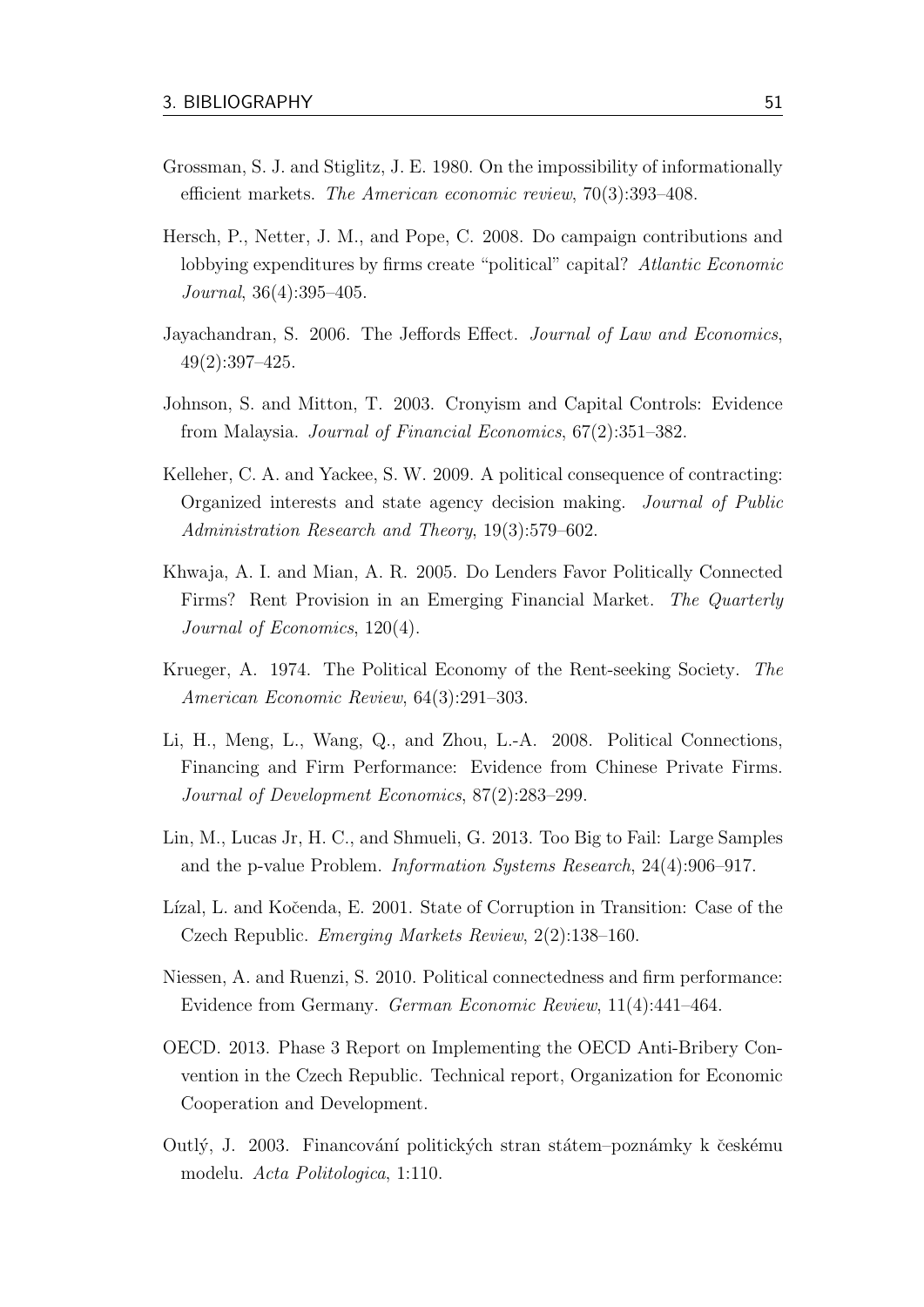- <span id="page-66-0"></span>Palanský, M. 2014. Political Connections and Public Procurement: Evidence from the Czech Republic. Bachelor Thesis, Institute of Economic Studies, Charles University in Prague.
- <span id="page-66-9"></span>Rajan, R. G. and Zingales, L. 1995. What Do We Know About Capital Structure? Some Evidence from International Data. The Journal of Finance, 50(5):1421–1460.
- <span id="page-66-5"></span>Shleifer, A. and Vishny, R. W. 1994. Politicians and Firms. The Quarterly Journal of Economics, pages 995–1025.
- <span id="page-66-1"></span>Skuhrovec, J., Titl, V., and Palanský, M. 2015. Analysis of Political Donations in the Czech Republic. In Financování politického života. Munipress, Masaryk University in Brno. ISBN 978-80-210-7994-6.
- <span id="page-66-6"></span>Snyder, J. M. J. 1990. Campaign Contributions as Investments: The U.S. House of Representatives, 1980-1986. Journal of Political Economy, 98(6): 1195–1227.
- <span id="page-66-2"></span>Simíček, V. 1995. Financování politických stran. PhD Thesis, Faculty of Law, Masaryk University in Brno.
- <span id="page-66-4"></span>Simíček, V. 2000. Novela zákona o politických stranách v oblasti financování.  $Casopis$  pro právní vědu a praxi,  $(3):284-291$ .
- <span id="page-66-3"></span>Šimral, V. 2015. Financování politických stran v Československu a České republice 1990 – 2015. PhD Thesis, Faculty of Social Sciences, Masaryk University in Brno.
- <span id="page-66-7"></span>Witko, C. 2011. Campaign contributions, access, and government contracting. Journal of Public Administration Research and Theory, 21(4):761–778.
- <span id="page-66-8"></span>Wu, W., Wu, C., Zhou, C., and Wu, J. 2012. Political connections, tax benefits and firm performance: Evidence from China. Journal of Accounting and Public Policy, 31(3):277–300.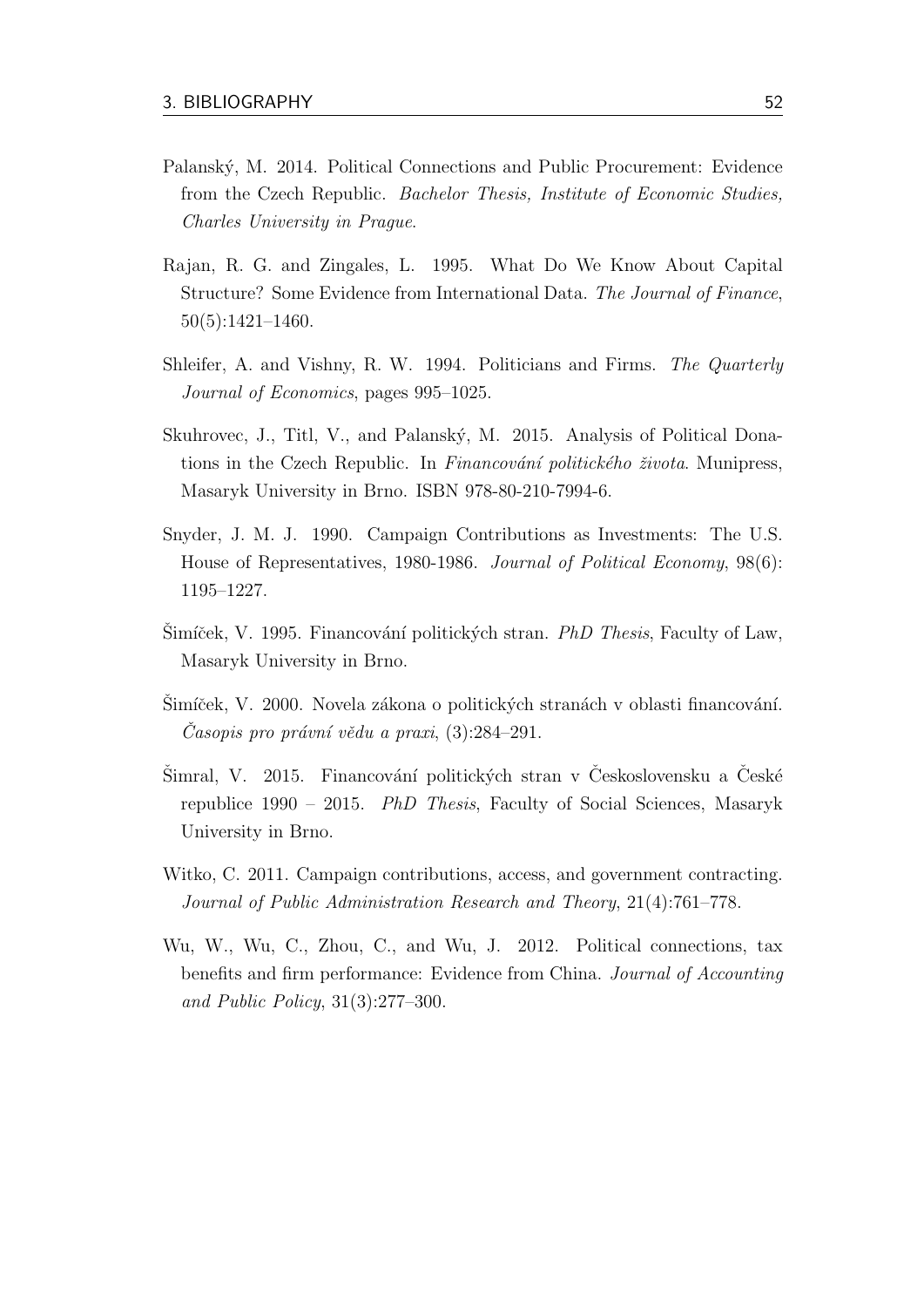# <span id="page-67-0"></span>Appendix A

<span id="page-67-1"></span>Figure A.1: An example of the income report that parties must include in their annual reports.

#### a) Přehled o celkových příjmech politické strany

v členění podle § 17 odst. 4 zákona č. 424/1991 Sb., ve znění pozdějších předpisů

| Poř.<br>čís.   | Název ukazatele                                                                                                                          | v Kč          |
|----------------|------------------------------------------------------------------------------------------------------------------------------------------|---------------|
| a              | b                                                                                                                                        | с             |
| 1              | Příjmy celkem                                                                                                                            | 46 409 550,94 |
|                | z toho:                                                                                                                                  |               |
| $\overline{2}$ | Příspěvek ze státního rozpočtu České republiky na úhradu volebních<br>nákladů                                                            | 0.00          |
| 3              | Příspěvek ze státního rozpočtu České republiky na činnost strany a hnutí<br>(příspěvek na činnost)                                       | 40 067 500,00 |
| 4              | Členské příspěvky                                                                                                                        | 2 321 374,00  |
| 5              | Příjmy z nájmu a prodeje movitého a nemovitého majetku                                                                                   | 206 284,00    |
| 6              | Úroky z vkladů                                                                                                                           | 42 615,74     |
| $\overline{7}$ | Příjmy vznikající z účasti na podnikání jiných právnických osob podle<br>§ 17 odst. 3 zák. č. 424/1991 Sb., ve znění pozdějších předpisů | 0.00          |
| 8              | Příjmy z pořádání tombol, kulturních, společenských, sportovních,<br>rekreačních, vzdělávacích a politických akcí                        | 155 953,20    |
| 9              | Dary a dědictví                                                                                                                          | 3 615 824,00  |
| 10             | Půjčky a úvěry                                                                                                                           | 0,00          |

Source: Annual Report of TOP 09, 2015.

 $\Lambda$  ...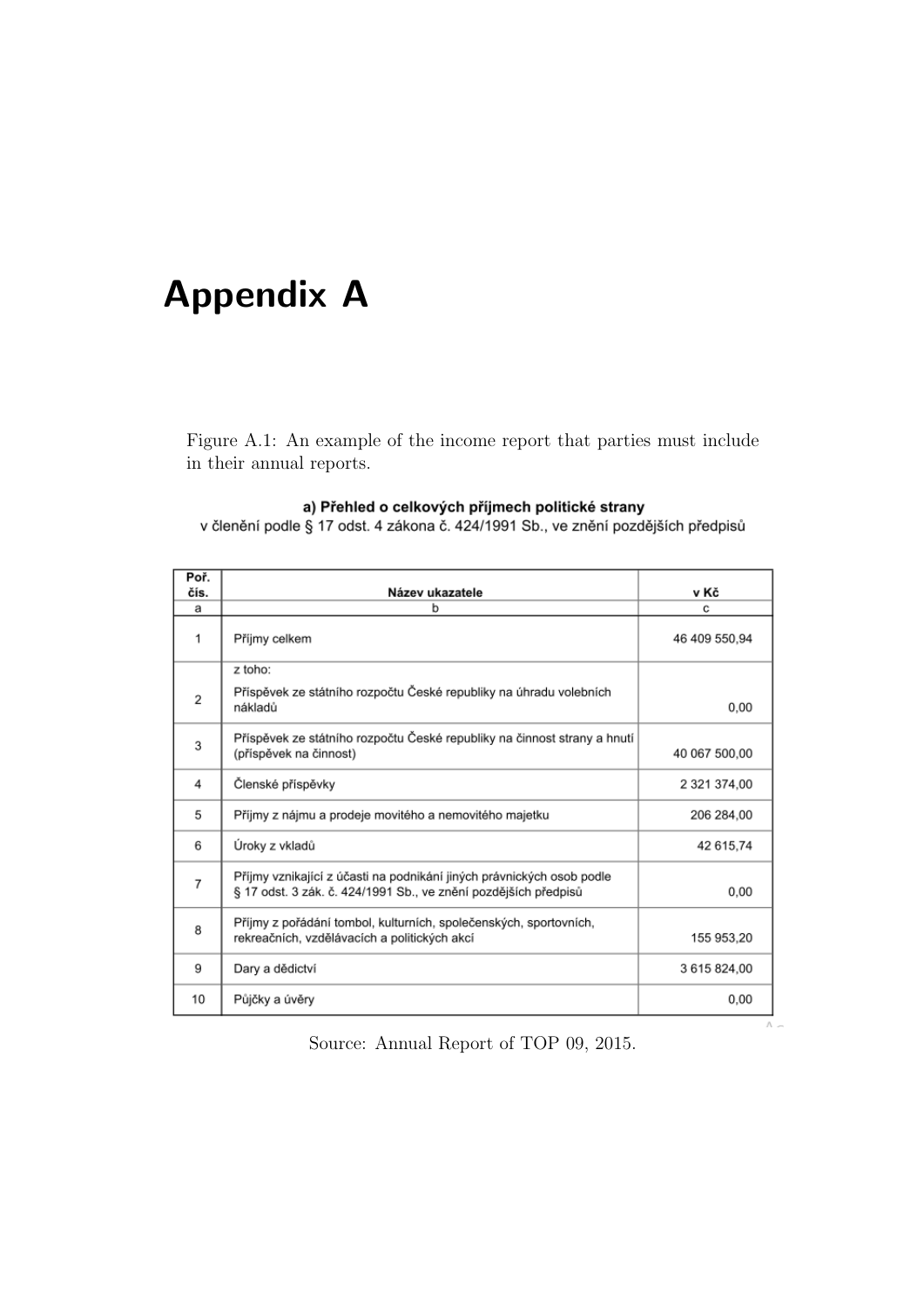|                                                                                       |                             |                                  |                                       | Table A.1: Sensitivity analysis, pooled model, ROE. |                                    |                                 |
|---------------------------------------------------------------------------------------|-----------------------------|----------------------------------|---------------------------------------|-----------------------------------------------------|------------------------------------|---------------------------------|
|                                                                                       | <b>ROE</b>                  | <b>ROE</b><br>$\widehat{\Omega}$ | <b>ROE</b><br>$\widehat{\mathcal{C}}$ | <b>ROE</b><br>$(\pm)$                               | <b>ROE</b><br>$\widetilde{\Theta}$ | <b>ROE</b><br>$\widehat{\odot}$ |
| <b>L.ROE</b>                                                                          | $-.319,.323$<br>$321***$    | $[-318, 323]$<br>$321***$        | $[-314, 318]$<br>$316***$             | $[-314, 318]$<br>$316***$                           | [.306, .311]<br>$.308***$          | [.306, .311]<br>$308***$        |
| PubInd                                                                                |                             | $[-1.7,-1.35]$<br>$-1.53***$     | $[-1.76,-1.42]$<br>$-1.59***$         | $[-1.68, -1.33]$<br>$-1.5***$                       | $[-1.48, -1.13]$<br>$-1.31***$     | $[-1.48, -1.13]$<br>$-1.31***$  |
| PubSec                                                                                |                             |                                  | [4.86, 5.12]<br>$4.99***$             | [4.82, 5.08]<br>$4.95***$                           | [2.91, 3.19]<br>$3.05***$          | [2.89, 3.17]<br>$3.03***$       |
| LocSize                                                                               |                             |                                  |                                       | $[-.254, -.189]$<br>$-.221***$                      | $[-.205,-.14]$<br>$-.173***$       | $[-.204, -.139]$<br>$-.172***$  |
| FirmSize                                                                              |                             |                                  |                                       |                                                     | [.756, .794]<br>55775              | $[-754, 792]$<br>$.773***$      |
| <b>DD</b> on                                                                          |                             |                                  |                                       |                                                     |                                    | [1.06, 2.31]<br>$1.69***$       |
| Constant                                                                              | $[4.51, 4.61]$<br>$4.56***$ | [5.81, 6.14]<br>$5.98***$        | [5.33, 5.67]<br>$5.5***$              | [6.16, 6.57]<br>$6.36***$                           | $[-6.01, -5.26]$<br>$-5.64***$     | $[-5.99, -5.24]$<br>$-5.62***$  |
| Observations                                                                          | 870575<br>0.160             | 860849<br>0.161                  | 860849<br>0.165                       | 860849<br>0.165                                     | 855606<br>0.170                    | 855606<br>0.170                 |
| 95 % confidence intervals in brackets. * $p < 0.05$ , ** $p < 0.01$ , *** $p < 0.001$ |                             |                                  |                                       |                                                     |                                    |                                 |

<span id="page-68-0"></span>Table A.1: Sensitivity analysis, pooled model, ROE.